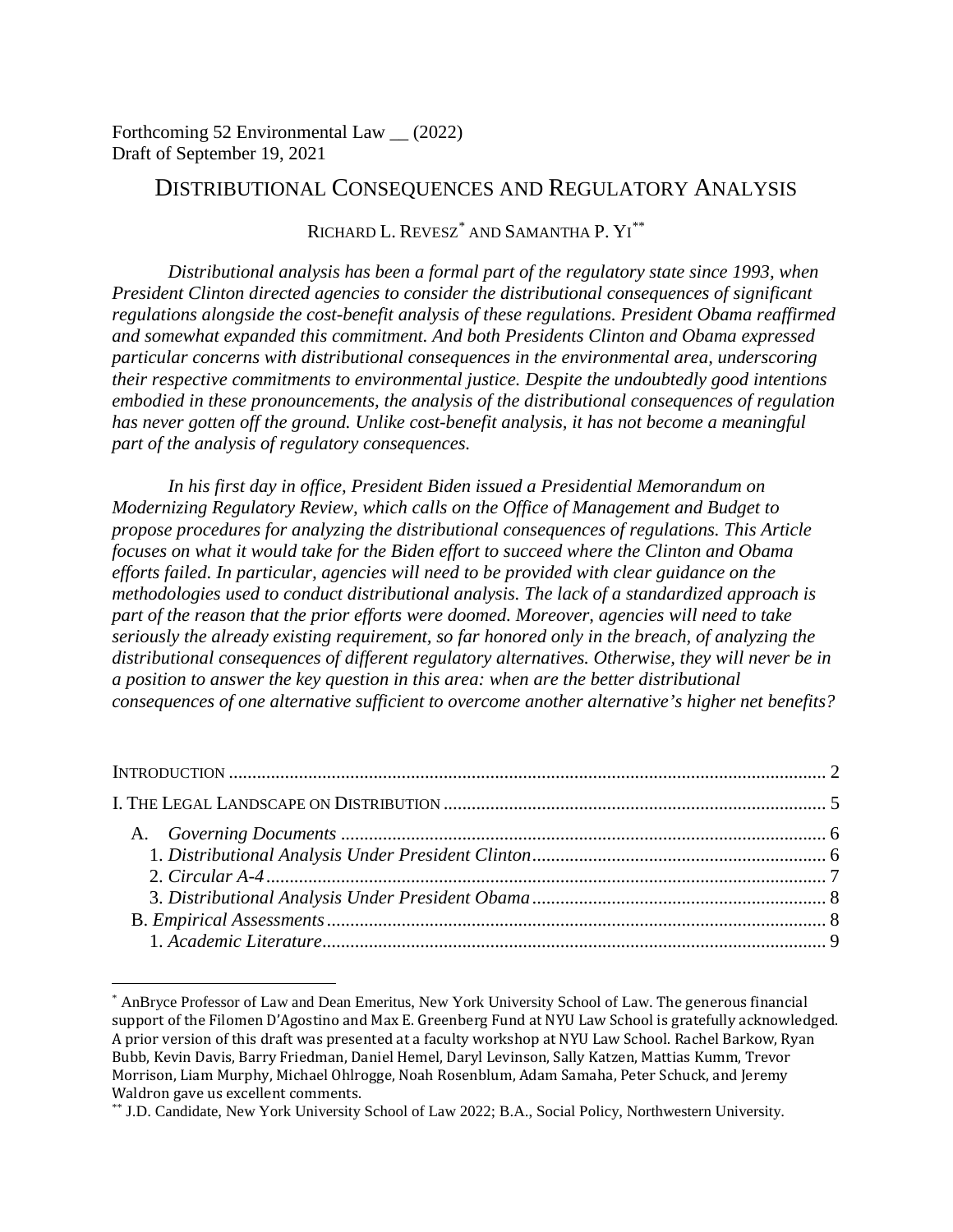| A.                                                                                      |  |
|-----------------------------------------------------------------------------------------|--|
| <b>B.</b>                                                                               |  |
| $C_{\cdot}$                                                                             |  |
|                                                                                         |  |
|                                                                                         |  |
| Relationship Between Distributional Analysis and Cost-Benefit Analysis  35<br><b>B.</b> |  |
| Preferable Distributional Consequences as an Unquantified Benefit 38                    |  |
|                                                                                         |  |

### <span id="page-1-9"></span><span id="page-1-7"></span><span id="page-1-6"></span>**INTRODUCTION**

<span id="page-1-8"></span><span id="page-1-0"></span>Cost-benefit analysis has been a significant component of the regulatory state since the [1](#page-1-1)980s.<sup>1</sup> First, President Reagan in Executive Order 1[2](#page-1-2),291,<sup>2</sup> and then, President Clinton in Executive Order 12,866,<sup>[3](#page-1-3)</sup> prescribed that administrative agencies in the Executive Branch should undertake such analysis as part of their justification for promulgating significant regulations. Both orders also directed the Office of Information and Regulatory Affairs (OIRA) to oversee this review process, and, in particular, to review the manner in which agencies conducted their cost-benefit analyses of individual rules. [4](#page-1-4)

Cost-benefit analysis focuses only on aggregate costs and aggregate benefits. It does not take account of who bears these costs and benefits. For example, a regulation reducing the emissions of an air pollutant could be cost-benefit justified if its benefits outweigh its costs,<sup>[5](#page-1-5)</sup> even if the

<span id="page-1-1"></span> <sup>1</sup> See RICHARD L. REVESZ & MICHAEL LIVERMORE, RETAKING RATIONALITY: HOW COST BENEFIT ANALYSIS CAN BETTER PROTECT THE ENVIRONMENT AND OUR HEALTH 21–44 (2008).

<span id="page-1-2"></span><sup>2</sup> Exec. Order No. 12,291, 3 C.F.R. § 127 (1981).

<span id="page-1-3"></span><sup>3</sup> Exec. Order No. 12,866, 3 C.F.R. § 638 (1993).

<span id="page-1-4"></span><sup>4</sup> *See* Nicholas Bagley & Richard L. Revesz, *Centralized Oversight of the Regulatory States*, 106 COLUM. L REV. 1260 (2006).

<span id="page-1-5"></span><sup>5</sup> Cost-benefit analysis requires not only that a regulation's benefits exceed its costs but also the maximization of net benefits, which are the benefits minus the costs. *See infra* text accompanying notes [239](#page-32-2)[–241.](#page-32-3)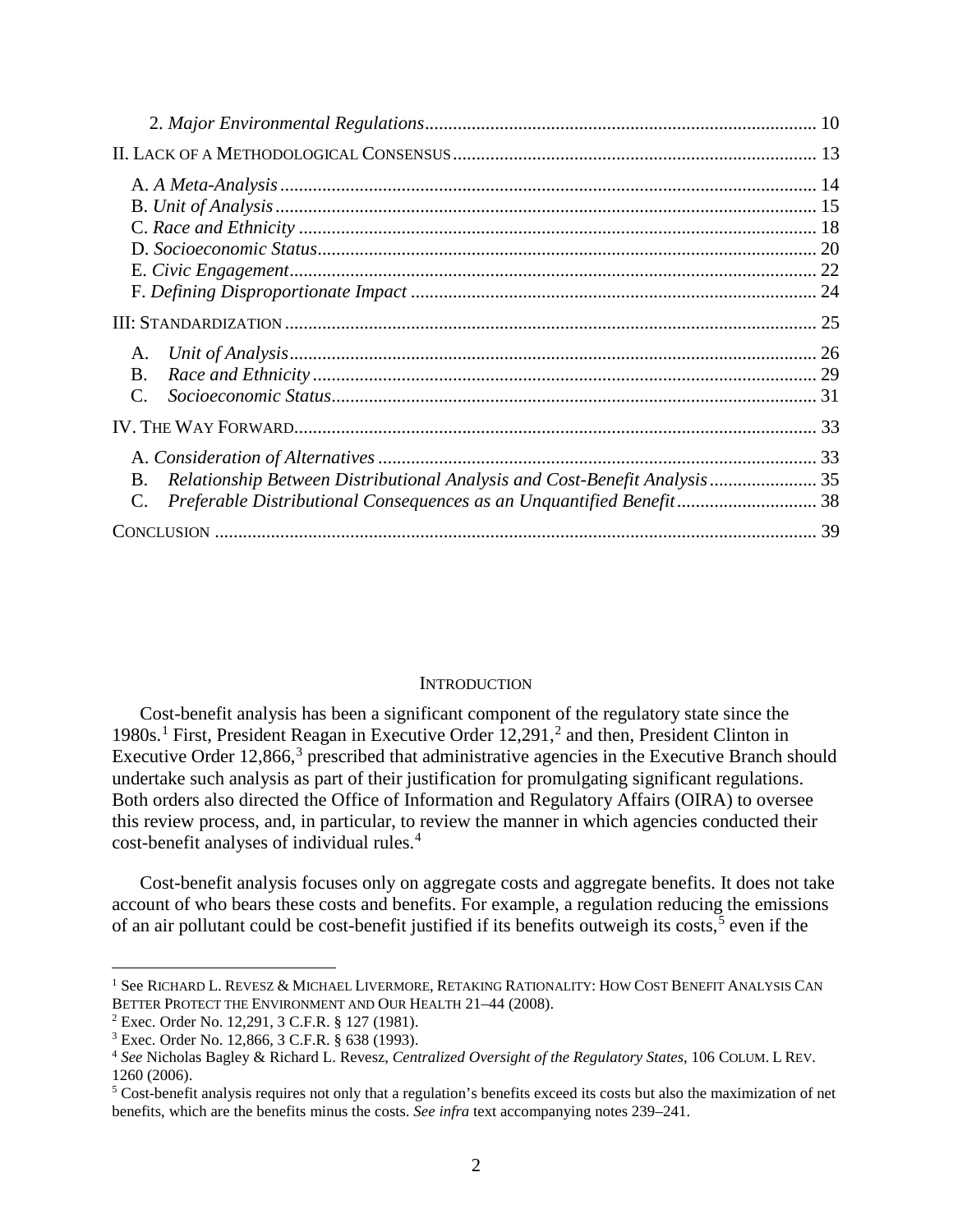emissions reductions all benefit a high-income, White neighborhood, and the costs are all borne by a low-income, minority neighborhood.

<span id="page-2-7"></span>To address troubling distributional consequences of this sort, both the Clinton order and Executive Order 13,563, promulgated by President Obama, instruct agencies to consider (and OIRA to review) "distributive impacts" and "equity," alongside the cost-benefit analysis when evaluating potential regulations.<sup>[6](#page-2-0)</sup> And, relatedly, both Presidents Clinton and Obama promulgated separate executive orders to address concerns about environmental justice—the disproportionate impact of pollution of disadvantaged communities.<sup>[7](#page-2-1)</sup>

<span id="page-2-9"></span><span id="page-2-6"></span>The intentions expressed in these presidential pronouncements were undoubtedly well-meaning ones. Nonetheless, these efforts have so far failed to move the needle.<sup>[8](#page-2-2)</sup> Indeed, the efforts to make distributional analysis a meaningful component of the evaluation of regulation,<sup>[9](#page-2-3)</sup> or, for that matter, even a non-trivial component, cannot be regarded as anything other than a failure.

<span id="page-2-8"></span>As a result, on the first day of his administration, President Biden promulgated a President Memorandum on Modernizing Regulatory Review, which directs the Office of Management and Budget, among other tasks, to "propose procedures that take into account the distributional consequences of regulations . . . to ensure that regulatory initiatives appropriately benefit and do not inappropriately burden disadvantaged, vulnerable, or marginalized communities."[10](#page-2-4) On this score, the language of President Biden's memorandum is not meaningfully different from the language of the pronouncements of Presidents Clinton and Obama. This similarity raises an obvious question: What would it take for the Biden effort to succeed where the Clinton and Obama efforts failed?

This Article seeks to answer that question and to set the groundwork for the Biden administration's next steps on this important matter. The Article makes two core claims. First, for distributional analysis to become a significant part of the regulatory landscape, it will be necessary for agencies to have detailed guidance on how to standardize the manner in which such analysis is conducted. Unlike the case of cost-benefit, which is an established discipline with generally accepted professional norms, $11$  there is currently no consensus on how distributional analysis should be conducted. Different studies employ significantly different methodologies, and, as a result, distributional analyses are not comparable across regulations and

<span id="page-2-0"></span> <sup>6</sup> Exec. Order No. 12,866, *supra* note [3,](#page-1-6) § 1(a); Exec. Order No. 13,563, 76 Fed. Reg. 3821, § 1(b)(3) (Jan. 21, 2011).

<span id="page-2-1"></span><sup>7</sup> *See infra* text accompanying notes [33–](#page-5-2)[38.](#page-6-1)

<span id="page-2-2"></span><sup>8</sup> *See* Clinton G. Wallace, *Centralized Review of Tax Regulations*, 70 ALA. L. REV. 455, 469 (2018) (arguing that "the directive to include distributional analysis is very often disregarded, and scholars and policymakers have lamented the scant attention paid to distribution in regulatory analysis"); Richard Williams & James Broughel, *Principles for Analyzing Distribution in Regulatory Impact Analysis*, GEORGE MASON UNI. MERCATUS CENTER 1 (2015) ("With the exception of the legally required analysis for small entities (called regulatory flexibility analysis), agencies rarely conduct a general distributional analysis of the parties likely to receive benefits and bear costs."). <sup>9</sup> *See* Richard L. Revesz, *Regulation and Distribution*, 93 N.Y.U. L. REV. 1489, 1491 (2018).

<span id="page-2-4"></span><span id="page-2-3"></span><sup>&</sup>lt;sup>10</sup> Memorandum from President Joseph Biden on Modernizing Regulatory Review to the Heads of all Dep'ts & Agencies, 86 Fed. Reg. 7223, § 2(b)(2) (Jan. 26, 2021).

<span id="page-2-5"></span><sup>11</sup> *See* MICHAEL A. LIVERMORE & RICHARD L. REVESZ, REVIVING RATIONALITY: SAVING COST-BENEFIT ANALYSIS FOR THE SAKE OF THE ENVIRONMENT AND OUR HEALTH 51-77 (2020).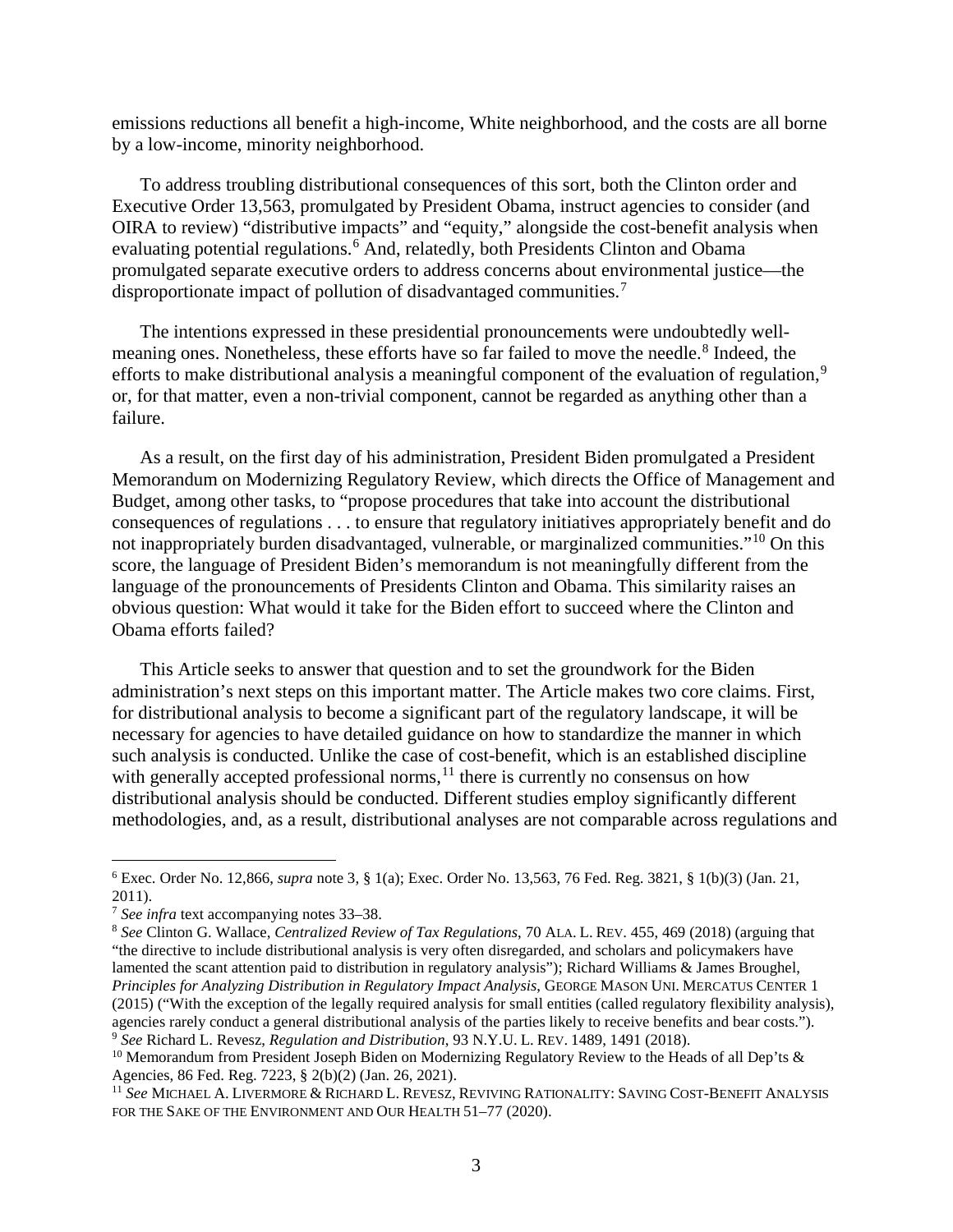<span id="page-3-2"></span>it is therefore not possible for agencies to determine in an objective way when particular consequences should raise concern. For the Biden effort to succeed, agencies will need to be provided with detailed guidance in a revision to Circular A-4, the document that instructs agencies on how to conduct regulatory impact analyses.<sup>[12](#page-3-0)</sup> Currently, Circular A-4, which dates back to the George W. Bush administration, deals with distributional issues in a perfunctory and unhelpful manner. We set forth some principles that should guide the needed standardization but explain why a robust stakeholder process will be necessary to give this process legitimacy.

The Article's second core claim is conceptually more straightforward. The analysis of alternatives is a central element of regulatory impact analysis and Circular A-4 gives agencies detailed guidance on how it should be conducted. Agencies typically follow the command for cost-benefit analyses. In contrast, they have routinely ignored it, under administrations of both parties over a quarter of a century, for distributional analysis, for which it is no less relevant.<sup>[13](#page-3-1)</sup> And OIRA, which is charged with reviewing the regulatory impact analyses conducted by agencies, has never called them to task for this failure. If agencies do not analyze the distributional consequences of different regulatory alternatives, they will never be in a position to face the key issue that needs to be addressed for distributional analysis to be meaningful: when are the better distributional consequences of one alternative sufficient to overcome another alternative's higher net benefits?

The Article is organized as follows. Part I discusses pronouncements of Presidents Clinton and Obama that made distributional considerations—and related concerns involving environmental justice—relevant to regulatory review analysis and shows how the formal requirements were never implemented in a meaningful manner. Most strikingly, it shows how in the major environmental regulations promulgated by the Obama administration, distributional consequences were considered only in a tautological way devoid of any substantive content.

Part II reviews an important set of environmental justice studies. It shows that there is no consensus on the major methodological elements that need to be evaluated to determine whether policies have disproportionate effects on particular groups. Instead, different studies use significantly different approaches without providing much explanation for the various choices. As a result, there is a risk that the methodologies will be manipulated to reach a predetermined result.

Part III then argues for the importance of standardizing the methodologies and provides suggestions on how that might be done. Additionally, it stresses the importance of stakeholder input into this process. The approach to standardization that will emerge from this process should be reflected in revisions to Circular A-4, to provide agencies with the guidance that they have lacked until now.

Lastly, Part IV deals with three key decisions that the Biden administration will need to make, beyond standardization, to turn the goals embodied in its presidential memorandum into a reality. First, OIRA needs to provide robust policing of the requirement, already expressed in

<span id="page-3-0"></span> <sup>12</sup> Office of Mgmt. & Budget, Circular A-4 (2003) [hereinafter Circular A-4],

<span id="page-3-1"></span>https://obamawhitehouse.archives.gov/sites/default/files/omb/assets/regulatory\_matters\_pdf/a-4.pdf <sup>13</sup> *See infra* text accompanying notes [73,](#page-10-0) [79,](#page-11-0) [91.](#page-12-1)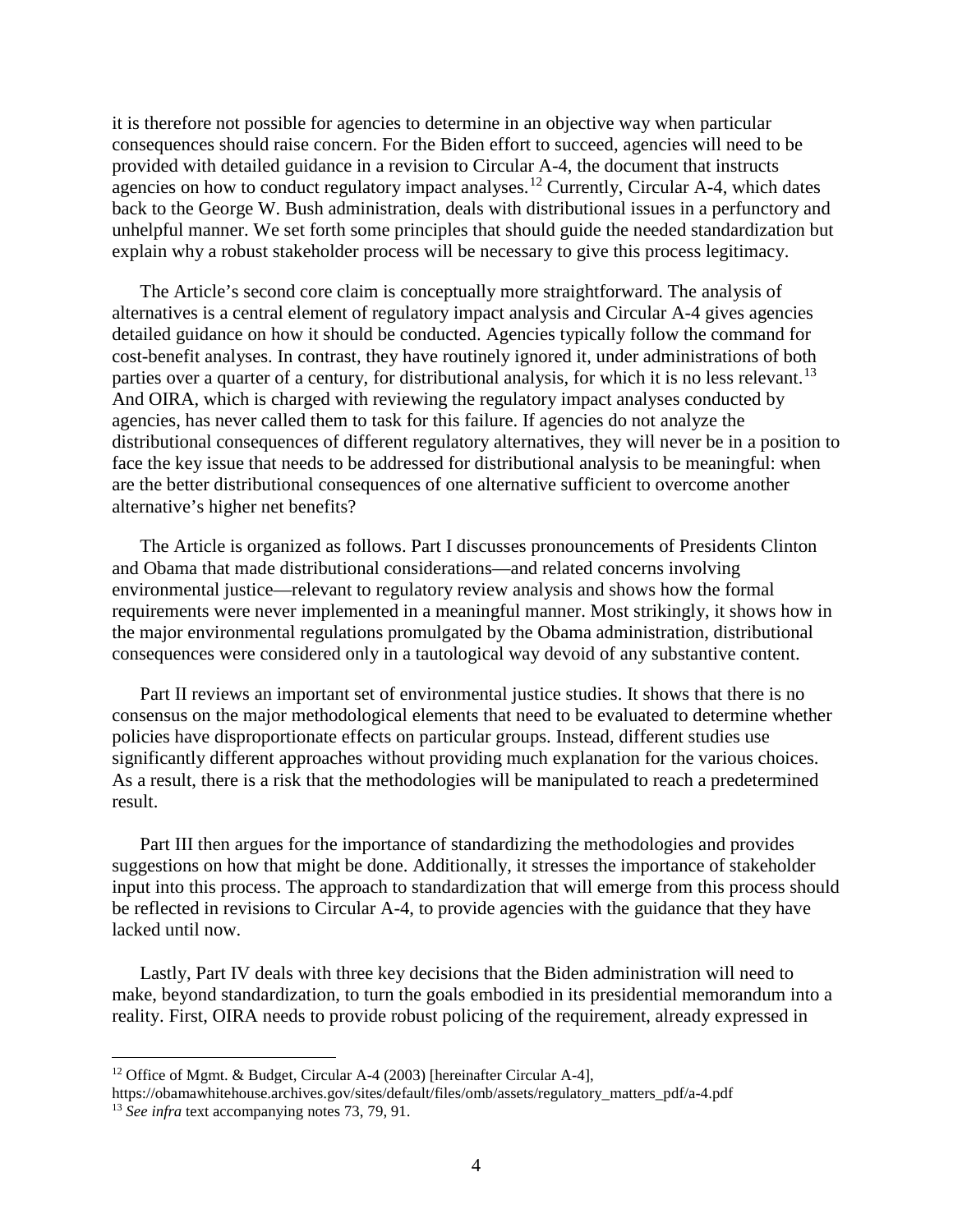Circular A-4 but so far honored only in the breach, that agencies analyze the distributional consequences of different regulatory alternatives, at least for the alternatives analyzed as part of their cost-benefit analyses. Second, Part IV argues that distributional analysis should be conducted alongside a traditional cost-benefit analysis, instead of being incorporated into a social welfare function through the assignment of distributional weights. Third, it explains how the better distributional consequences of one alternative can be traded off against the higher net benefits of a different alternative.

#### I. THE LEGAL LANDSCAPE ON DISTRIBUTION

<span id="page-4-0"></span>In 1981, President Reagan signed Executive Order 12,291,<sup>[14](#page-4-1)</sup> which set up the centralized review of agency regulations performed by OIRA.<sup>[15](#page-4-2)</sup> It also required agencies to perform a cost-benefit analysis of any "significant" regulation.<sup>[16](#page-4-3)</sup> The purpose of cost-benefit analysis is to ensure that all regulatory actions undertaken create "potential benefits to society [that] outweigh the potential costs to society."[17](#page-4-4) Cost-benefit analysis rests upon the economic principle of Kaldor-Hicks efficiency: the agency "weighs" the benefits against the costs, without any consideration of who pays the costs nor who receives the benefits. In other words, this approach takes no account of distributional consequences.<sup>[18](#page-4-5)</sup>

Despite the negative reception Executive Order 12,291 received from regulatory advocates,<sup>[19](#page-4-6)</sup> President Clinton retained the framework from the Reagan order in his own Executive Order 12,866, which similarly requires agencies to conduct cost-benefit analyses of "significant" regulations and submit them to OIRA for review.<sup>[20](#page-4-7)</sup> There are, however, important differences. For example, the language regarding costs in the Clinton order replaced a requirement that benefits should "outweigh" with an instruction that benefits should "justify" the costs.[21](#page-4-8) The Clinton order also addressed concerns that OIRA review placed too much focus on quantifiable costs and benefits by directing agencies to consider measures "that are difficult to quantify, but nevertheless essential to consider."[22](#page-4-9) Executive Order 12,866 cemented cost-benefit analysis as a key feature of the administrative state.<sup>[23](#page-4-10)</sup> Since then, it has become the blueprint used throughout the five subsequent presidential administrations of both parties.<sup>[24](#page-4-11)</sup> President Obama reaffirmed the Clinton order in Executive Order  $13,563$ ,  $25$  as did President Trump in Executive Order  $13,771$ <sup>[26](#page-4-13)</sup>

<span id="page-4-1"></span> <sup>14</sup> Exec. Order No. 12,291, *supra* not[e 2.](#page-1-7)

<span id="page-4-2"></span><sup>15</sup> *See id.* § 3(e)(1).

<span id="page-4-3"></span><sup>16</sup> *Id.* § 2(b).

<span id="page-4-4"></span><sup>17</sup> *Id.*

<span id="page-4-5"></span><sup>&</sup>lt;sup>18</sup> The Kaldor-Hicks approach "requires only that losers from an action can *potentially* be compensated for their losses out of the winners' gains, not that they are actually made whole inside the policy." H. Spencer Banzhaf, *Regulatory Impact Analyses of Environmental Justice Effects*, 27 J. LAND USE & ENV'T L. 1, 13 (2011).

<span id="page-4-6"></span><sup>19</sup> *See* Sally Katzen, *OIRA at Thirty: Reflections and Recommendations*, 63 ADMIN. LAW REV. 103, 104–05 (2011).

<span id="page-4-7"></span><sup>20</sup> *See id*.; Exec. Order No. 12,866, *supra* not[e 3.](#page-1-6)

<span id="page-4-8"></span><sup>21</sup> *Compare* Exec. Order No, 12,866*, supra* note [3,](#page-1-6) § 1(b)(6), *with* Exec. Order No. 12,291, *supra* note [2,](#page-1-7) § 2(b).

<span id="page-4-9"></span><sup>22</sup> Exec. Order No. 12,866, *supra* note [3,](#page-1-6) § 1(a).

<span id="page-4-10"></span><sup>23</sup> *See* REVESZ & LIVERMORE, *supra* not[e 1,](#page-1-8) at 31–32.

<span id="page-4-11"></span><sup>24</sup> *See* Revesz, *supra* note [9,](#page-2-6) at 1491.

<span id="page-4-12"></span><sup>25</sup> *See* Exec. Order No. 13,563, *supra* note [6,](#page-2-7) § 1(b).

<span id="page-4-13"></span><sup>26</sup> *See* Exec. Order No. 13,771, 82 Fed. Reg. 9339, §3 (Jan. 30, 2017).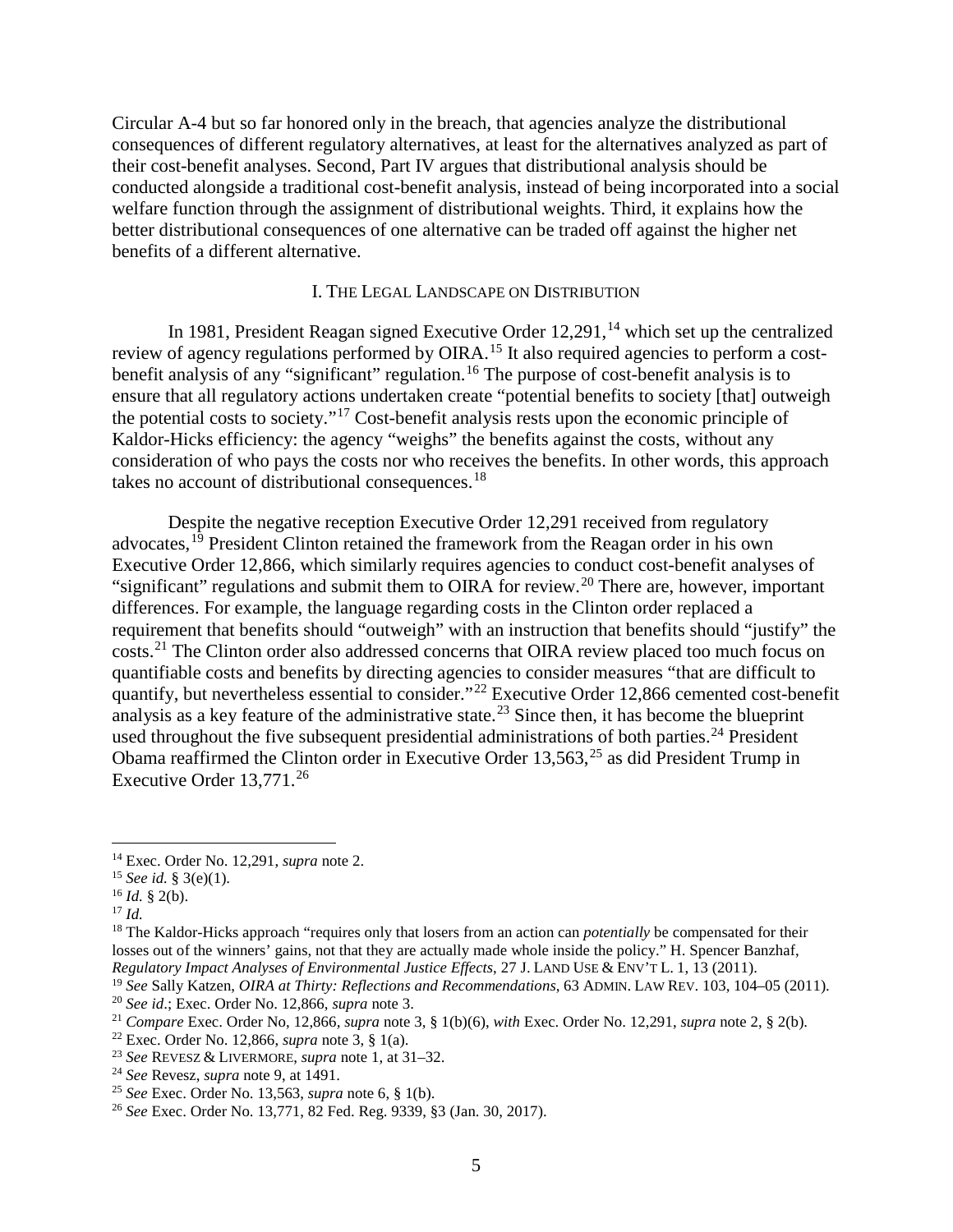Both President Clinton and President Obama included references to distribution in their respective Executive Orders, instructing agencies to consider both "distributive impacts" and "equity."[27](#page-5-3) However, after several decades of cost-benefit analysis practice, agencies still do not engage in serious distributional analysis.<sup>[28](#page-5-4)</sup> Nor does OIRA give distributional analysis serious consideration.[29](#page-5-5) Section A describes past efforts to introduce distributional analysis into the review process. Section B discusses the academic consensus that distributional analysis has not played a meaningful rule and confirms this conclusion by reviewing three major environmental regulations promulgated by the Obama administration.

#### <span id="page-5-0"></span>A. *Governing Documents*

This Section describes the treatment of distributional issues in the regulatory review process as well as explicit presidential directions to take environmental justice considerations into account in the regulatory process and other government decisions. It explains how distributional concerns first became part of this framework during the Clinton administration; discusses the treatment of distributional issues in the primary guidance document for regulatory review, which dates back to the George W. Bush administration; and examines various extensions adopted during the Obama administration.<sup>[30](#page-5-6)</sup>

#### 1. *Distributional Analysis Under President Clinton*

<span id="page-5-1"></span>Executive Order 12,866 first introduced consideration of distributional impacts into the regulatory process. The order directs agencies to consider a number of factors beyond costs and benefits, including "distributive impacts, and equity."[31](#page-5-7) However, neither this order nor any Clinton-era guidance operationalize that directive.

<span id="page-5-10"></span>Following the publication of a report by the Environmental Protection Agency (EPA) finding that racial minority and low-income populations experience higher than average exposures to pollution, increased pressure emerged to address such distributional concerns in a more robust way.<sup>[32](#page-5-8)</sup> In response, President Clinton issued Executive Order 12,898, which directs all federal agencies to identify "disproportionately high and adverse human health or environmental effects of its programs, policies, and activities on minority [] and low-income populations" and to devise strategies for implementing "environmental justice."[33](#page-5-9)

<span id="page-5-2"></span>Executive Order 12,898 does not instruct agencies on *how* to perform environmental justice analysis, but federal agencies have issued guidance documents, the first of which was

<span id="page-5-3"></span> <sup>27</sup> *See* Exec. Order No. 12,866, *supra* note [3,](#page-1-6) § 1(a); Exec. Order No. 13,563, *supra* note [6,](#page-2-7) § 1(b)(3).

<span id="page-5-4"></span><sup>28</sup> *See* Revesz, *supra* note [9,](#page-2-6) at 1491.

<span id="page-5-5"></span><sup>29</sup> *See id.*

<span id="page-5-6"></span><sup>&</sup>lt;sup>30</sup> President Biden issued several presidential directives concerning equity and justice, including the Presidential Memorandum on Modernizing Regulatory Review, which directs OMB to "propose procedures that take into account the distributional consequences of regulations . . . to ensure that regulatory initiatives appropriately benefit and do not inappropriately burden disadvantaged, vulnerable, or marginalized communities." Modernizing Regulatory Review, *supra* note [10,](#page-2-8) § 2(b)(2). However, it is too early to evaluate the impact of these actions. <sup>31</sup> Exec. Order No. 12,866, *supra* note [3,](#page-1-6) § 1(a).

<span id="page-5-8"></span><span id="page-5-7"></span><sup>32</sup> *See* H. Spencer Banzhaf et al., *Environmental Justice: Establishing Causal Relationships*, 11 ANN. REV. RES. ECON. 377, 379 (2019).

<span id="page-5-9"></span><sup>33</sup> Exec. Order No. 12,898, § 1-101, 59 Fed. Reg. 7629 (Feb. 11, 1994).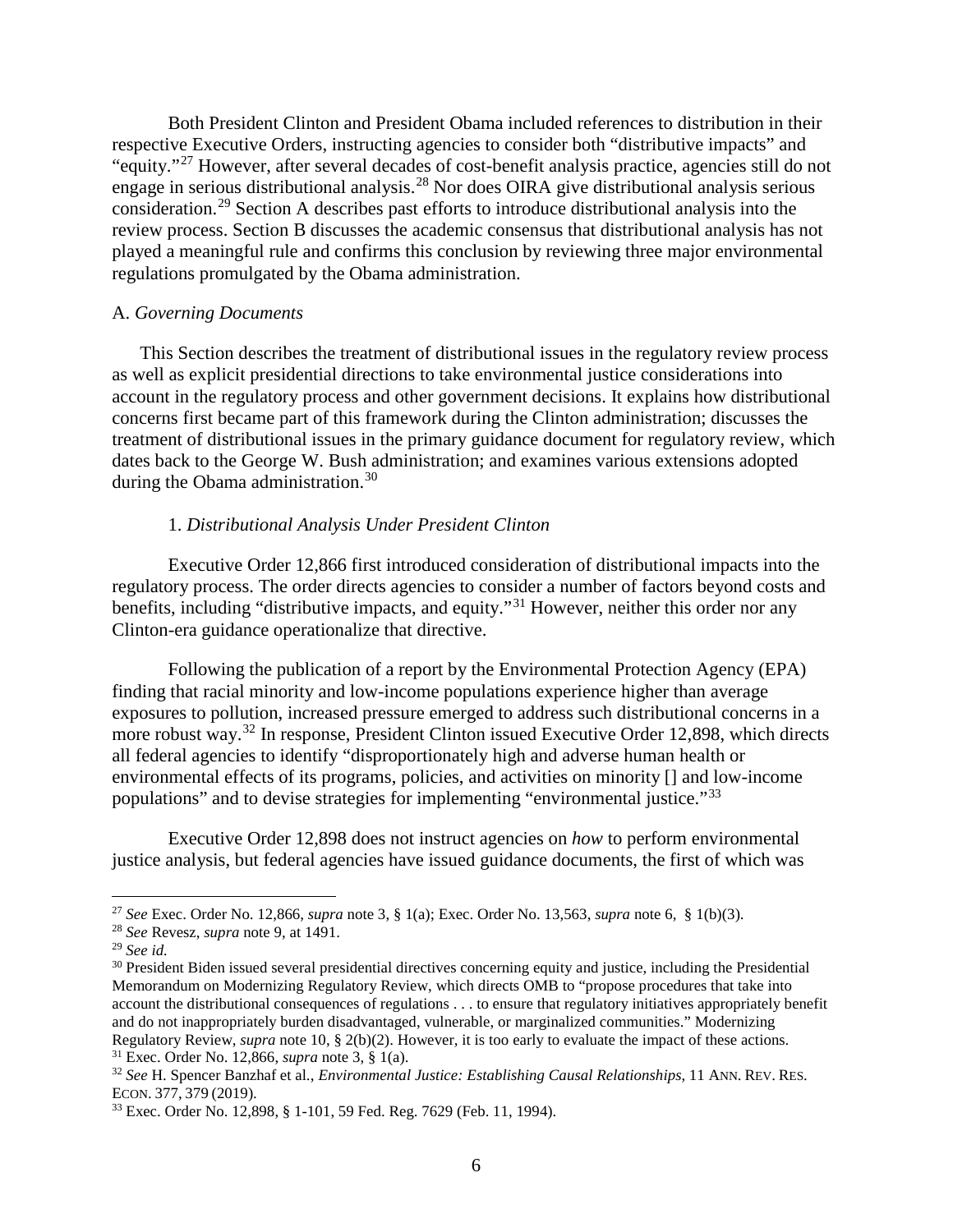published in 1997 by the Council on Economic Quality.<sup>[34](#page-6-3)</sup> EPA's 2014 "Plan EJ," named in recognition of the Clinton's 12,898 Order, describes the agency's environmental justice goal as "more effectively protect[ing] human health and the environment for overburdened populations."[35](#page-6-4) The EPA's most recent guidance on environmental justice can be found in its 2016 internal document "Technical Guidance for Assessing Environmental Justice in Regulatory Analysis."[36](#page-6-5) Rather than endorse a particular methodology, this document presents several descriptive analytic methods from which analysts are encouraged to choose the best way to describe distributive impacts.[37](#page-6-6) It provides little guidance on how to empirically measure the full distribution of a regulatory action's costs and benefits.<sup>[38](#page-6-7)</sup>

## <span id="page-6-12"></span><span id="page-6-2"></span><span id="page-6-1"></span>2. *Circular A-4*

<span id="page-6-0"></span>If Executive Order 12,866 is the blueprint for centralized review, then Circular A-4 serves as the instruction manual. Circular A-4 is a technical, 48-page document that instructs agencies on how to perform the various analyses for centralized review.<sup>[39](#page-6-8)</sup> Developed by the Office of Management and Budget (OMB) under the Bush administration in 2003, this document has served for the last two decades as the primary guidance for the preparation of regulatory analyses to comply with the mandate of the Clinton order.

The bulk of Circular A-4 instructs agency officials on how to estimate costs and benefits. Indeed, the introduction indicates that the Circular's purpose is to "assist analysts in the regulatory agencies by defining good regulatory analysis . . . and standardizing the way benefits and costs of Federal regulatory actions are measured and reported."[40](#page-6-9) In this connection, Circular A-4 instructs agencies how to develop a baseline, how to estimate costs and benefits, how to determine the appropriate discount rate, and how to account for uncertainty.<sup>[41](#page-6-10)</sup> These materials occupy approximately 30 pages of the document.<sup>[42](#page-6-11)</sup>

<span id="page-6-3"></span><sup>&</sup>lt;sup>34</sup> See Environmental Justice Guidance Under the National Environmental Policy Act, COUNCIL ON ENV'T QUALITY (1997), https://www.epa.gov/sites/production/files/2015-02/ documents/ej\_guidance\_nepa\_ceq1297.pdf. <sup>35</sup> PLAN EJ 2014, U.S. ENV'T PROT. AGENCY (2014),

<span id="page-6-4"></span>https://nepis.epa.gov/Exe/ZyPDF.cgi/P100DFCQ.PDF?Dockey=P100DFCQ.PDF; *Plan EJ 2014 Background*, U.S. ENV'T PROT. AGENCY (last updated Mar. 13, 2017), https://www.epa.gov/environmentaljustice/plan-ej-2014 [https://perma.cc/5EDS-9XYK].

<span id="page-6-6"></span><span id="page-6-5"></span><sup>36</sup> EPA, Technical Guidance for Assessing Environmental Justice in Regulatory Analysis (2016) [hereinafter Technical Guidance], https://www.epa.gov/sites/ production/files/2016-06/documents/ejtg\_5\_6\_16\_ v5.1.pdf. <sup>37</sup> The analytic methods presented include: "summary statistics" demonstrating effects for different types of individuals across groups; "visual displays" such as maps, charts or graphs; "proximity-based analysis" which compares the demographic characteristics of groups affected by a particular pollution source; "use of exposure data" to characterize differences in health effects; and "qualitative approaches" which serves as a catch-all similar to that found in Circular A-4. *Id.* at 48-52; *see* Circular A-4, *supra* note [12,](#page-3-2) at 26 ("Sound quantitative estimates of benefits and costs . . . are preferable . . . However, some important benefits and costs . . . may be inherently too difficult to quantify or monetize").

<span id="page-6-7"></span><sup>&</sup>lt;sup>38</sup> See Technical Guidance, *supra* not[e 36,](#page-6-2) at 57–58 ("Even in cases where the information would be relevant, data or methods may not exist for full examination of the distributional implications of costs across population groups of concern).

<span id="page-6-8"></span><sup>39</sup> *See* Circular A-4, *supra* note [12,](#page-3-2) at 1–2.

<span id="page-6-9"></span><sup>40</sup> *Id.* at 1.

<span id="page-6-10"></span><sup>41</sup> *See* Circular A-4, *supra* note [12,](#page-3-2) at 15–45.

<span id="page-6-11"></span><sup>42</sup> *See id.; see also* Bagley & Revesz, *supra* note [4,](#page-1-9) at 1326.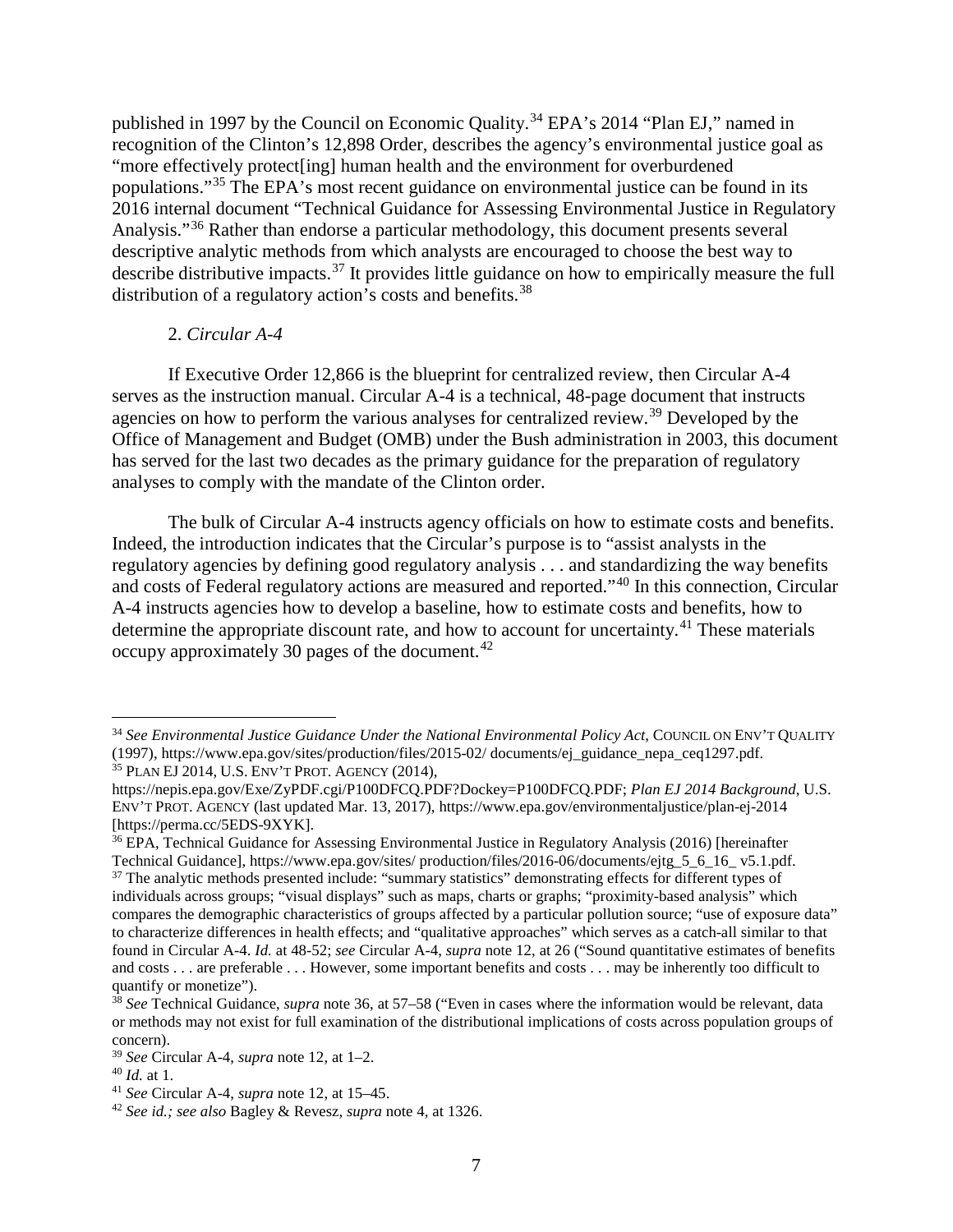In contrast, Circular A-4 contains only two paragraphs, in half a page, on "distributional effects," which it defines as the "impact of a regulatory action across the population and economy, divided up in various ways (e.g., income groups, race, sex, industrial sector, geography).<sup>[43](#page-7-2)</sup> The discussion provides virtually no guidance, merely indicating that regulatory analyses "provide a separate description of distributional effects ... described quantitatively to the extent possible."<sup>[44](#page-7-3)</sup>

## <span id="page-7-11"></span><span id="page-7-10"></span><span id="page-7-0"></span>3. *Distributional Analysis Under President Obama*

President Obama reaffirmed the Clinton Order's commitment to considering distributional impacts. In fact, Executive Order 13,563 uses exactly the language: agencies should select "those approaches that maximize net benefits (including potential economic, environmental, public health and safety, and other advantages; *distributive impacts*; and *equity*)."[45](#page-7-4) The order also includes an additional clause, directing agencies to "consider (and discuss qualitatively) values that are difficult or impossible to quantify, including equity, human dignity, fairness, and distributive impacts."<sup>[46](#page-7-5)</sup> But, once again, no guidance is provided on how the distributional analysis should be conducted.

President Obama similarly reaffirmed the Clinton commitment to promoting environmental justice. Executive Order 13,653, "Preparing the United States for the Impacts of Climate Change,"[47](#page-7-6) acknowledges that climate change "impacts are often most significant for communities that already face economic or health-related challenges."[48](#page-7-7) But while it indicates that "[m]anaging these risks requires deliberate preparation, close cooperation, and coordinated planning," [49](#page-7-8) neither the order itself nor the subsequent administration actions provide guidance on how to assess, or address, the distribution of these impacts. For example, the resulting Climate Action Plan advanced policies to cut carbon pollution across the board without reference to distribution,[50](#page-7-9) as is reflected in the regulatory initiatives discussed in Section B.

### <span id="page-7-12"></span><span id="page-7-1"></span>B. *Empirical Assessments*

A review of the secondary literature and a direct review of regulatory impact assessments performed for major regulations reveal that despite President Clinton's and Obama's directives to consider distributive impacts, agencies rarely engage in such analysis. Furthermore, even where these impacts are discussed, no serious analysis is done.

<span id="page-7-2"></span> <sup>43</sup> *See* Circular A-4, *supra* note [12,](#page-3-2) at 14.

<span id="page-7-3"></span><sup>44</sup> *See id.*

<span id="page-7-4"></span><sup>45</sup> *Compare* Exec. Order No. 12,866, *supra* note [3,](#page-1-6) § 1(a), *with* Exec. Order No. 13,563, *supra* note [6,](#page-2-7) § 1(b)(3).

<span id="page-7-5"></span><sup>46</sup> Exec. Order No. 13,563, *supra* note [6.](#page-2-7)

<span id="page-7-6"></span><sup>47</sup> Exec. Order No. 13,653, 3 C.F.R. § 330 (2013)*; see also* Proclamation No. 9082, 79 Fed. Reg. 8819 (Feb. 10, 2014).

<span id="page-7-7"></span><sup>48</sup> *Id.* § 1

<span id="page-7-8"></span><sup>49</sup> *Id.*

<span id="page-7-9"></span><sup>50</sup> *See* EXECUTIVE OFFICE OF THE PRESIDENT, THE PRESIDENT'S CLIMATE ACTION PLAN 5 (2013),

https://obamawhitehouse.archives.gov/sites/default/files/image/president27sclimateactionplan.pdf.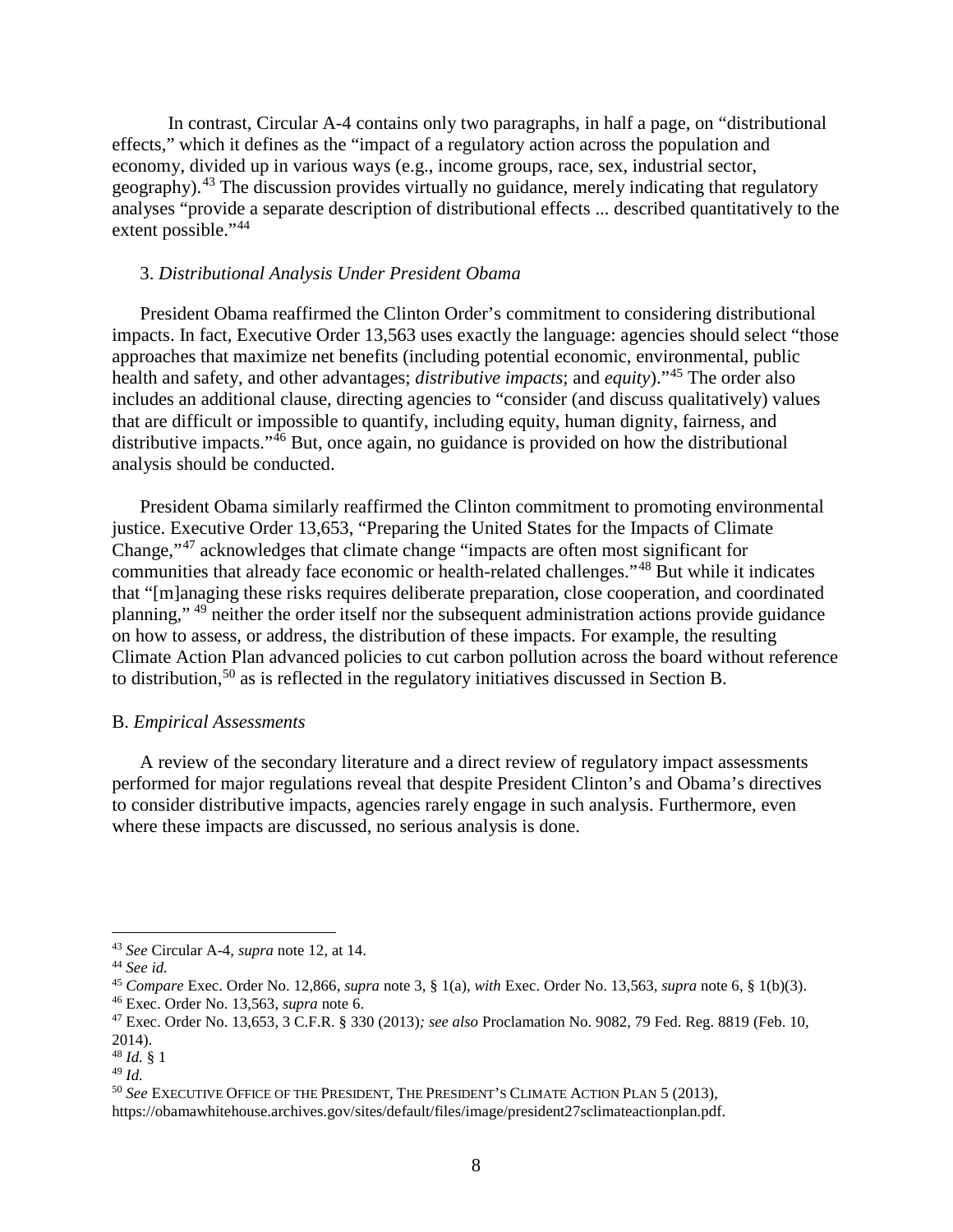### <span id="page-8-0"></span>1. *Academic Literature*

The academic literature establishes that neither President Clinton's nor President Obama's efforts concerning the distributional consequences of regulation led to robust analysis or meaningfully affected agency decisions. Instead, the clear conclusion from the literature is that the presidential pronouncements did not move the needle on distributional analysis in any meaningful way.

In 2016, Lisa Robinson et al. reviewed 24 of President Obama's major regulations with quantified health benefits from Fiscal Years 2010 through 2013.<sup>[51](#page-8-1)</sup> This review is the most comprehensive examination of whether and how agencies perform distributional analysis in the course of preparing the regulatory impact assessment required for OIRA. The authors found that, although federal agencies are expected to assess the distributional impacts of major regulations, "these analyses pay relatively little attention to distribution; often they merely address the extent to which the regulation protects the health of low-income and minority groups and children."<sup>[52](#page-8-2)</sup> The authors suggested that agencies assume that distributional impacts are not significant enough to warrant detailed analysis,  $\frac{53}{3}$  $\frac{53}{3}$  $\frac{53}{3}$  and speculated that the failure to seriously consider distribution may be due to several pragmatic challenges, including political and legal concerns, as well as technical and resource constraints.<sup>[54](#page-8-4)</sup> They also cited the lack of detailed guidance as a critical constraint that hinders agency staff who may otherwise be motivated to engage in distributional analysis.<sup>[55](#page-8-5)</sup>

Similarly, in 2003, focusing on the two Clinton orders, Robert Hahn et al. explained that while "[i]n practice, agencies have responded ... by including a separate distributional impact analysis" in their regulatory analyses "only infrequently was quantitative analysis included." <sup>[56](#page-8-6)</sup> Most importantly, the authors noted that "[i]n no case did the Administration's explicit concern for equity clearly alter proposed policies."[57](#page-8-7)

The situation had not improved 15 years later. In a 2018 article, Jerry Ellig argued that, at a minimum, agencies should provide a "simple type" of distributional analysis, amounting to an identification of who receives the benefits and who receives the costs of the new rule.<sup>[58](#page-8-8)</sup> Yet, he found that even "[t]his seemingly simple type of distributional analysis is rare."[59](#page-8-9)

Also in 2018, Richard Revesz observed that most agencies did not take distributional concerns "into account at all, or at most gave them a cursory treatment."[60](#page-8-10) He noted that EPA

<span id="page-8-1"></span> <sup>51</sup> *See* Lisa A. Robinson, James K. Hammitt & Richard J. Zeckhauser, *Attention to Distribution in U.S. Regulatory Analyses*, 10 REV. ENV'T. ECON. & POL'Y 308, 316 (2016).

<span id="page-8-2"></span><sup>52</sup> *Id.* at 323.

<span id="page-8-3"></span><sup>53</sup> *See id.* at 320.

<span id="page-8-4"></span><sup>54</sup> *See id.*

<span id="page-8-5"></span><sup>55</sup> *See id.* at 322.

<span id="page-8-6"></span><sup>56</sup> Robert W. Hahn et al., *Environmental Regulation in the 1990s: A Retrospective Analysis*, 27 HARV. ENV'T. L. REV. 377, 405 (2003).

<span id="page-8-7"></span><sup>57</sup> *Id.*

<span id="page-8-8"></span><sup>58</sup> Jerry Ellig, *Why and How Independent Agencies Should Conduct Regulatory Impact Analysis*, 28 CORNELL J.L. & PUB. POL'Y 1, 27 (2018).

<span id="page-8-9"></span><sup>59</sup> *Id.*

<span id="page-8-10"></span><sup>60</sup> Revesz, *supra* note [9,](#page-2-6) at 1542.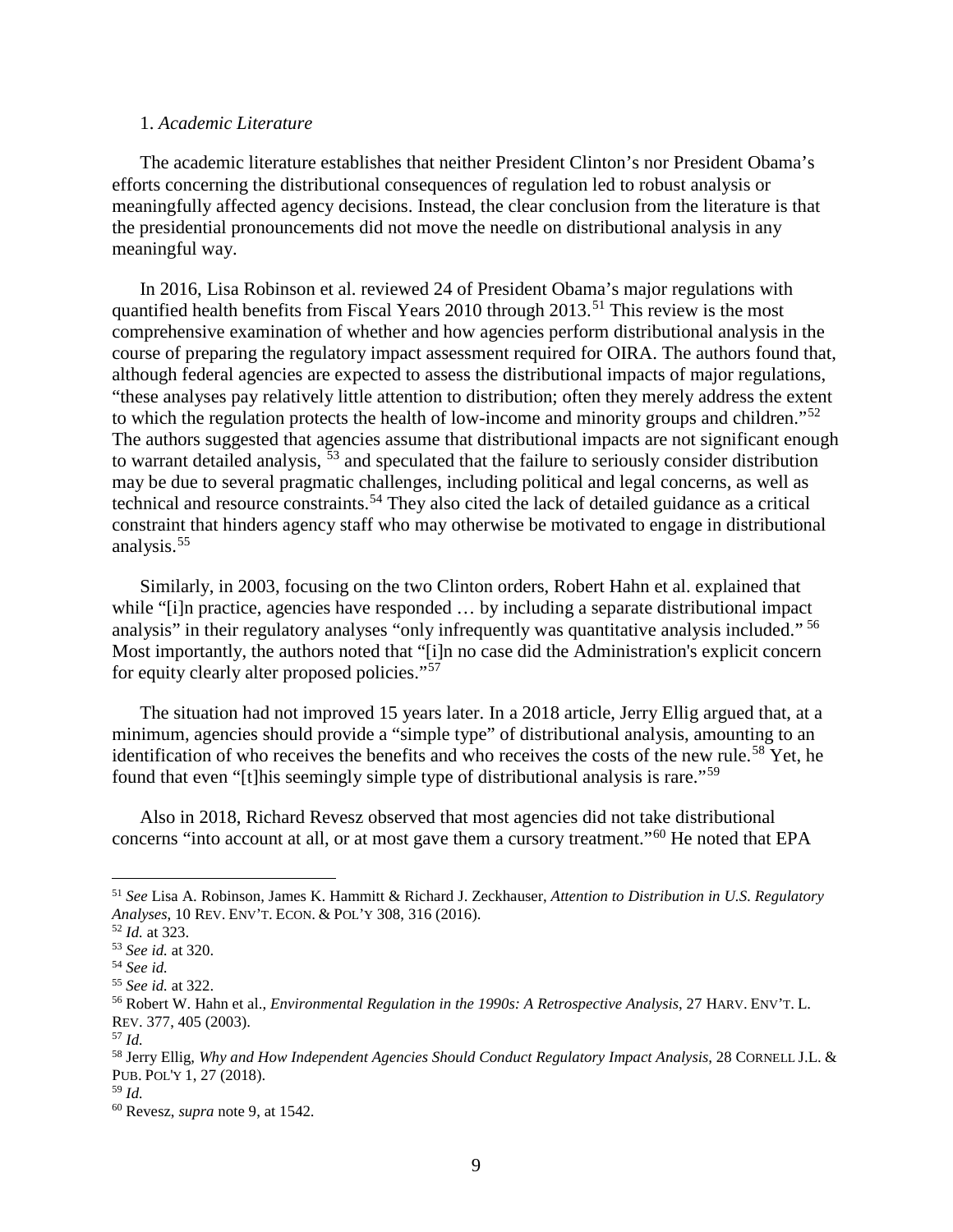regulatory staff does not appear to take its own environmental justice guidance seriously: only seven of nearly 4000 Obama-era EPA rules took environmental justice concerns into account in their analyses.<sup>[61](#page-9-3)</sup> And, in a more recent piece, he attributed the lack of "any actionable guidance" on *how* distributional issues should be taken into account" as one potential reason why distribution has not been a robust feature of agency regulatory analyses or OIRA regulatory reviews.[62](#page-9-4)

#### <span id="page-9-0"></span>2. *Major Environmental Regulations*

The regulatory impact assessments of President Obama's major environmental initiatives expose at best a perfunctory approach to distributional analysis. We reviewed the assessments of the following three regulations because they are arguably the most important recent environmental rules: the Cross-State Air Pollution Rule; the Mercury and Air Toxics Standards; and the Clean Power Plan. Each of the rulemakings affect stationary sources of pollution. Regulation of stationary sources of pollution particularly implicate distributional issues due to the combination of place-based pollution and both racial and socioeconomic residential segregation. Each of the regulatory analyses assumes that the rule will be beneficial for all groups regardless of race because it will result in a net reduction in emissions. But there is no analysis whatsoever of whether the disparities that would remain even with the regulation are troubling, whether a more stringent standard could reduce those disparities, and whether such an outcome could be preferable. This failure is particularly serious because Circular A-4 identifies "an examination of alternative approaches" as one of the three basic elements of "a good regulatory analysis."[63](#page-9-5)

<span id="page-9-11"></span><span id="page-9-2"></span><span id="page-9-1"></span>The EPA promulgated Cross-State Air Pollution Rule in 2011, replacing the 2005 Clean Air Interstate Rule, which the D.C. Circuit had struck down.<sup>[64](#page-9-6)</sup> The rule, promulgated under the Clean Air Act's Good Neighbor Provision,<sup>[65](#page-9-7)</sup> was designed to reduce air pollution in 22 states that are upwind of states that would otherwise be unable to meet the National Ambient Air Quality Standards.<sup>[66](#page-9-8)</sup> In 2013, for example, 93% of the air pollution in parts of Connecticut originated in upwind states.<sup>[67](#page-9-9)</sup> As a result, absent emissions reductions in those states, Connecticut would not be able to come into compliance with the ambient standards.<sup>[68](#page-9-10)</sup>

rules.html?searchResultPosition=12.

<span id="page-9-3"></span> <sup>61</sup> *See id.* at 1540.

<span id="page-9-4"></span><sup>62</sup> Richard L. Revesz, *A New Era for Regulatory Review*, REGUL. REV. (Feb. 16, 2021), https://www.theregreview.org/2021/02/16/revesz-new-era-regulatory-

review/?utm\_source=The+Regulatory+Review+newsletter+and+alert+subscribers&utm\_campaign=e10f8769c1- EMAIL\_CAMPAIGN\_4\_23\_2019\_6\_54\_COPY\_01&utm\_medium=email&utm\_term=0\_d70039d0ef-e10f8769c1- 711774509.

<span id="page-9-5"></span><sup>63</sup> Circular A-4, *supra* note [12,](#page-3-2) at 2.

<span id="page-9-6"></span><sup>64</sup> *See Overview of the Cross-State Air Pollution Rule (CSAPR)*, U.S. ENV'T PROT. AGENCY (last updated Apr. 30, 2020), https://www.epa.gov/csapr/overview-cross-state-air-pollution-rule-csapr; *North Carolina v. EPA*, 550 F.3d 1176 (D.C.C. 2008).

<span id="page-9-7"></span><sup>65</sup> *See* Coral Davenport, *Justices Back Rule Limiting Coal Pollution*, N.Y. TIMES (Apr. 29, 2014), https://www.nytimes.com/2014/04/30/us/politics/supreme-court-backs-epa-coal-pollution-

<span id="page-9-8"></span><sup>66</sup> *See* Overview of the Cross-State Air Pollution Rule, *supra* note [64.](#page-9-1)

<span id="page-9-9"></span><sup>67</sup> *See* Davenport, *supra* not[e 65.](#page-9-2)

<span id="page-9-10"></span><sup>68</sup> *See A Fight Over Cross-State Pollution*, N.Y. TIMES (Dec. 13, 2013),

https://www.nytimes.com/2013/12/14/opinion/a-fight-over-cross-state-pollution.html?searchResultPosition=6.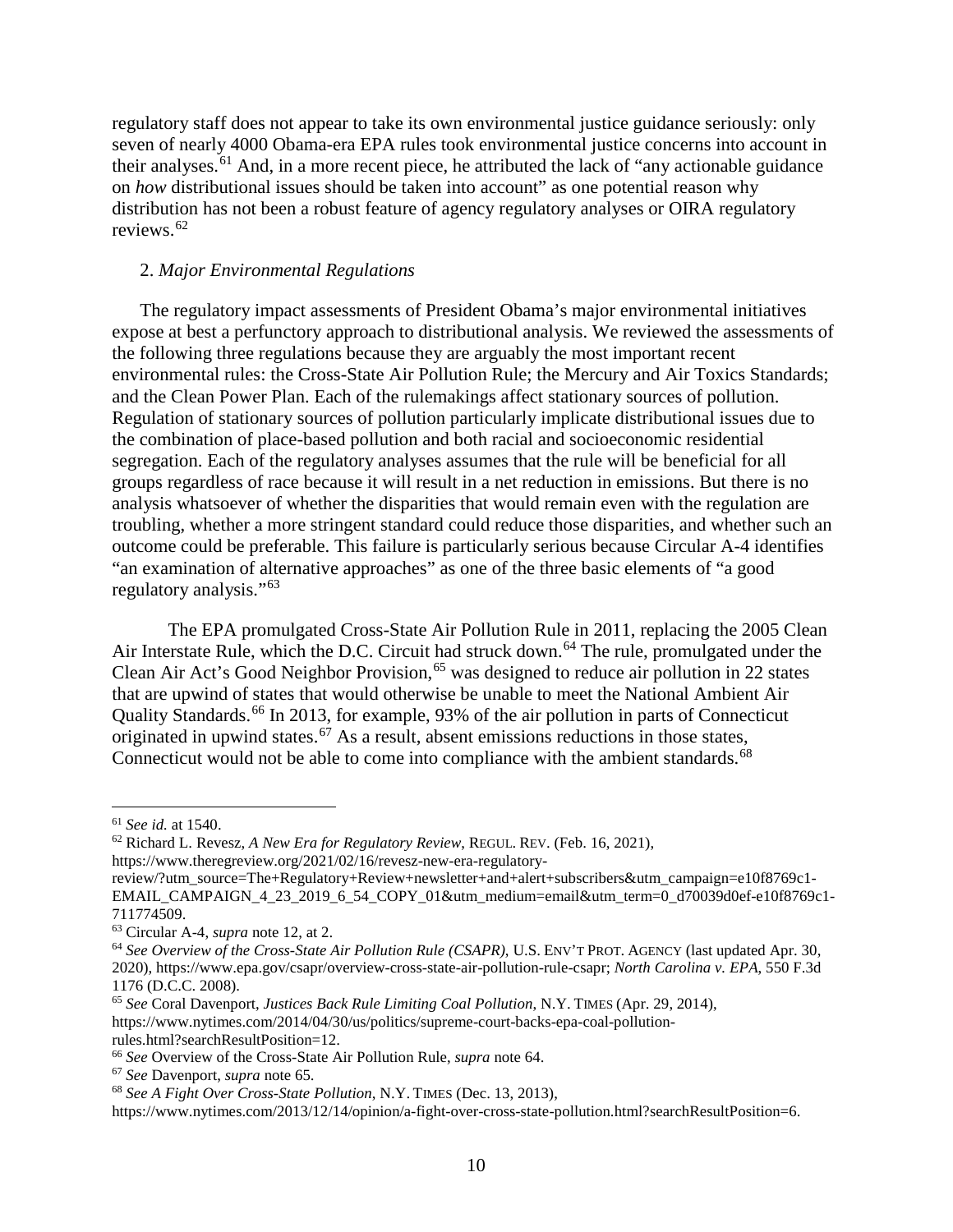<span id="page-10-11"></span>The rule's regulatory analysis is  $414$  pages long.<sup>[69](#page-10-1)</sup> It is composed of 10 chapters focusing on the following substantive topics: emissions impacts, air quality impacts, benefits analysis, cost and economic impacts, macroeconomic and employment impacts. There is only a two-page discussion of environmental justice issues, indicating that EPA considered the rule's impacts on low-income, minority, and tribal communities.<sup>[70](#page-10-2)</sup> Specifically, it referenced a distributional analysis that "estimated the PM2.5 mortality risks according to race, income, and educational attainment before and after implementation of the Transport Rule."[71](#page-10-3) EPA took solace in the fact that "all populations [will] see their mortality risk fall" as a result of the rule.<sup>[72](#page-10-4)</sup> However, the report provides no quantified characterization of a distribution of costs or benefits. Importantly, even though EPA assessed the costs and benefits of two regulatory alternatives (one less stringent, one more stringent), it performed the distributional analysis only for the proposed rule.<sup>[73](#page-10-5)</sup> Thus, the agency did not even seek to determine whether an alternative might have better distributional consequences.

<span id="page-10-12"></span><span id="page-10-0"></span>EPA issued the second of the rules, the Mercury and Air Toxic Standards, in 2011 following a consent decree resolving a 2008 lawsuit that alleged the EPA had failed to issue statutorily mandated standards for hazardous air pollutants from power plants.<sup>[74](#page-10-6)</sup> The rule's regulatory analysis is 510 pages long. Twenty-one of these pages are devoted to issues related to distribution and environmental justice. The document describes a distributional analysis that identified the nation's counties where PM2.5 mortality risk distribution would be at or above the median and upper 95th percentile (1) before and (2) after implementation of the rule.<sup>[75](#page-10-7)</sup> It includes a number of graphs, maps, and tables, including a table that describes the "Estimated Change in the Percentage of All Deaths Attributable to PM2.5 Before and After Implementation of MATS by 2016 for Each Populations, Stratified by Race."<sup>[76](#page-10-8)</sup>

EPA concluded that all populations, including subpopulations protected by Executive Order 12,898, could benefit from a reduction in PM2.5 mortality risk. However, it also noted that "limits to data resolution prevent us from delineating the PM2.5 mortality risk according to population race with confidence."[77](#page-10-9) These assertions are based on a presumption that because the rule will result in reduced emissions overall, that vulnerable populations will also experience reduced emissions. For example, the regulatory impact analysis states "to the extent that any minority, low income, or indigenous subpopulation is disproportionately impacted *by the current emissions* as a result of the proximity of their homes to these sources, *that subpopulation also stands to see increased environmental and health benefit* from the emissions reductions called for by this rule."[78](#page-10-10) As in the case of the Cross-State Air Pollution rule, EPA's distributional

<span id="page-10-1"></span> <sup>69</sup> *See* U.S. Env't Prot. Agency, Regulatory Impact Analysis for the Cross-State Air Pollution Rule (2011).

<span id="page-10-2"></span><sup>70</sup> *See id.* at 323.

<span id="page-10-3"></span> $71$  *Id.* (the referenced analysis can be found in section XII. J of the preamble for the Final Rule).

<span id="page-10-4"></span><sup>72</sup> *Id.* at 334.

<span id="page-10-5"></span><sup>73</sup> *See id.* at 323.

<span id="page-10-6"></span><sup>74</sup> *See EPA Announces Mercury and Air Toxics Standards (MATS) for Power Plants - Rules and Fact Sheets*, U.S. ENV'T PROT. AGENCY (Dec. 21, 2011), https://www.epa.gov/mats/epa-announces-mercury-and-air-toxics-standardsmats-power-plants-rules-and-fact-sheets; MATS rule p. 9308.

<span id="page-10-7"></span><sup>75</sup> *See* U.S. Env't Prot. Agency, Regulatory Impact Analysis for the Final Mercury and Air Toxics Standards 7-51– 52 (2011).

<span id="page-10-8"></span><sup>76</sup> *Id.* at 7-52.

<span id="page-10-9"></span><sup>77</sup> *Id.* at 7-54.

<span id="page-10-10"></span><sup>78</sup> *Id.* at 7-36.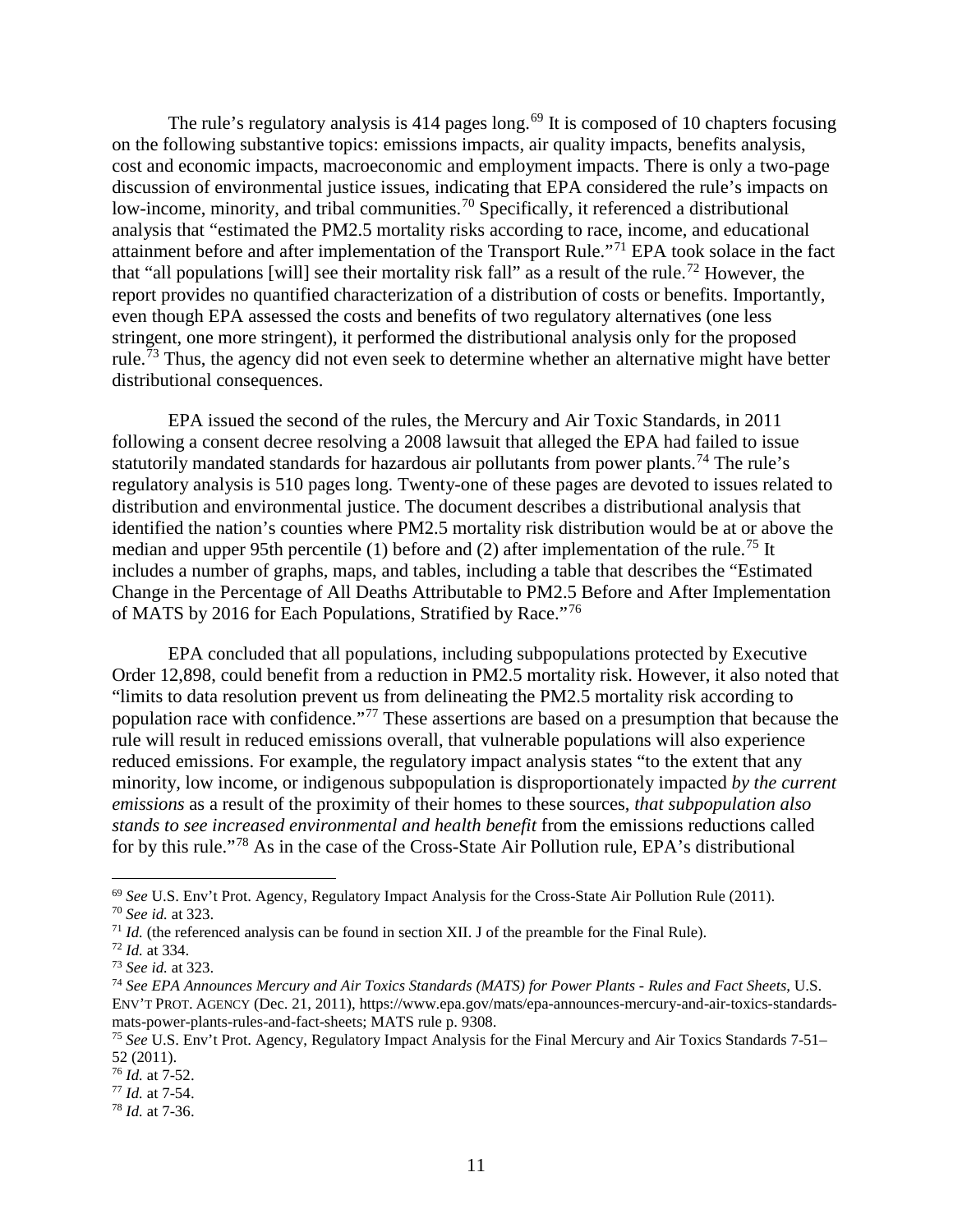analysis is essentially based on the syllogism that disadvantaged communities are disproportionately affected by air pollution, that the rule in question will reduce such pollution, and that, therefore it must be advantageous to the disadvantaged communities. But the agency makes no effort to ascertain whether the remaining distributional disparities are acceptable, or whether some alternative would have better distributional consequences.

<span id="page-11-0"></span>For the final cost-benefit calculation, the regulatory impact analysis compares the chosen regulation only to the baseline (a scenario with no change to the regulatory scheme.)<sup>[79](#page-11-2)</sup> While the document analyzes the average mercury deposition levels for three different emissions control scenarios,<sup>[80](#page-11-3)</sup> the discussion of distribution is confined only to the potential "implementation of *this final rule.*"[81](#page-11-4) Thus, as with the Good Neighbor rule, the agency did not consider whether a regulatory alternative might have better distributional consequences than the final rule.

Moreover, these analyses are not sophisticated enough to support decisionmaking with regards to distribution. For example, the analysis of socioeconomic distribution identified "does NOT identify the demographic characteristics of the most highly affected individuals or communities."[82](#page-11-5)

<span id="page-11-1"></span>Finally, the Clean Power Plan was an EPA regulation designed to limit the greenhouse gas emissions of existing power plants,  $83$  which, in 2012, accounted for 38% of U.S. carbon dioxide emissions and 31% of U.S. emissions of other greenhouse gases.<sup>[84](#page-11-7)</sup> An indirect benefit, or cobenefit of this rule was that it would also lead to significant reductions in the emissions of particulate matter, thereby leading to 1500–3600 fewer premature deaths, 1700 fewer premature heart attacks, and 90,000 fewer asthma attacks in children. <sup>[85](#page-11-8)</sup>

EPA's regulatory analysis for the Clean Power Plan is 344 pages long. Less than one page is devoted to a discussion of the health concerns for low-income households with children. The report merely summarizes prior research findings with regards to the vulnerabilities of these households.<sup>[86](#page-11-9)</sup> It states in a conclusory manner that "[a]dditional health concerns may arise in low income households, especially those with children, if climate change reduces food availability and increases prices, leading to food insecurity within households."[87](#page-11-10)

The report devotes approximately four pages to the discussion of environmental justice. <sup>[88](#page-11-11)</sup> It claims that because minority communities are disproportionately affected by climate change,

<span id="page-11-2"></span> <sup>79</sup> *See id.* at ES-2.

<span id="page-11-3"></span><sup>80</sup> *See id.* at 4-54 to 4–56.

<span id="page-11-4"></span><sup>81</sup> *Id.* at 7-35.

<span id="page-11-5"></span><sup>82</sup> *Id.*

<span id="page-11-6"></span><sup>83</sup> *See* Fact Sheet: Overview of the Clean Power Plan, U.S. Env't Prot. Agency (last updated May 9, 2017), https://archive.epa.gov/epa/cleanpowerplan/fact-sheet-overview-clean-power-plan.html [https://perma.cc/CF3G-W4BY]. The rule was subsequently rescinded by the Trump administration. *See* Repeal of the Clean Power Plan, 40

C.F.R. § 60 (2019).

<span id="page-11-7"></span><sup>84</sup> *See* U.S. Env't Prot. Agency, Regulatory Impact Analysis for the Clean Power Plan 2-24 (2015).

<span id="page-11-8"></span><sup>85</sup> *See id.* at 4-31*; see also Fact Sheet: Clean Power Plan By The Numbers*, U.S. ENV'T PROT. AGENCY (last updated May 9, 2017), https://archive.epa.gov/epa/cleanpowerplan/fact-sheet-clean-power-plan-numbers.html

<sup>[</sup>https://perma.cc/JZ86-M8DR] (providing top-line, relevant numbers from the RIA).

<span id="page-11-9"></span><sup>86</sup> *See* Regulatory Impact Analysis for the Clean Power Plan, *supra* not[e 84,](#page-11-1) at 7-17.

<span id="page-11-10"></span><sup>87</sup> *Id.* at 7-17.

<span id="page-11-11"></span><sup>88</sup> *See id.* at 7-18–7-21.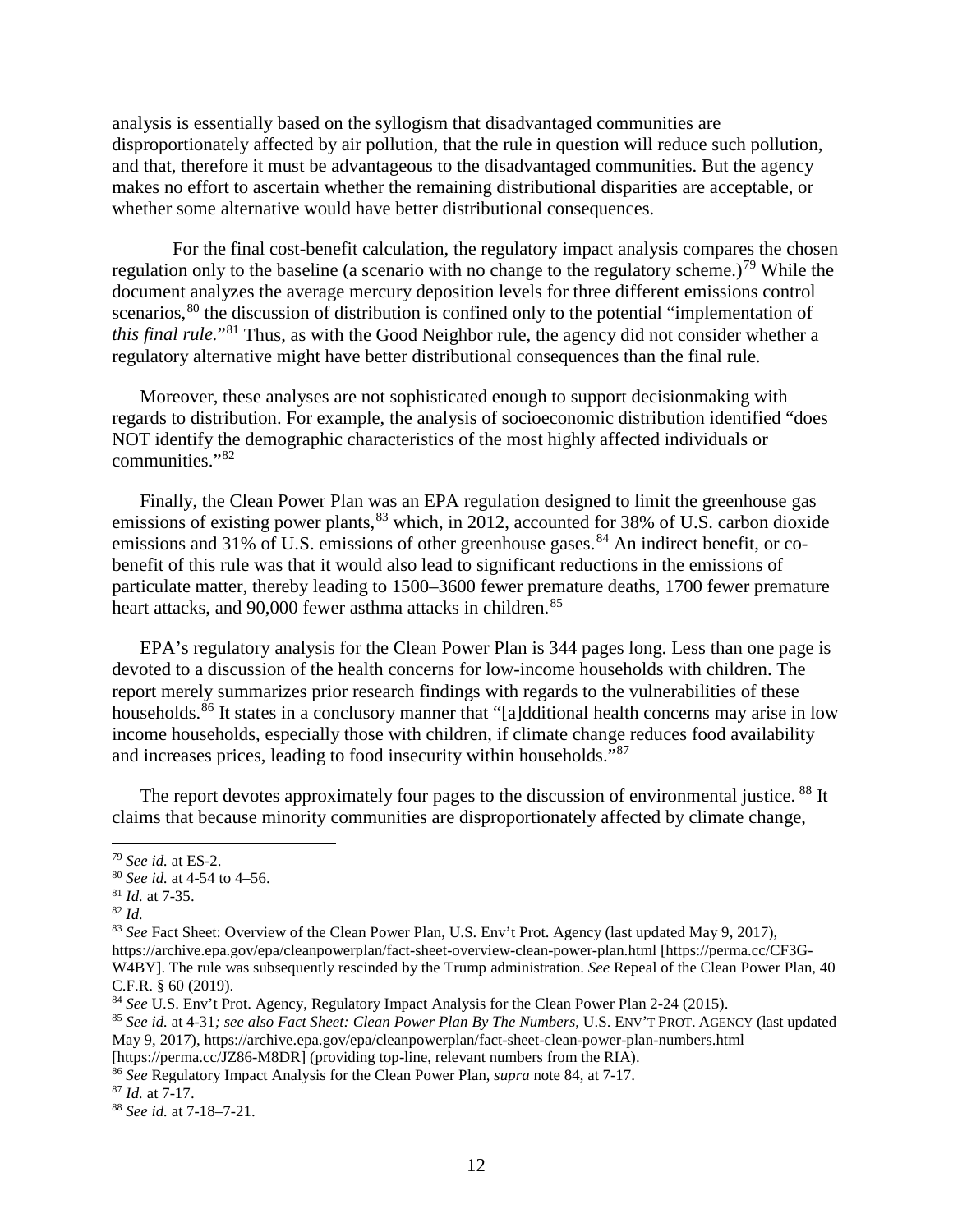such communities will be disproportionately benefitted by the Clean Power Plan. It bases this contention simply on the assertion that the rule will result in a reduction of greenhouse gases. The report also claims that "the EPA has taken a number of actions to help ensure that this action will not have potential disproportionately high and adverse human health or environmental effects on overburdened communities."  $\frac{89}{9}$  $\frac{89}{9}$  $\frac{89}{9}$  But it provides no accounting of or description of these actions.[90](#page-12-3) As with the case of the other two rules discussed, the distributional analysis concludes that the rule's impacts cannot be problematic because it will reduce pollution. But, again, EPA makes no effort to determine whether the remaining disparities are troubling.

As with the other two rules discussed above, the analysis does not provide any comparison of the distribution of the proposed action to those of other alternatives the agency considered. Rather, the report simply presumes that because "[l]ow-income populations have been generally found to have a higher prevalence of pre-existing diseases, limited access to medical treatment, and increased nutritional deficiencies . . . low-income populations will also benefit from such emissions reductions."<sup>[91](#page-12-4)</sup>

<span id="page-12-1"></span>The review of the academic literature coupled with our review of the major EPA regulations promulgated during the Obama administration establish that, despite repeated presidential directives to do so, agencies have not seriously considered distributional impacts when evaluating the consequences of regulations. In particular, the regulatory analyses rely on a syllogistic boilerplate that says that because pollution disproportionately affects disadvantaged communities, and because the regulation in question is designed to reduce pollution, it follows that the distributional consequences of the regulation are good. On this account, any regulation designed to reduce pollution would have good distributional consequences and separate distributional analysis would not be necessary. It is impossible to square this approach with the Clinton and Obama directives.

The important missing element in the analysis is the consideration of alternatives. Even though Circular A-4 makes it a centerpiece of regulatory analysis, and even though agencies, including EPA, routinely consider alternatives in assessing the costs and benefits of regulation, the consideration of alternatives has played no role whatsoever in the agency's distributional analyses analyzed above.  $92$  Without making the consideration of alternatives a centerpiece of such analyses, agencies will never be in a position to meaningfully compare different approaches based on their distributional attributes and thereby determine, for example, whether some compromise of net benefits is worth incurring in light of significantly better consequences for disadvantaged communities.

### <span id="page-12-6"></span>II. LACK OF A METHODOLOGICAL CONSENSUS

<span id="page-12-0"></span>Having established that the Executive Branch has not provided agencies with the necessary guidance, we turn to the academic literature to draw lessons on how to perform distributional

<span id="page-12-2"></span> <sup>89</sup> *Id.* at 7-21.

<span id="page-12-3"></span><sup>90</sup> *See id.*

<span id="page-12-4"></span><sup>91</sup> *See id.* at 7-20.

<span id="page-12-5"></span><sup>92</sup> *See* Regulatory Impact Analysis for the Cross-State Air Pollution Rule, *supra* note [69,](#page-10-11) at 323; Regulatory Impact Analysis for the Final Mercury and Air Toxics Standards, *supra* note [74,](#page-10-12) at 7-36; Regulatory Impact Analysis for the Clean Power Plan, *supra* not[e 84,](#page-11-1) at 7-21.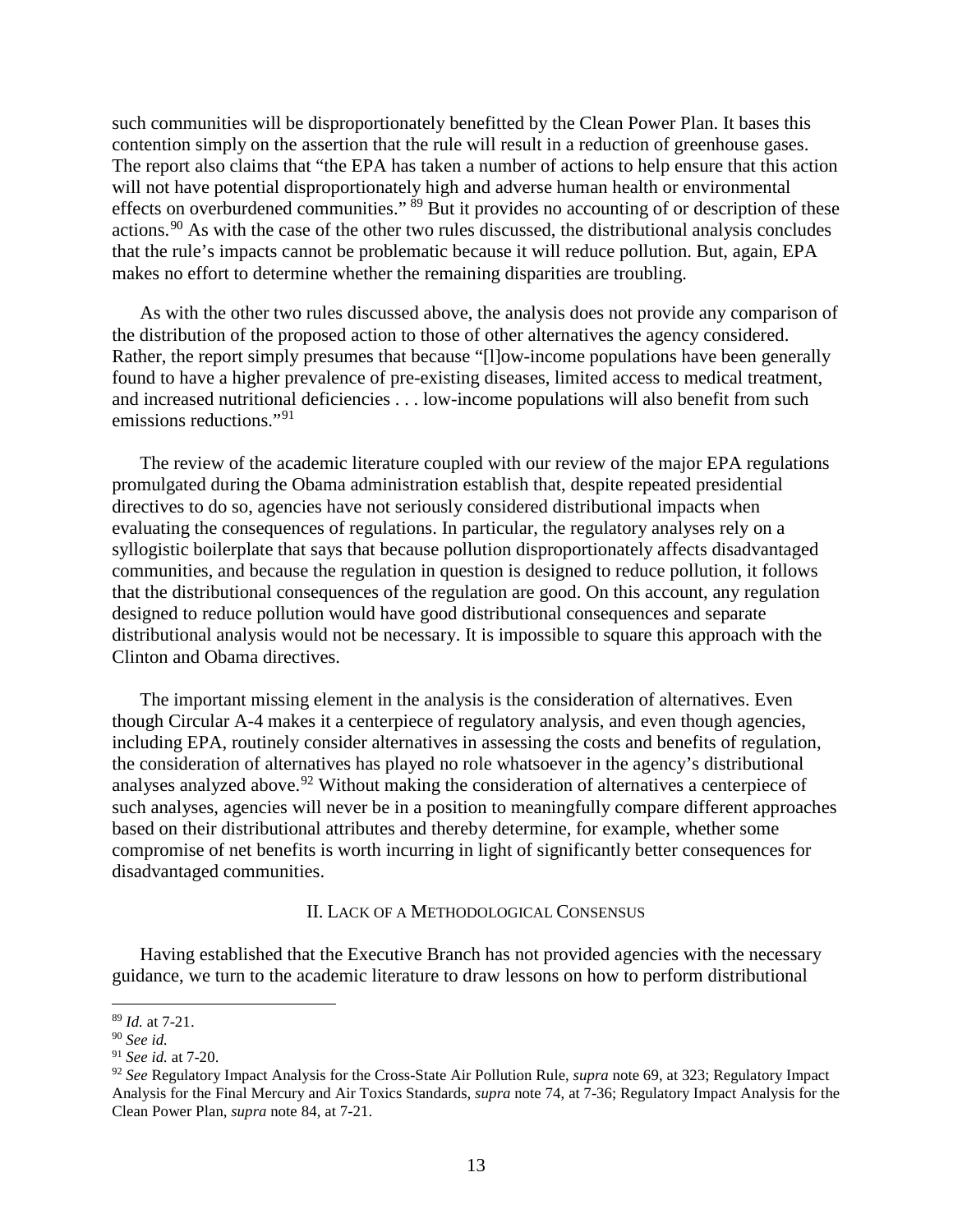<span id="page-13-9"></span><span id="page-13-7"></span>analysis. As part of this effort, we examine the methodologies employed by a large universe of studies that measure "disproportionate impact."[93](#page-13-1) These methodologies can be broken out into five elements: choice of the unit of analysis, categorization of race and ethnicity, measure of socioeconomic status, assessment of the level civic engagement, and determination of disproportionate impact.<sup>[94](#page-13-2)</sup> We show that, with respect to each of these elements, there is no consensus on how the analysis should be done, with different studies using significantly different approaches.

Section A explains how we selected the studies that form the basis for our analysis. In the subsequent sections, we discuss the various approaches the studies use for each of the five methodological elements listed above. Most of the articles included in our analysis do not explain why they make a particular choice with respect to an element. But where they do, we provide the explanation.

## <span id="page-13-0"></span>A. *A Meta-Analysis*

We include in our analysis only studies that perform empirical analysis to answer a research question with regards to disproportionate impacts resulting from environmental pollution. To avoid creating an authorial bias by personally selecting the articles we deemed the most important from the literature, we developed a closed universe of studies by examining all the empirical studies discussed in the 2019 peer-reviewed article *Environmental Justice: Establishing Causal Relationships* by H. Spencer Banzhaf, Lala Ma, and Christopher Timmins. [95](#page-13-3)

<span id="page-13-8"></span>The Banzhaf article argues that disparate impacts produced by pollution should be studied using econometric techniques, in order to design effective policy to eliminate such inequities.<sup>[96](#page-13-4)</sup> To that end, the article engages in a comprehensive review of the environmental justice literature over the past 30 years, <sup>[97](#page-13-5)</sup> which focuses mostly on the correlations between pollution and population demographics in the United States, and, in some cases, seeks to identify potential causal mechanisms driving the observed correlations.

We selected this article because it covers a broad swath of the literature in environmental justice, citing 161 reports and academic articles to highlight the major themes and developments throughout the history of the environmental justice movement, law and regulatory practice.<sup>[98](#page-13-6)</sup> Out of this full universe, we selected for our analysis the 37 works that use quantitative research methods to analyze either pre-existing data or data the authors gathered themselves.

<span id="page-13-1"></span><sup>93</sup> See the document "Disproportionate Impact Methodologies from Banzhaf, et al" for a complete record of this information (on file with the authors).

<span id="page-13-2"></span><sup>&</sup>lt;sup>94</sup> This list is far from comprehensive. For example, gender is often implicated by environmental regulations due to the differential impacts on health by gender. *See* Joshua Lee, *Ecofeminism as Responsible Governance: Analyzing the Mercury Regulations as a Case Study*, 42 HARV. ENV'T L. REV. 519 (2018) (arguing that review of environmental regulations should include distributional analysis by gender). Gender is also likely implicated in a number of significant non-environmental regulatory contexts.

<span id="page-13-3"></span><sup>95</sup> Banzhaf et al., *supra* note 28.

<span id="page-13-4"></span><sup>96</sup> *See id.* at 377.

<span id="page-13-5"></span><sup>97</sup> *See id.* at 378.

<span id="page-13-6"></span><sup>98</sup> *See id.*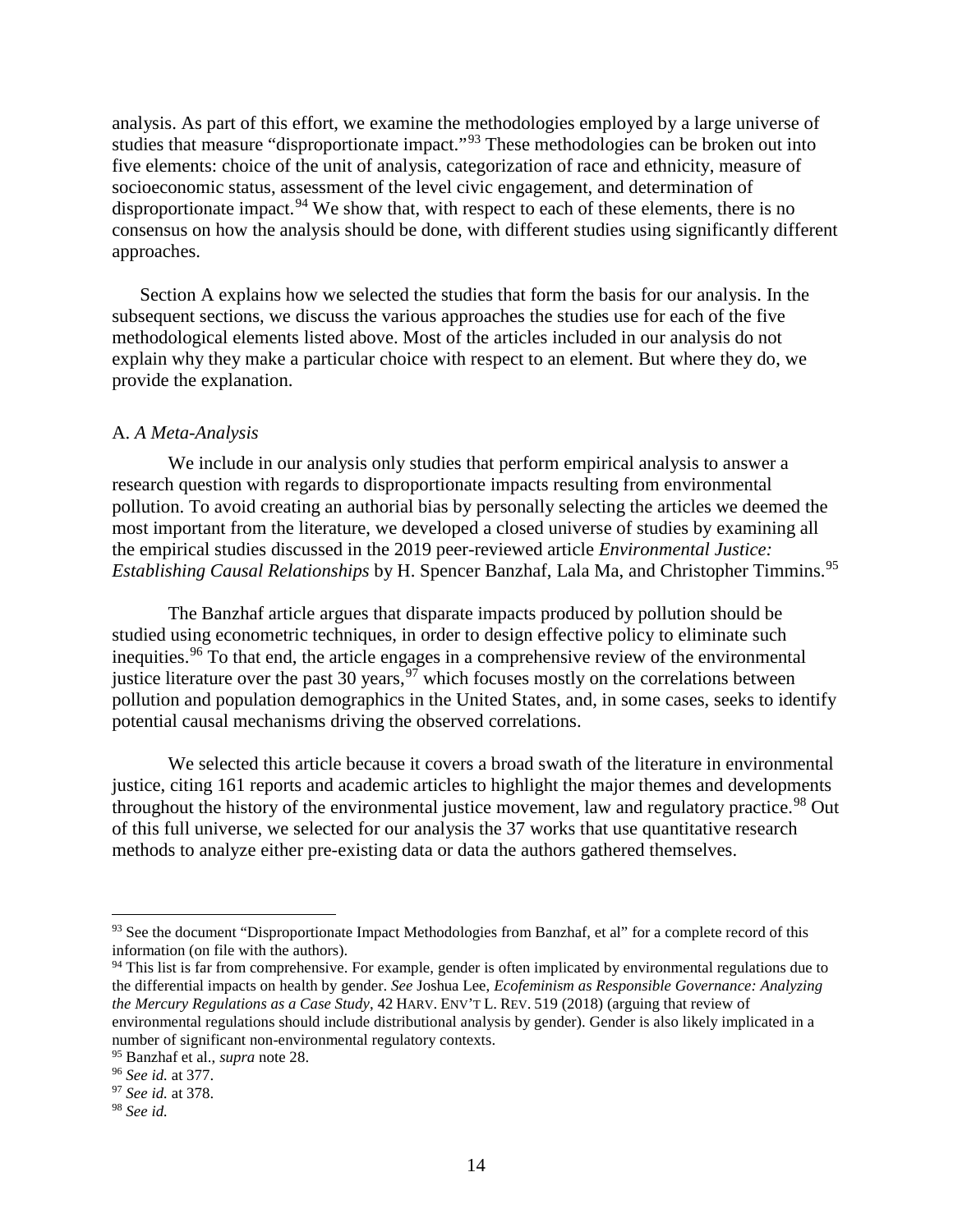The studies selected examine environmental pollution of various types, including air and water pollution, both localized and dispersed. The publication dates range from 1993 to 2019. Exploring such a diverse set of studies allows us the opportunity to observe methods used by academics facing a variety of challenges, including access to appropriate data;<sup>[99](#page-14-1)</sup> measurement issues, such as how to determine the appropriate geographic unit to measure the impact of a local source of air pollution;<sup>[100](#page-14-2)</sup> and challenges in seeking to determine causation.<sup>[101](#page-14-3)</sup>

<span id="page-14-10"></span><span id="page-14-9"></span>For each study, we hand-coded the choice with respect to each of the five elements that form the basis for our analysis. We then grouped the choice into categories to make comparisons more tractable.

## <span id="page-14-0"></span>B. *Unit of Analysis*

All 37 studies investigate whether environmental outcomes are disproportionately distributed across the population. In order to make this comparison, it is necessary to divide the nation into smaller geographic units. That makes it possible, for example, to determine whether a unit with a higher proportion of people of color has more exposure to environmental harms that units with this proportion is lower.

<span id="page-14-11"></span>Many studies define the unit of analysis by reference to data from the U.S. Census framework, with 19 studies (51%) using either Census block groups or Census tracts as their unit of analysis. [102](#page-14-4) This approach is convenient because many national datasets break down information into these units. [103](#page-14-5)

<span id="page-14-8"></span>Twelve studies (32%) use census tracts as their unit of analysis. A census tract is a "small, relatively permanent statistical subdivision … of a county or equivalent entity."[104](#page-14-6) The tract boundaries are updated before each decennial census.[105](#page-14-7) These tracts can differ in

https://www.census.gov/programs-surveys/geography/about/glossary.html#par\_textimage\_13.

<span id="page-14-1"></span> <sup>99</sup> *See* Ed Gerrish & Sharon L. Watkins, *The Relationship Between Urban Forests and Income: <sup>A</sup> Meta-Analysis*, 170 LANDSCAPE & URB. PLAN. 293, 295 (2017) (implementing a dissimilarity index to estimate the distribution of racial groups across census tracts).

<span id="page-14-2"></span><sup>100</sup> *See* Jayajit Chakraborty & Marc P. Armstrong, *Exploring the Use of Buffer Analysis for the Identification of Impacted Areas in Environmental Equity Assessment*, 24 CARTOGRAPHY & GEOGRAPHIC INFO. SYS. 145, 146–47 (1997) (implementing geographic plume analysis to avoid the inaccuracy of more commonly used circular buff zones); James L. Sadd et al., *"Every Breath You Take…": The Demographics of Toxic Air Releases in Southern California*, 8 INT'L J. ENV'T RSCH. & PUB. HEALTH 1441, 1443 (2011) (proposing an "Environmental Justice Screening Method" that incorporates 23 indicator metrics to improve upon the simple use of income and race to measure relative impacts on vulnerable communities).

<span id="page-14-3"></span><sup>101</sup> *See, e.g.*, Seema Arora & Timothy N. Cason, *Do Community Characteristics Influence Environmental Outcomes? Evidence from the Toxics Release Inventory*, 65 S. ECON. J. 691, 693 (1999) ("Strong correlations exist between many of our explanatory variables, which creates a classic multicollinearity problem. This problem has the potential to cause incorrect statistical inferences regarding individual coefficient estimates.").

<span id="page-14-4"></span><sup>&</sup>lt;sup>102</sup> Census tracts are statistical subdivisions of a county or equivalent political geographic unit, typically consisting of between 1,200 and 8,000 people. Census block groups are statistical divisions of census tracts, typically consisting of 600 to 3,000 people. *Glossary*, U.S. CENSUS BUREAU (Sep. 16, 2019)

<span id="page-14-5"></span><sup>103</sup> See Brett M. Baden & Don L. Coursey, *The Locality of Waste Sites Within the City of Chicago: A Demographic, Social, and Economic Analysis*, 24 RES. & ENERGY ECON. 53, 59 (2002).

<span id="page-14-6"></span><sup>104</sup> U.S. CENSUS BUREAU GLOSSARY, https://www.census.gov/programs-

<span id="page-14-7"></span>surveys/geography/about/glossary.html#par\_textimage\_13 (last visited May 31, 2021).  $^{105}$  *Id.*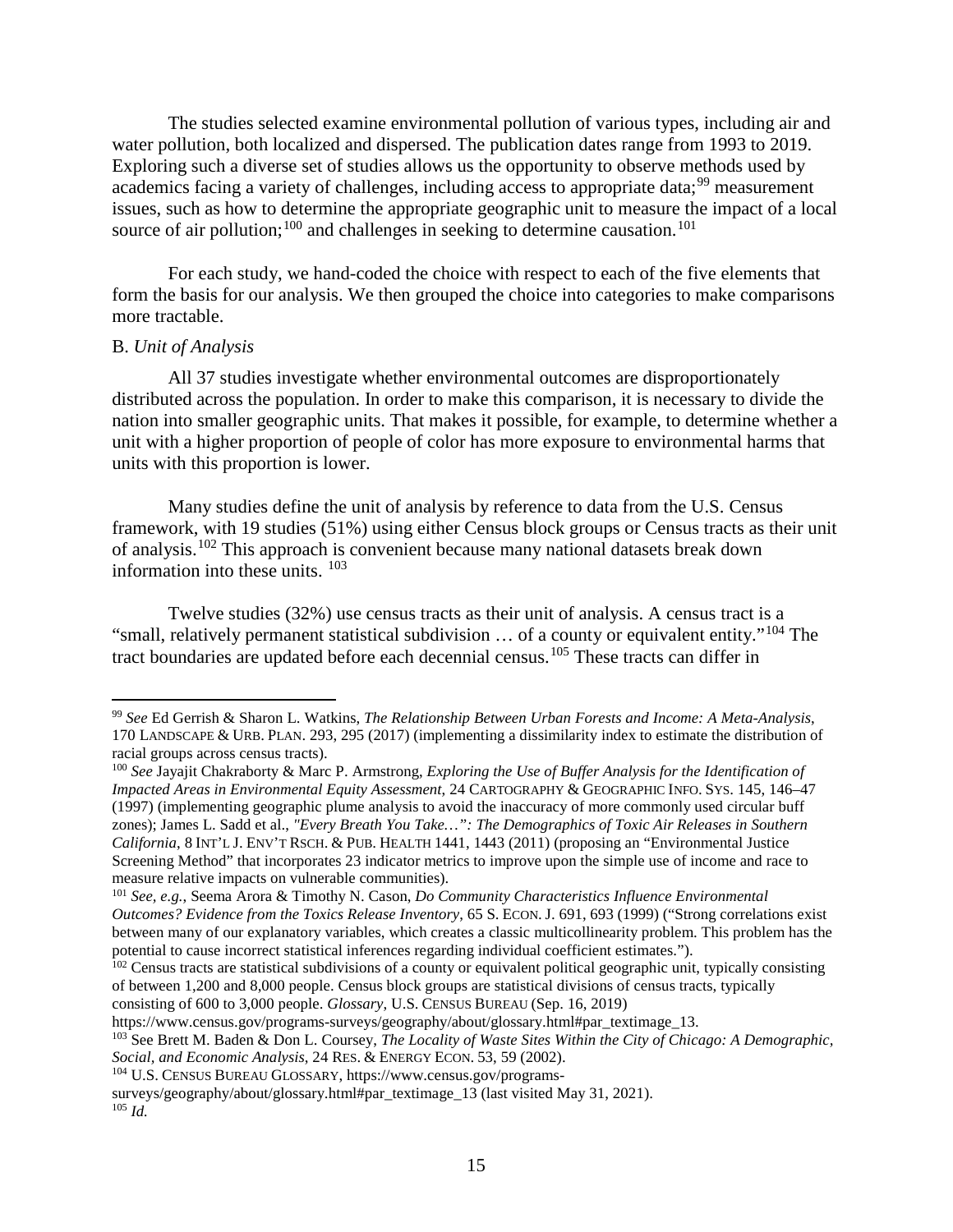population size from 1200 to 8000 people.<sup>[106](#page-15-0)</sup> The U.S. Census Bureau explains the tracts were designed "to provide a stable set of geographic units for the presentation of statistical data."<sup>[107](#page-15-1)</sup>

Baden and Coursey defend the use of census tracts as a unit of analysis, citing other researchers who have shown that the tracts have "local descriptive power"<sup>[108](#page-15-2)</sup> that other units do not because they are drawn by local committees to reflect "local ideas of homogenous neighborhoods."<sup>[109](#page-15-3)</sup> They also note prior work has favored tracts because they are comparable in population and more likely to coincide with neighborhoods than other units, such as zip codes.<sup>[110](#page-15-4)</sup>

Seven studies (19%) use census block groups.<sup>[111](#page-15-5)</sup> A census block group is "a statistical division[] of census tracts ... generally defined to contain between 600 and 3,000 people."<sup>[112](#page-15-6)</sup> Every census tract contains at least one block group.<sup>[113](#page-15-7)</sup> These block groups typically cover a contiguous area of land, but they do not cross state, county, or census tract boundaries.<sup>[114](#page-15-8)</sup> Some of the authors who use census block groups as the unit of analysis, cite the ease of access to large amounts of data across time as the reason they chose this unit. For example, Rosofsky et al. describe the availability of census block group data combined with their eight-year ambient air pollution data as "a unique opportunity to examine inequalities over time and develop a more nuanced understanding of whether [air pollutant] exposure inequalities are driven by demographic shifts or longitudinal pollution source distribution."[115](#page-15-9) Liévanos suggests that the use of this same unit by prior studies makes such a choice preferable because it facilitates comparisons. [116](#page-15-10) Ash and Fetter claim that their choice to use census block groups is a "methodological improvement" from prior analyses, which typically involved larger units, because using smaller units allows them to avoid "reaching conclusions from a large unit of analysis that [does] not hold at smaller resolution due to spatial heterogeneity."<sup>[117](#page-15-11)</sup>

<span id="page-15-16"></span><span id="page-15-15"></span><span id="page-15-14"></span><span id="page-15-13"></span>Six studies (16%) use counties for their unit of analysis. Konisky justifies this choice by reference to "constraints posed by the available EPA enforcement data."[118](#page-15-12) Hird argues that a

<span id="page-15-0"></span> <sup>106</sup> *See id.*

<span id="page-15-1"></span><sup>107</sup> *Id.*

<span id="page-15-2"></span><sup>108</sup> *See* Baden & Coursey, *supra* note [103,](#page-14-8) at 59.

<span id="page-15-3"></span><sup>109</sup> *Id.*

<span id="page-15-4"></span><sup>110</sup> *See id.*

<span id="page-15-5"></span><sup>111</sup> Census block *groups* are distinct from census blocks. Census blocks "are statistical areas bounded by visible features, such as streets, roads, streams, and railroad tracks, and by nonvisible boundaries. . . Generally, census blocks are small in area; for example, a block in a city bounded on all sides by streets." *Id.* None of the studies in our universe used census blocks as their unit of analysis.

<span id="page-15-6"></span><sup>112</sup> *Id.*

<span id="page-15-7"></span><sup>113</sup> *See id.*

<span id="page-15-8"></span><sup>114</sup> *See id.*

<span id="page-15-9"></span><sup>115</sup> Anna Rosofsky et. al, *Temporal Trends in Air Pollution Exposure Inequality in Massachusetts*, 161 ENV'T RSCH. 76, 77 (2018)*; see also* Marc D. Shapiro, *Equity and Information: Information Regulation, Environmental Justice, and Risks from Toxic Chemicals*, 24 J. POL'Y ANALYSIS & MGM'T 373 (2005) (using a difference-in-means test to observe changes in emissions and risk over time, noting block groups were used due to the data available). <sup>116</sup> *See* Raoul S. Liévanos, *Sociospatial Dimensions of Water Injustice: The Distribution of Surface Water Toxic* 

<span id="page-15-10"></span>*Releases in California's Bay-Delta*, 60 SOCIO. PERSP. 575, 580 (2017).

<span id="page-15-11"></span><sup>117</sup> Michael Ash & T. Robert Fetter, *Who Lives on the Wrong Side of the Environmental Tracks? Evidence from the EPA's Risk-Screening Environmental Indicators Model*, 85 SOC. SCI. Q. 441, 442 (2004).

<span id="page-15-12"></span><sup>118</sup> David M. Konisky, *Inequities in Enforcement? Environmental Justice and Government Performance*, 28 J. POL'Y ANALYSIS & MGMT. 102, 106 (2009).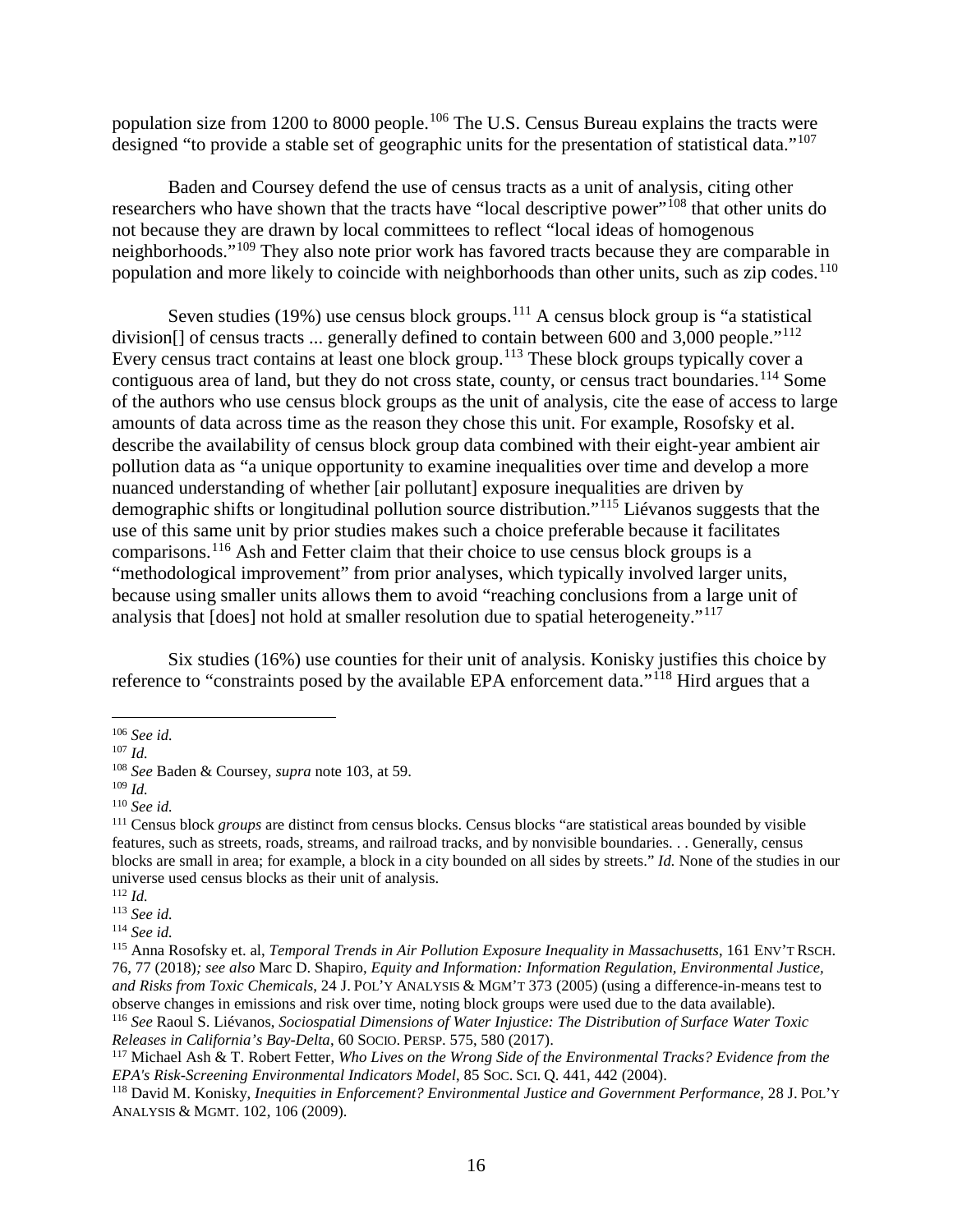<span id="page-16-8"></span>county "is both large enough to include the effects of hazardous waste sites, and small enough to record significant socioeconomic variation."[119](#page-16-0)

<span id="page-16-9"></span>Four studies (11%) use zip codes as their unit of analysis. Brooks and Sethi point out that the Census collects demographic data including race and poverty status at the zip code level.<sup>[120](#page-16-1)</sup> The availability of this data, combined with their dataset that tracks air emissions exposure by zip code, allows the authors to pinpoint the exposure to each individual in the country, and thus the mean level of exposure for the whole United States.[121](#page-16-2) However, their article also identifies certain challenges involved in using zip codes, particularly for an analysis of air pollution. In particular, "zip codes vary greatly in size and air emissions do not honor zip code boundaries;" thus, the authors use a "distance-weighted sum of all air emissions within some distance *s* of that zip code's centroid" to estimate air pollution within the unit of analysis.<sup>[122](#page-16-3)</sup>

Three studies (8%) conduct their research using data at the individual household level. Binner et al. argue that their study requires an investigation at this disaggregated level in order to observe whether households choose to rent or purchase their home.[123](#page-16-4) Collins et al. maintain that studies relying on "pre-defined geographic units" are limiting, particularly when household decision-making may play a role in the causal forces producing the inequities observed.<sup>[124](#page-16-5)</sup>

Finally, five authors (14%) generate their own unit of analysis to accommodate their research question. For example, Gray and Shadbegian use units defined by a 50-mile radius from each polluting facility in their study to examine measures of environmental regulatory activity (inspections and enforcement actions) and levels of air and water pollution at approximately 300 U.S. pulp and paper mills.<sup>[125](#page-16-6)</sup> In turn, Chakraborty and Armstrong use a geographic plume derived from air dispersion modeling to estimate areas and populations exposed to airborne releases of toxic substances. [126](#page-16-7)

<span id="page-16-11"></span><span id="page-16-10"></span>

| <b>Table 1. Unit of Analysis</b> |              |                   |
|----------------------------------|--------------|-------------------|
| <b>Categories</b>                | <b>Count</b> | <b>Percentage</b> |
| <b>Census Tract</b>              | 12           | 32%               |

The results for unit of analysis are summarized in Table 1.

<span id="page-16-0"></span> <sup>119</sup> John A. Hird, *Environmental Policy and Equity: The Case of Superfund*, 12 J. POL'Y ANALYSIS & MGMT. 323, 331 (1993).

<span id="page-16-1"></span><sup>120</sup> *See* Nancy Brooks & Rajiv Sethi, *The Distribution of Pollution: Community Characteristics and Exposure to Air Toxics*, 32 J. ENV'T ECON. & MGMT. 233, 240 (1997).

<sup>121</sup> *See id.* at 239.

<span id="page-16-3"></span><span id="page-16-2"></span><sup>122</sup> *Id*. at 237.

<span id="page-16-4"></span><sup>123</sup> *See* Amy Binner & Brett Day, How Property Markets Determine Welfare Outcomes: An Equilibrium Sorting Model Analysis of Local Environmental Interventions, 69 ENV'T & RESOURCE ECON. RES. 733, 735 (2018).

<span id="page-16-5"></span><sup>&</sup>lt;sup>124</sup> Timothy W. Collins et al., Household-Level Disparities in Cancer Risks from Vehicular Air Pollution in Miami, 10 ENV'T RSCH. LETTERS 1, 1 (2015) (examining whether statistical associations for cancer risks found for geographic units translate to relationships at the household level).

<span id="page-16-6"></span><sup>125</sup> *See* Wayne B. Gray & Ronald J. Shadbegian, *Optimal Pollution Abatement: Whose Benefits Matter and How Much?*, 47 J. ENV'T ECON. MGMT. 510 (2004).

<span id="page-16-7"></span><sup>126</sup> *See* Chakraborty & Armstrong, *supra*, note [100.](#page-14-9)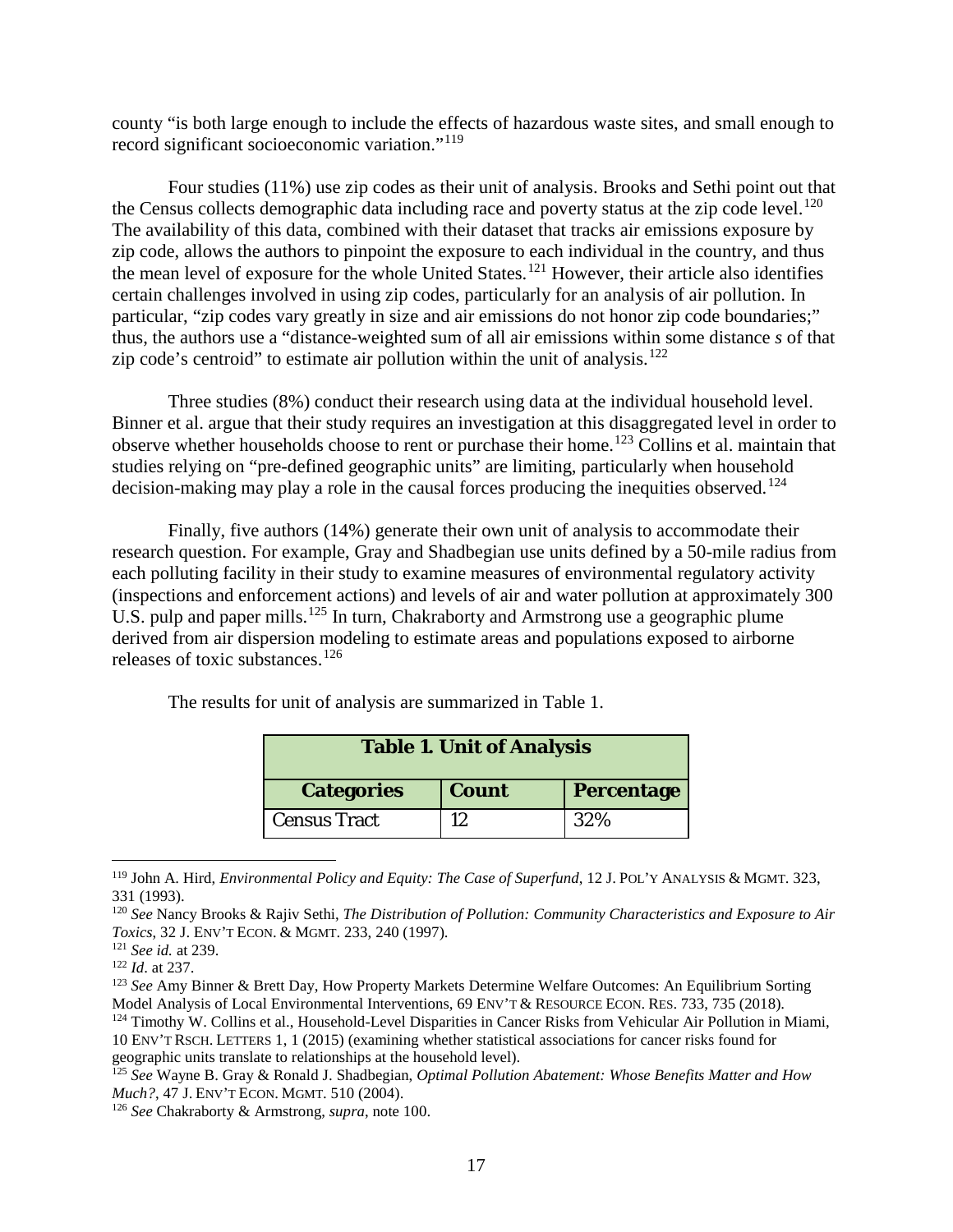| Census Block<br>Group | 7 | 19% |
|-----------------------|---|-----|
| County                | 6 | 16% |
| <b>Zip Code</b>       |   | 11% |
| Household             | 3 | 8%  |
| Other                 | 5 | 14% |

## <span id="page-17-0"></span>C. *Race and Ethnicity*

Thirty-one of the 37 studies in our sample analyze the impact of pollution on racial or ethnic groups. The methods for describing race and ethnicity vary widely in detail, but most studies describe the characteristics of their units of analysis in one of two main ways.

One method, used by 15 of the studies (48%), breaks down the racial composition of observed population. Eleven of these studies (35%) use disaggregated data for each of the relevant groups. For example, Clark, et al. break down the population into the seven racial categories used by the U.S. Census Bureau.<sup>[127](#page-17-1)</sup>

In contrast, four studies (13%) aggregate non-Whites in various ways. For example, although Arora and Cason report the full racial breakdown of the population observed, the authors aggregate all non-White<sup>[128](#page-17-2)</sup> residents both in their analysis and in the discussion of their results.[129](#page-17-3) By contrast, Baden and Coursey aggregate non-White, non-Black individuals in each unit of analysis, leaving both Black and White reference groups.<sup>[130](#page-17-4)</sup> Similarly, Voorheis aggregates those non-White racial groups for which "sample sizes are prohibitively small" but retains White, Hispanic and Black as separate racial categories.<sup>[131](#page-17-5)</sup>

<span id="page-17-7"></span>The disaggregated studies seek to add nuance to their analysis. For example, Ash and Fetter, which include Hispanics, non-Hispanic Blacks and non-Hispanic Asian and Pacific Islanders as separate categories, explain that although studies often group together various racial and ethnic minorities, analyzing different minority categories separately allows them to identify different patterns of exposure for these groups. $132$ 

<span id="page-17-1"></span><sup>&</sup>lt;sup>127</sup> The seven categories are "White alone, Black or African American alone, Asian alone, Native Hawaiian or other Pacific Islander alone, American Indian or Alaska Native alone, other race alone, two or more races." Lara P. Clark et al., *Changes in Transportation-Related Air Pollution Exposures by Race-Ethnicity and Socioeconomic Status: Outdoor Nitrogen Dioxide in the United States in 2000 and 2010*, 125 ENV'T HEALTH PERSPECTIVES 1, 2 (2017). <sup>128</sup> Throughout this Part, we refer to racial categories using the terminology of each respective author. Where referring to categories across studies, we use the terms White, Black, Hispanic, and Asian and Pacific Islander

<span id="page-17-2"></span><sup>(</sup>AAPI).

<span id="page-17-3"></span><sup>129</sup> *See* Arora & Cason, *supra*, note [101,](#page-14-10) at 692 ("Our results indicate that a larger percentage of non-White residents may be associated with a higher level of releases").

<span id="page-17-4"></span><sup>130</sup> *See* Baden & Coursey, *supra* note [103,](#page-14-8) at 71.

<span id="page-17-5"></span><sup>131</sup> *See* John Voorheis, *Air Quality, Human Capital Formation and the Long-term Effects of Environmental Inequality at Birth* 19 (U.S. Census Bureau, Working Paper No. 2017-05, 2017).

<span id="page-17-6"></span><sup>132</sup> *See* Ash & Fetter, *supra* note [117,](#page-15-13) at 446*.*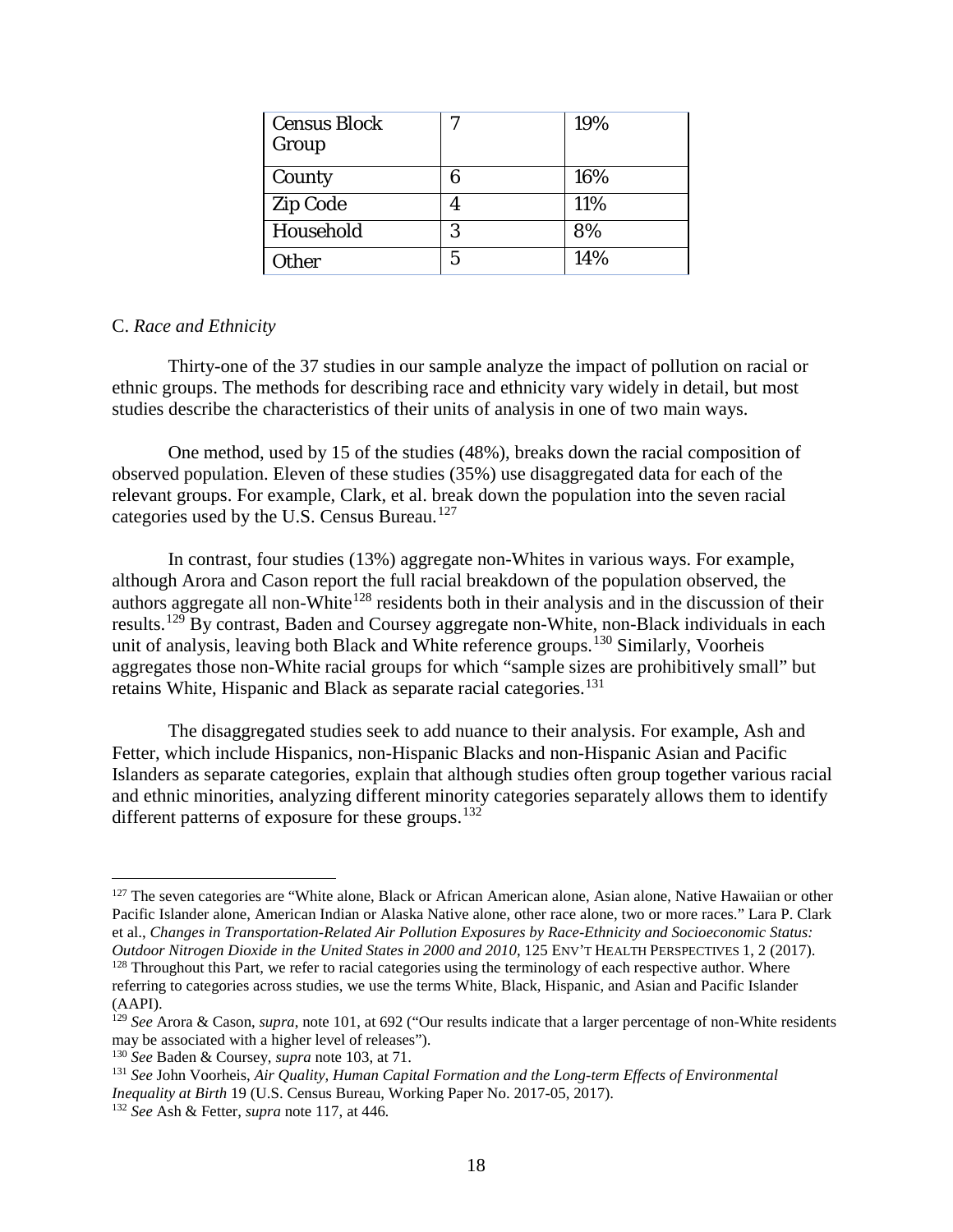<span id="page-18-11"></span>The second method, used by ten of the studies (32%), categorizes communities as "minority" or "people of color" if the unit of analysis is composed of a certain threshold proportion of non-White residents, again using the U.S. Census Bureau's racial categories.<sup>[133](#page-18-0)</sup> These thresholds vary widely. For example, Hird uses a threshold of 11.89% to identify units where the proportion of racial minorities exceeds the national mean from his dataset.<sup>[134](#page-18-1)</sup> Chakraborty and Armstrong use a threshold of 20–25% depending on the buffer delineation method. Not all studies identify a particular threshold—for example, Ringquist defines "minority neighborhoods" as those with an undisclosed percentage of non-White residents.<sup>[135](#page-18-2)</sup>

We divided the second category into two subcategories. The first subcategory is composed of six studies (19%) that simply identify the percentage of non-White residents in the aggregate. For example, Chakraborty and Armstrong measure race by introducing a variable of "non-Whites" that identifies the percentage of residents in each unit who identify as one of the non-White census categories. <sup>[136](#page-18-3)</sup> The authors then refer to units as non-White if the percentage is above a pre-determined threshold.<sup>[137](#page-18-4)</sup>

The four studies in the second subcategory (13%) disaggregate the non-White populations into specific racial or ethnic groups. However, both Spina and Koniski only include the percentage of Blacks and Hispanics in each unit of analysis.<sup>[138](#page-18-5)</sup> Brooks and Sethi track the percentage of each unit of analysis that is Black, Asian, and Native American.<sup>[139](#page-18-6)</sup> Finally, although Been uses the phrase "people of color" or "communities of color" throughout her article, her data tracks only the percentage of Black population in a community.[140](#page-18-7) Been uses a threshold of 50%, or the majority, referring to these units as "predominantly African American neighborhoods."[141](#page-18-8)

<span id="page-18-12"></span>The remaining six studies (19%) categorized as "Other" in Table 2 use some combination or variation on the main methods. For example, Wolch et al. create a set of mutually exclusive racial categories based on data from the 2000 census to characterize each unit of analysis by the race with the largest share of the total population in that unit.<sup>[142](#page-18-9)</sup> Those units are then further distinguished by whether the dominant group constitutes fewer than 50%, 50% to 75% or more than 75% of the total population in that unit.<sup>[143](#page-18-10)</sup>

<span id="page-18-0"></span> <sup>133</sup> *See* Chakraborty & Armstrong, *supra* not[e 100,](#page-14-9) at 152; *see also* John A. Hird & Michael Reese, *The Distribution of Environmental Quality: An Empirical Analysis*, 79 SOC. SCI. Q. 693, 700 (1998).

<span id="page-18-1"></span><sup>134</sup> *See* Hird, *supra* note [119,](#page-16-8) at 334.

<span id="page-18-2"></span><sup>135</sup> Evan J. Ringquist, *Equity and Distribution of Environmental Risk: The Case of TRI Facilities*, 78 SOC. SCI. Q. 811, 816 (1997).

<span id="page-18-3"></span><sup>136</sup> Chakraborty & Armstrong, *supra* note [100,](#page-14-9) at 152–53.

<span id="page-18-4"></span><sup>137</sup> *See id.*

<span id="page-18-5"></span><sup>138</sup> *See* Francesca Spina, *Environmental Justice and Patterns of State Inspections*, 96 SOC. SCI. Q. 417, 421 (2015); Konisky, *supra*, note [118,](#page-15-14) at 111.

<span id="page-18-6"></span><sup>139</sup> *See* Brooks, *supra* note [120,](#page-16-9) at 241.

<span id="page-18-7"></span><sup>140</sup> *See* Vicki Been, *Locally Undesirable Land Uses in Minority Neighborhoods: Disproportionate Siting or Market Dynamics?*, 103 YALE L. J. 1383, 1407 (1994).

<span id="page-18-8"></span><sup>141</sup> *See id.* at 1394–95.

<span id="page-18-9"></span><sup>142</sup> See Jennifer Wolch et al., *Parks and Park Funding in Los Angeles: An Equity-Mapping Analysis*, 26 URB. GEOGRAPHY 4, 15 (2005).

<span id="page-18-10"></span><sup>143</sup> *See id.*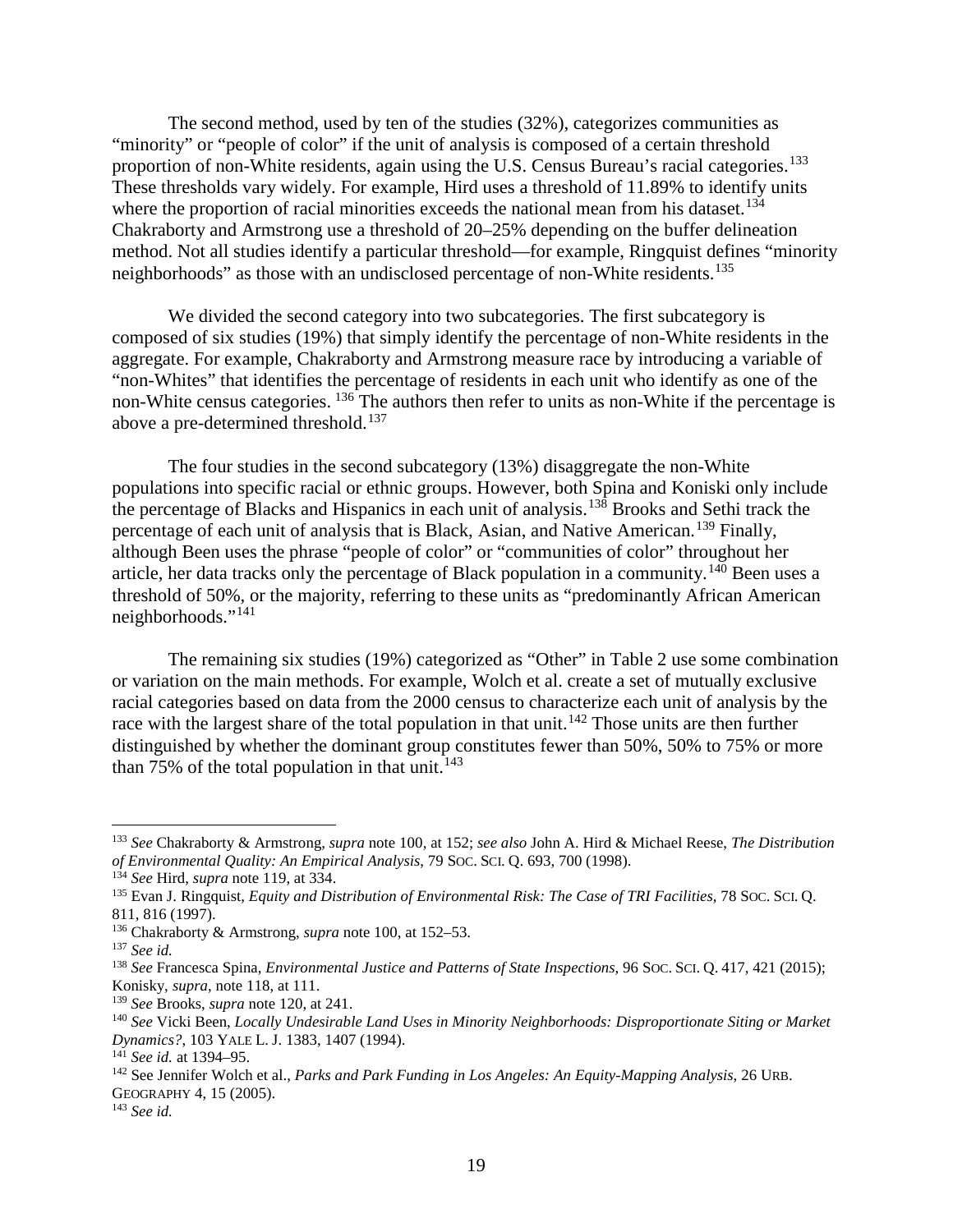The biggest outlier in defining race is the Sadd et al. study, which refers to disadvantaged communities as "minority urban areas."[144](#page-19-1) The authors observe 11 characteristics: percentage of Black and Hispanic residents in the census tract; tract values of mean per capita income; median household income; median house value (self-reported); median contract rent; percentage residents employed in manufacturing; percentage of tract used for residential or industrial land; and population density.<sup>[145](#page-19-2)</sup> Sadd finds that hazardous releases are more likely to occur in areas "in which the percentage of African American or Latino residents exceeds the area mean."<sup>[146](#page-19-3)</sup>

**Table 2. Race and Ethnicity**

The results for race and ethnicity are summarized in Table 2.

| Table 2. Race and Ethnicity                               |              |                |
|-----------------------------------------------------------|--------------|----------------|
| <b>Categories</b>                                         | <b>Count</b> | <b>Percent</b> |
| <b>Comprehensive</b><br><b>Racial</b><br><b>Breakdown</b> | 15           | 48%            |
| Aggregated                                                | 4            | 13%            |
| Disaggregated                                             | 11           | 35%            |
| <b>Binary Approach</b>                                    | 10           | 32%            |
| Aggregated                                                | 6            | 19%            |
| Disaggregated                                             | 4            | 13%            |
| <b>Other</b>                                              | 6            | 19%            |

## <span id="page-19-0"></span>D. *Socioeconomic Status*

Twenty-nine of the 37 studies use socioeconomic status as an element in their examination of distributional consequences. Most authors' measures for socioeconomic status are composed of multiple data points. The approaches mostly fall into three major categories: six studies (21%) use median household income to categorize each unit of analysis; seven studies (24%) use the federal poverty rate or a similar measure of poverty; and thirteen studies (45%) use multiple variables to determine socioeconomic status. The remaining three studies (10%) are categorized as "other."

Studies in the first category identify certain communities as lower- or higher-income simply based upon the median household income within that unit of analysis. For example, Rosofsky et al. use income data collected from the American Community Survey to define

<span id="page-19-1"></span> <sup>144</sup> *See* Sadd, *supra* not[e 100,](#page-14-9) at 108.

<span id="page-19-2"></span><sup>145</sup> *See id.* at 110.

<span id="page-19-3"></span><sup>146</sup> *Id.* at 111.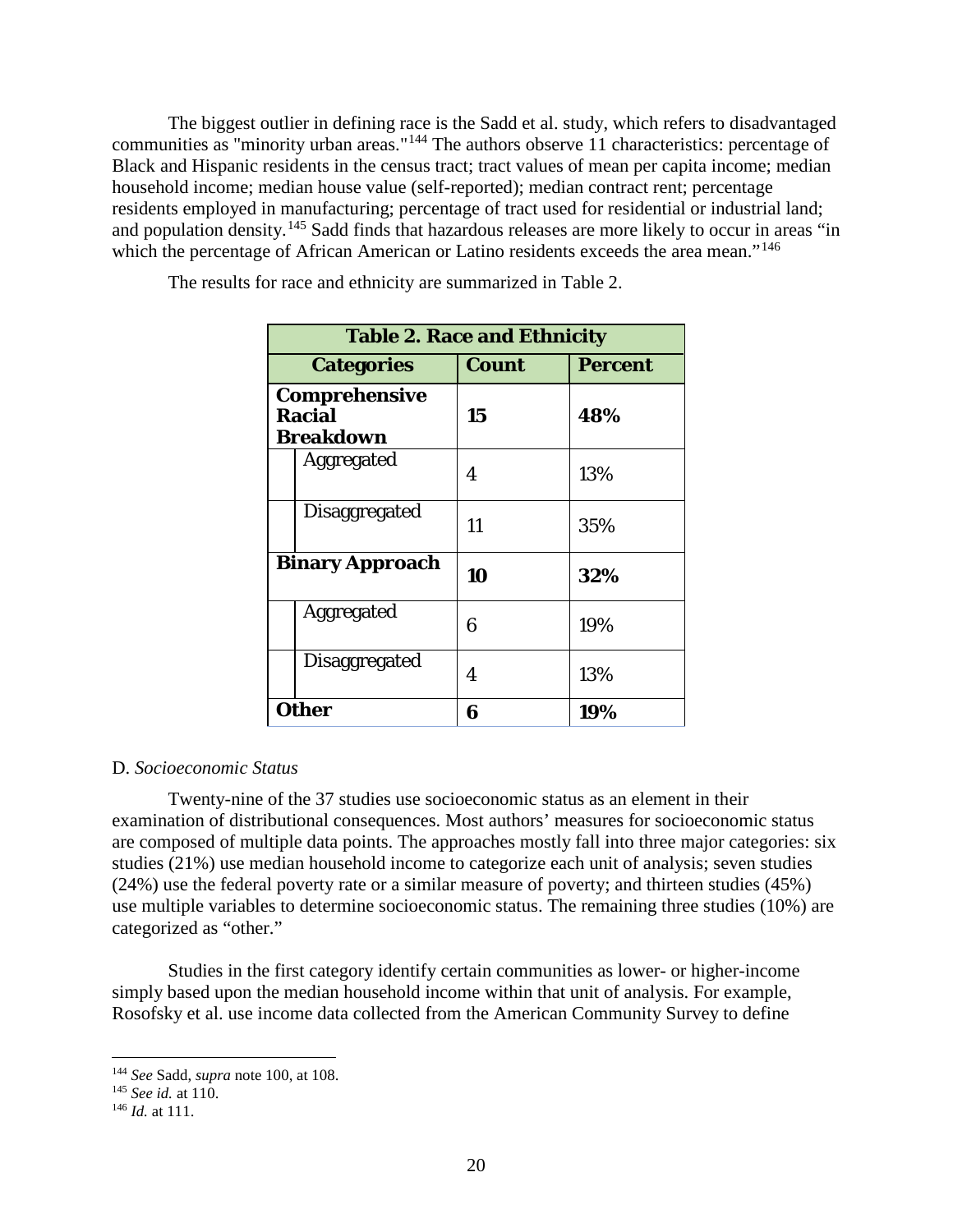<span id="page-20-11"></span>income groups as those below \$20,000 per year, between \$20,000 to \$35,000 per year, between \$35,000 to \$50,000 per year, between \$50,000 and \$75,000 per year, and those above \$75,000 per year.[147](#page-20-0)

<span id="page-20-9"></span><span id="page-20-8"></span>Studies in the second category use the poverty rate in a similar way, to identify certain communities as lower-income and thus disadvantaged. Some of these studies simply identify communities below the poverty line using the U.S. Census definition of poverty, which is a function of household size.<sup>[148](#page-20-1)</sup> Morello-Frosch and Jesdale use the poverty level for a four-person household, which at the time was  $$12,647$ .<sup>[149](#page-20-2)</sup> Su et al. instead define poverty as being below 200% of the federal poverty level, "because on average, families need an income equal to about two times the federal poverty level to meet their most basic needs."[150](#page-20-3) Banzhaf and Walsh divide communities into "low" and "high" income with a custom "boundary income."[151](#page-20-4)

<span id="page-20-12"></span><span id="page-20-10"></span>The third approach combines median household income with a variety of other variables to present a more nuanced account of socioeconomic status. For example, Hird defines low socioeconomic status based on a formula that, in addition to median household income, takes into account both the percentage of county residents below the federal poverty level and the unemployment rate.<sup>[152](#page-20-5)</sup> In contrast, Casey et al. do the categorization based on an even broader set of additional variables: "low educational attainment," defined as the percent of adults age 25 years or older without a completed high-school education; "poverty," defined as percent of individuals with income below the U.S. Census Bureau poverty threshold based on family size; and "civilian family unemployment," defined as the percentage of families with one or more unemployed member; the percentage of renters; and "linguistic isolation," defined as the percentage of households in which nobody aged 14 or older speaks English "very well."[153](#page-20-6) Defending a broader account of socioeconomic of this sort, Bowen points out that "median household income and the poverty rate, though related, are distinguishable as measures of economic status" because "[s]ome working-class neighborhoods reporting, for example, relatively low incomes but high employment rates may have relatively low poverty rates."[154](#page-20-7)

<span id="page-20-13"></span><span id="page-20-0"></span> <sup>147</sup> Anna Rosofsy et. al, *Temporal Trends in Air Pollution Exposure Inequality in Massachusetts*, 161 ENV'T RSCH. 76, 77 (2018).

<span id="page-20-1"></span><sup>148</sup> *Poverty Thresholds*, U.S. CENSUS BUREAU (last updated Feb. 2, 2021), https://www.census.gov/data/tables/timeseries/demo/income-poverty/historical-poverty-thresholds.html [https://perma.cc/JU9R-DSU5]. Not all the studies indicate the household size used for the categorization. *See, e.g.*, Chakraborty & Armstrong, *supra*, note [100,](#page-14-9) at 153; Warren Kriesel et al., *Neighborhood Exposure to Toxic Releases: Are There Racial Inequities?,* 27 GROWTH & CHANGE 479, n. 7 (1996) (using the poverty rate in each census block group to identify "predominantly poor" populations).

<span id="page-20-2"></span><sup>149</sup> *See* Rachel Morello-Frosch & Bill M. Jesdale, *Separate and Unequal: Residential Segregation and Estimated Cancer Risks Associated with Ambient Air Toxics in U.S. Metropolitan Areas*, 114 ENV'T HEALTH PERSP. 386, 389 (2006).

<span id="page-20-3"></span><sup>150</sup> Jason G. Su et al*., Inequalities in Cumulative Environmental Burdens Among Three Urbanized Counties in California*, 40 ENV'T INT'L 79, 80 (2012).

<span id="page-20-4"></span><sup>151</sup> H. Spencer Banzhaf & Randall P. Walsh, *Segregation and Tiebout Sorting: The Link Between Place-Based Investments and Neighborhood Tipping*, 74 J. URB. ECON. 83, 85 (2013).

<span id="page-20-5"></span><sup>152</sup> *See* Hird, *supra* note [119,](#page-16-8) at 335*; see also* Ann Wolverton, *Effects of Socio-Economic and Input-Related Factors on Polluting Plants' Location Decisions*, 9 B.E. J. ECON. ANALYSIS & POL'Y 14, 25 (2009).

<span id="page-20-6"></span><sup>153</sup> Joan A. Casey et al., *Race/Ethnicity, Socioeconomic Status, Residential Segregation, and Spatial Variation in Noise Exposure in the Contiguous United States*, 125 ENV'T HEALTH PERSP. 1, 3 (2017).

<span id="page-20-7"></span><sup>154</sup> William M. Bowen et al., *Toward Environmental Justice: Spatial Equity in Ohio and Cleveland*, 85 ANNALS ASS'N AM. GEOGRAPHY 641, 647 (1995).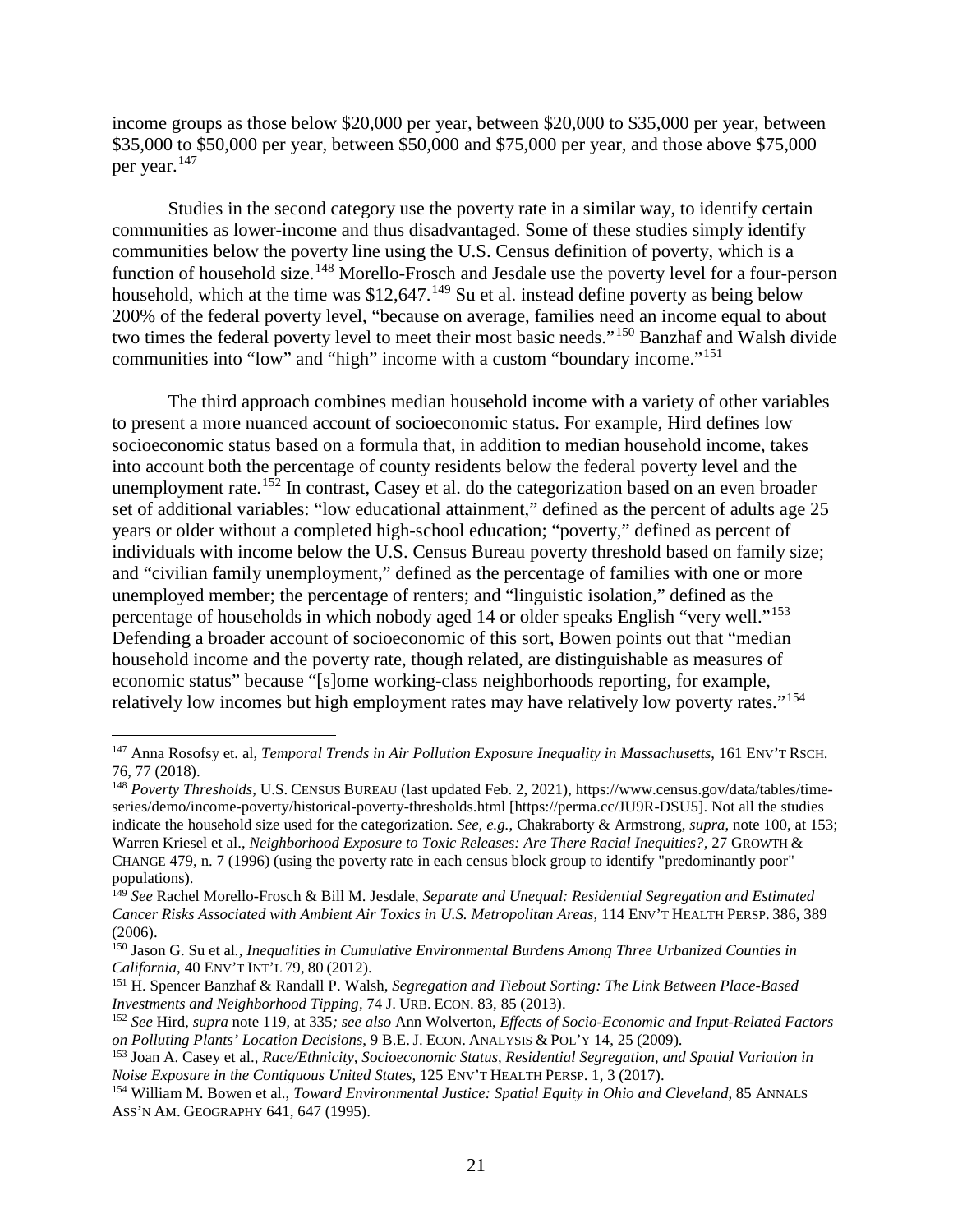One example in "other category" is Gerrish and Watkins, which determines socioeconomic status based on the ratio of income of the wealthiest five percent of households to income of the poorest 20 percent of households. The authors generated a binary indicator that equals one if a city's 95/20 ratio is higher than 9.7—the aggregate ratio for the 100 largest metro areas in 2014 – and zero if it is lower. [155](#page-21-1)

<span id="page-21-10"></span>

| <b>Table 3. Socioeconomic Status</b>     |              |                |
|------------------------------------------|--------------|----------------|
| <b>Categories</b>                        | <b>Count</b> | <b>Percent</b> |
| <b>Median Household</b><br><b>Income</b> | 6            | 21%            |
| <b>Poverty Rate</b>                      |              | 24%            |
| <b>Multiple Variables</b>                | 13           | 45%            |
| <b>Ither</b>                             | 3            | 10%            |

The various approaches to determining socioeconomic status are summarized in Table 3.

## <span id="page-21-0"></span>E. *Civic Engagement*

<span id="page-21-9"></span>Nine of the 37 studies consider some measure of civic engagement, <sup>[156](#page-21-2)</sup> which the studies refer to as "political empowerment,"<sup>[157](#page-21-3)</sup> "political mobilization,"<sup>[158](#page-21-4)</sup> or "propensity [for] collective action."[159](#page-21-5) The authors of several of these studies indicate that they chose to track civic engagement in addition to other demographic variables because of the "implications for land-use decision making, transportation planning, and regulatory activities" that political power may have in the region in question.<sup>[160](#page-21-6)</sup> Typically, the inclusion of this element appears to be as a statistical control to strengthen the validity of any causal claims made with regards to race, socioeconomic status or any other household characteristic of interest.<sup>[161](#page-21-7)</sup> Several of the studies, however, acknowledge that political power is likely a product of some characteristics, particularly education level, that are causally linked to socioeconomic status.<sup>[162](#page-21-8)</sup>

The measures for civic engagement largely fall into one of three categories: some measure of voter turnout; some measure of education level; and some measure of housing type. Those studies that use more than one of these measures are categorized in a "hybrid" category.

<span id="page-21-1"></span> <sup>155</sup> *See id.*

<span id="page-21-2"></span><sup>156</sup> Throughout this Section, we will use "civic engagement" to capture this concept. Morello-Frosch, *supra* note [149,](#page-20-8) also uses this term.

<span id="page-21-3"></span><sup>157</sup> Pamela Davidson & Douglas L. Anderton, *Demographics of Dumping II: A National Environmental Equity Survey and the Distribution of Hazardous Materials Handlers*, 37 DEMOGRAPHY 461, 463 (2000).

<span id="page-21-4"></span><sup>158</sup> Hird, *supra* not[e 119,](#page-16-8) at 332; Hird & Reese, *supra* note [133,](#page-18-11) at 693.

<sup>159</sup> Brooks, *supra* note [120,](#page-16-9) at 234.

<span id="page-21-6"></span><span id="page-21-5"></span><sup>160</sup> *Id.*

<span id="page-21-7"></span><sup>161</sup> *See, e.g*,*.* Collins, *supra* note [124,](#page-16-10) at 4 ("Explanatory variables were selected to test alternative theoretical explanations for inequitable exposure to HAPs").

<span id="page-21-8"></span><sup>&</sup>lt;sup>162</sup> *See, e.g.*, Hird & Reese, *supra* note [133,](#page-18-11) at 701 ("better-educated communities and those where more people own their homes and vote are more likely to mobilize, and to be more effective if they do mobilize, than other regions, and are therefore more likely, ceteris paribus, to live in regions with lower pollution levels").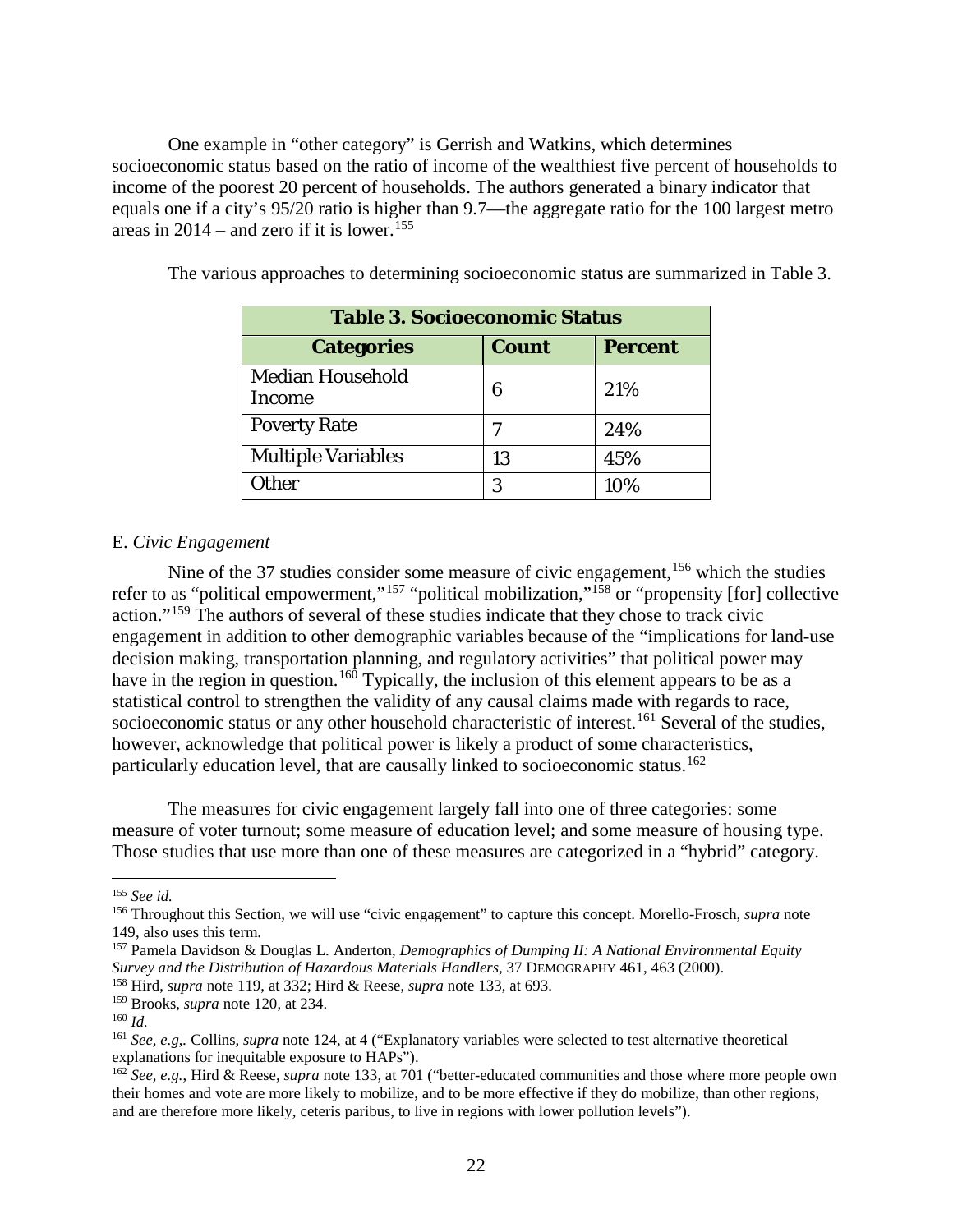As a proxy for civic engagement, two studies  $(22%)$  use voter turnout,  $^{163}$  $^{163}$  $^{163}$  for which there is easily accessible and comprehensive data in the form of the state or county voter rolls. For example, Brooks and Sethi explain that voter turnout is "a much better proxy for collective action participation than an actual measure of community involvement in, for instance, environmental organizing since it is more likely to be exogenous."[164](#page-22-1) By contrast, they suggest that local environmental organizing may be correlated with existing pollutant exposure, thus confounding any search for causation.<sup>[165](#page-22-2)</sup>

Four studies (44%) use education level as a proxy for civic engagement. Davidson and Anderton measure the percentage of residents above 18 without a high-school diploma and the percentage with at least one year of college education to determine "community political empowerment."[166](#page-22-3) Rosofsky et al. use education attainment data from the Census Bureau's American Community Survey to define "low-education" individuals as those younger than 25 years old who have less than a high school degree.<sup>[167](#page-22-4)</sup> Shapiro uses education level to determine a community's "ability to overcome informational barriers."<sup>[168](#page-22-5)</sup> He identifies the percentage of the observed population that has only a grade-school diploma and those that have a college degree.[169](#page-22-6) Liévanos uses census data to identify households that are "linguistically isolated," or in which "all members 14 years old and over speak a non-English language and also speak English less than 'very well.'"<sup>[170](#page-22-7)</sup>

One study  $(11\%)$ , by Collins et al., uses housing type as to measure civic engagement.<sup>[171](#page-22-8)</sup> It focuses on the percentage of renter-occupied housing because this status reflects greater housing instability as well as less political engagement and access to resources.<sup>[172](#page-22-9)</sup>

Finally, two studies (22%) use a hybrid approach, combining with one or both of voter turnout and education level. Hird identifies the percentage of residents who are homeowners along with the percentage who are college educated, and the percentage who lived in the same county for more than a decade in order to identify counties that have a "stable, and presumably more politically motivated, citizenry."[173](#page-22-10) Hird and Reese combines the percentage of owner-

<span id="page-22-0"></span> <sup>163</sup> *See* Brooks, *supra* note [120,](#page-16-9) at 243 ("proportion of the voting age population that voted in the last presidential election. This is used as a proxy for the propensity of the community to participate in collective action."); Morello-Frosch, *supra* note [149,](#page-20-8) at 389.

<span id="page-22-1"></span><sup>164</sup> Brooks, *supra* note [120,](#page-16-9) at 243.

<span id="page-22-2"></span><sup>165</sup> *See id.*

<span id="page-22-3"></span><sup>166</sup> Davidson & Anderton, *supra* note [157,](#page-21-9) at 463. While the authors use this variable to explain the likelihood of a waste site, they also explain its limitation, acknowledging that "lower average levels of education . . . may simply reflect the presence of industrially employed residents living near places of employment." *Id.* Thus, instead of explaining the location of waste sites, this variable may be caused by such sites.

<span id="page-22-4"></span><sup>167</sup> Rosofsky, *supra* note [115,](#page-15-15) at 77.

<span id="page-22-5"></span><sup>168</sup> Shapiro, *supra* note [115,](#page-15-15) at 379–80.

<span id="page-22-6"></span><sup>169</sup> *See id.* at 385.

<span id="page-22-7"></span><sup>170</sup> Liévanos, *supra* note [116,](#page-15-16) at 586.

<span id="page-22-8"></span><sup>171</sup> Collins, *supra* note [124.](#page-16-10)

<span id="page-22-9"></span><sup>172</sup> *See id.* at 5.

<span id="page-22-10"></span><sup>173</sup> Hird, *supra* not[e 119,](#page-16-8) at 336.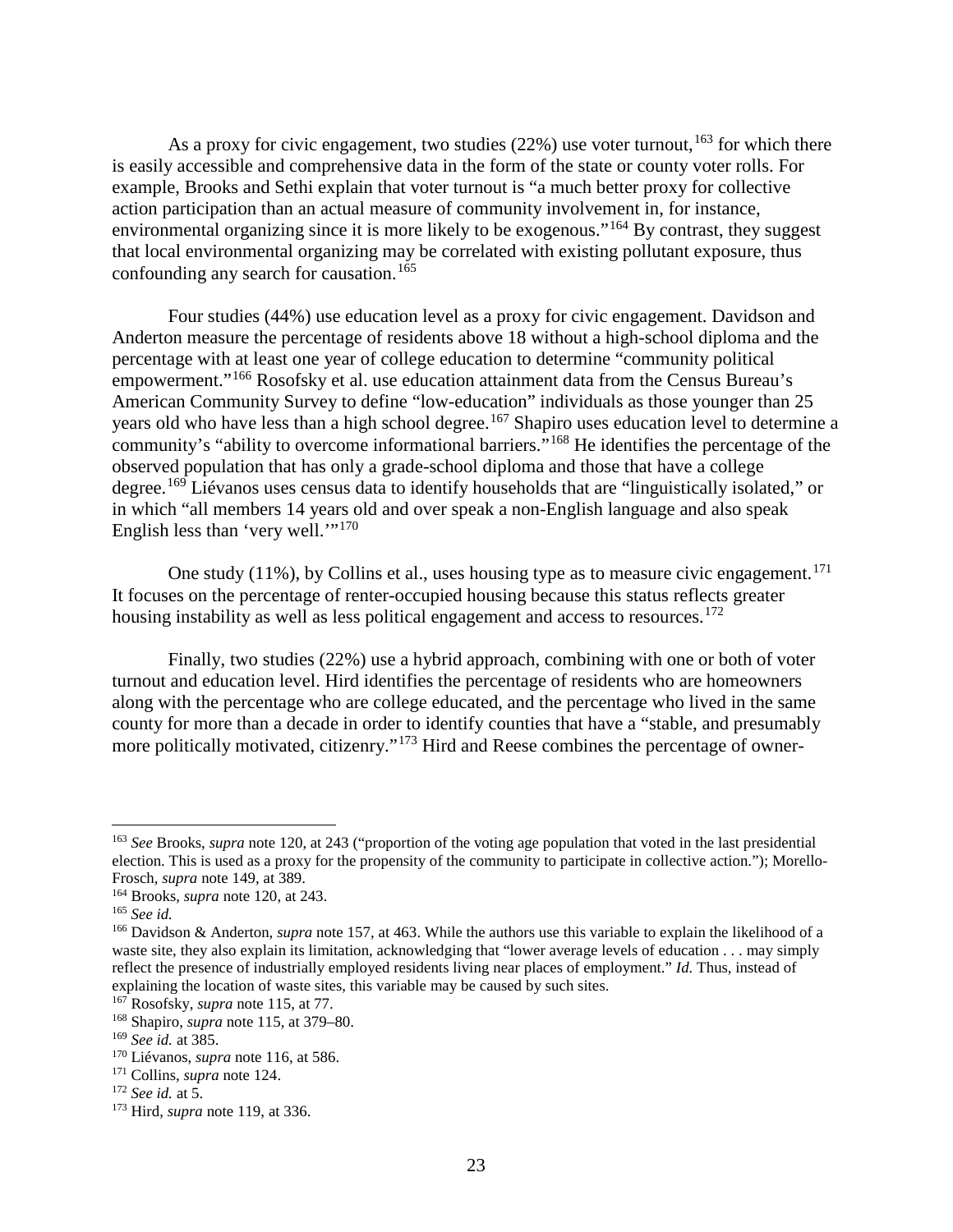occupied homes, with the percentage of residents with more than 12 years of education, and the percent of residents who voted in the previous presidential election.[174](#page-23-1)

| <b>Table 4. Civic Engagement</b> |              |                |
|----------------------------------|--------------|----------------|
| <b>Categories</b>                | <b>Count</b> | <b>Percent</b> |
| <b>Voter Turnout</b>             | 2            | 22%            |
| <b>Education Level</b>           |              | 44%            |
| <b>Housing Type</b>              |              | 11%            |
| <b>Multiple Variables</b>        | 2            | 22%            |

The results for civic engagement are summarized in Table 4.

### <span id="page-23-0"></span>F. *Defining Disproportionate Impact*

Disproportionate impact describes whether a disadvantaged population, in terms of race and ethnicity, socioeconomic status, or civic engagement, is more likely to be exposed to greater pollution. The 37 studies primarily use one of three major approaches. The majority, twenty-four (65%) define disproportion as some inequity among units of analysis with regards to the exposure to the pollution in question. Four (8%) of the studies consider proximity to local pollution to define disproportion. Finally, six (16%) of the studies defined disproportionate impact as inequity with some *causal* element.

The majority category defines disproportion in terms of an observed pattern of inequity. For example, Chakraborty and Armstrong's paper define disproportion simply as a statistically significantly greater exposure to toxic releases.[175](#page-23-2) In these studies, a finding of *correlation* between disproportion and some other element, such as race or socioeconomic status, is considered an injustice to be remedied, regardless of might have caused the pattern. [176](#page-23-3)

The second category focuses on physical proximity to polluting sources rather than on exposure levels. For example, Sadd et al. define disproportion as "a pattern of disproportionate proximity to hazards," which results in an inequitable distribution of perceptions of risk.<sup>[177](#page-23-4)</sup>

The third category is determined by reference to causation: whether the disproportionate impact is the result of racial or socioeconomic characteristics. For example, Baden and Coursey argue that studies of disproportion should include a temporal element to determine whether contextual dynamics may confound an observed correlation. The study examines the history of industry, environment, and race in Chicago and discovers that although Chicago's South Side, a predominantly Black region, has many hazardous waste sites, that siting largely pre-dates the

<span id="page-23-1"></span> <sup>174</sup> *See* Hird & Reese, *supra* not[e 133,](#page-18-11) at 701.

<span id="page-23-2"></span><sup>175</sup> *See* Chakraborty & Armstrong, *supra* not[e 100,](#page-14-9) at 145.

<span id="page-23-3"></span><sup>176</sup> *See* Kriesel, *supra* note [148,](#page-20-9) at 481 ("a statistical finding of aversive racism is that greater exposure to environmental risk is correlated with higher populations of racial minorities").

<span id="page-23-4"></span><sup>177</sup> Sadd, *supra* note [100,](#page-14-9) at 110.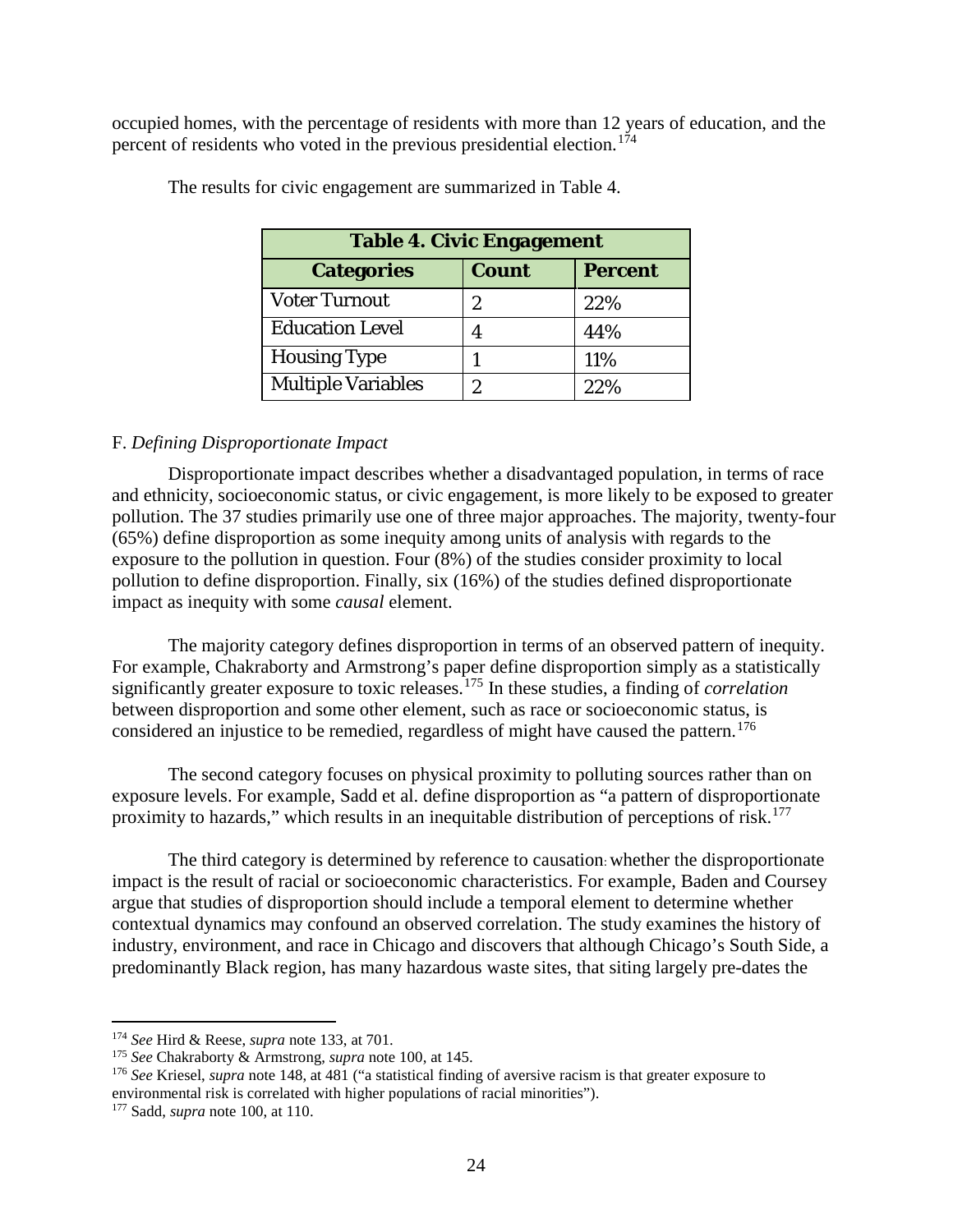shift in local demographics from a predominantly industrial, White region to a predominantly Black one.[178](#page-24-1)

Finally, four studies do not fall into one of these first three categories. For example, in Hird has a hybrid approach that looks at both disproportionate risk and proximity to Superfund sites. Sadd et al. also takes into account multiple variables: hazard proximity and land use, air pollution exposure and its estimated health risk, and social and health vulnerability.

| <b>Table 5. Disproportionate Impact</b> |              |                |
|-----------------------------------------|--------------|----------------|
| <b>Categories</b>                       | <b>Count</b> | <b>Percent</b> |
| Non-causal inequity                     | 24           | 65%            |
| Proximity                               | 4            | 8%             |
| Causal                                  | 6            | 16%            |
| Other <sup>179</sup>                    |              | 11%            |

The results for disproportionate impact are summarized in Table 5.

The variety of methodologies employed for each of the variables discussed in this Part demonstrates that the there is no consensus among academic researchers on how to perform this type of analysis. Moreover, few of the studies explain the reasons for the various choices. There is therefore significant risk that researchers can pick and choose from the methodological elements to reach predetermined results. To reduce this risk, in Part III we set forth considerations that should guide some of the methodological choices.

### <span id="page-24-6"></span>III: STANDARDIZATION

<span id="page-24-0"></span>In an October 2020 report, Jason Schwartz argues that OIRA should convene an interagency working group in order to, among other things, design "[a] standardized methodology, including *common definitions of subgroups* to focus on and *metrics for quantification*, [to] help make different agencies' distributional analyses interoperable."<sup>[180](#page-24-3)</sup> "Interoperability," or the ability to compare and make use of the information across reviews of different regulations, is a key value identified in Circular A-4, which in addition to specifically calling for agencies to compare regulatory alternatives in a given regulatory impact analysis, <sup>[181](#page-24-4)</sup> is ultimately designed to standardize regulatory review practices.<sup>[182](#page-24-5)</sup> Without such comparison, it

<span id="page-24-1"></span> <sup>178</sup> *See id.* at 61–67.

<span id="page-24-2"></span> $179$  We place Su et al.'s study in this category because it uses a quantitative summary of inequality among groups, in which  $\overline{0}$  indicates that all groups, or in this case all census tracts, have an equal share of environmental burden (i.e., there is no inequality), and 1 is the highest level of inequality, where one group or one census tract bears the whole detrimental burden. Su et al., *supra* note [150,](#page-20-10) at 81.

<span id="page-24-3"></span><sup>180</sup> Jason Schwartz, Inst. for Pol'y Integrity, Enhancing the Social Benefits of Regulatory Review 12 (2020). <sup>181</sup> Circular A-4, *supra* note [12,](#page-3-2) at 2.

<span id="page-24-5"></span><span id="page-24-4"></span><sup>&</sup>lt;sup>182</sup> *See id.* at 1 ("This Circular is designed [to standardize] the way benefits and costs of Federal regulatory actions are measured and reported").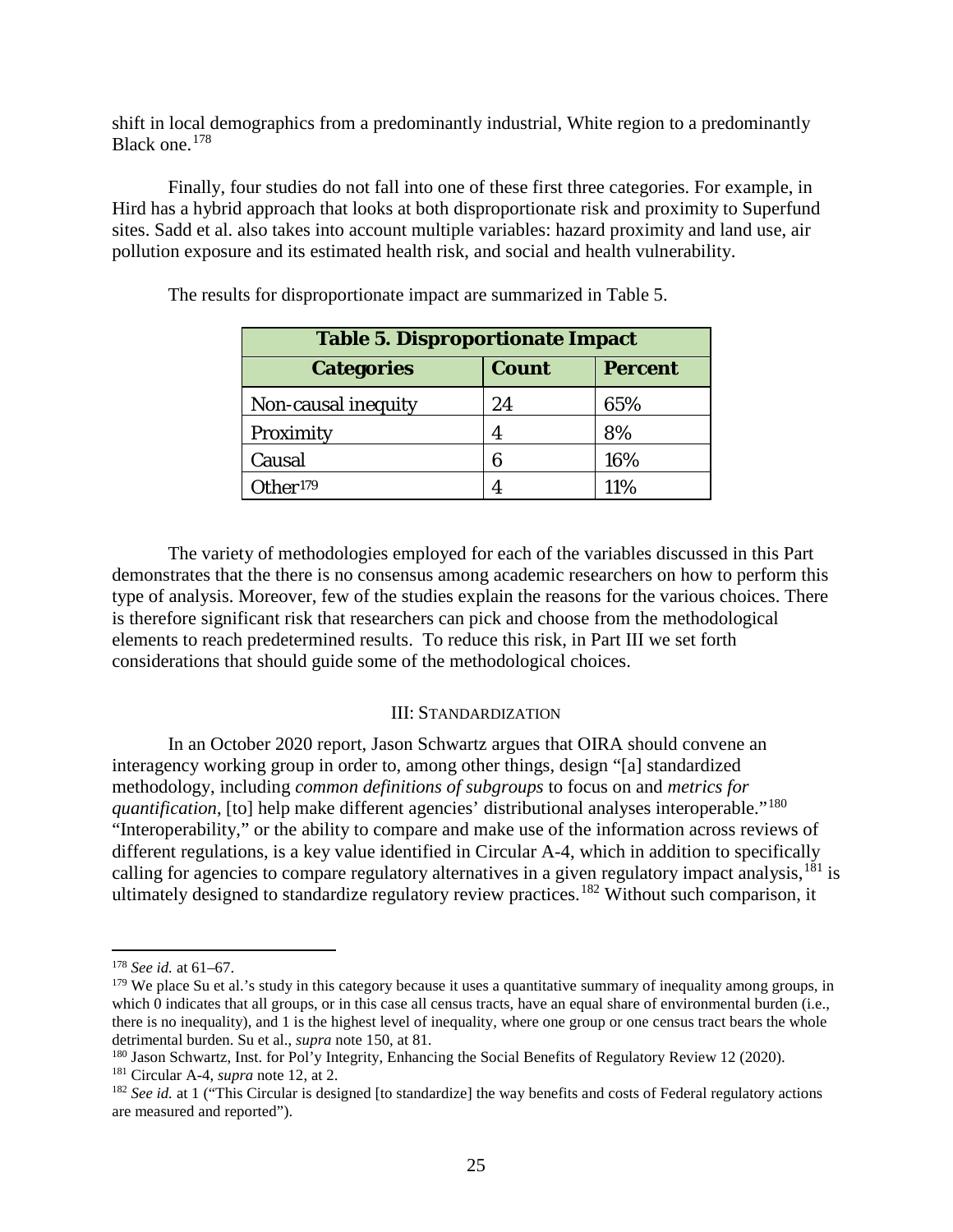would be impossible to determine when the distributional impacts of one regulation are troubling, or how to compare negative distributional impacts across different rules.

Standardizing an approach to distributional analysis does not mean that all studies should be conducted in identical ways. For example, as we discuss below, there might be reasons, for example, for using larger units of analysis for some environmental problems and smaller ones for others. But explanations should be provided for the different choices, which, as Part II shows, has generally not been the case in the existing studies.<sup>[183](#page-25-1)</sup>

<span id="page-25-10"></span>Developing a fully specified standardized approach for performing distributional analysis is beyond the scope of this Article. Such a task, to be viewed as legitimate, would require robust stakeholder input.<sup>[184](#page-25-2)</sup> For example, stakeholders are likely to have important views on how to define the communities affected by particular environmental harms.

Nonetheless, in this Part we seek to start the conversation that would ultimately result in such standardization and could eventually be embodied in a revision of Circular A-4, which, in its current form, does not provide meaningful guidance on how to conduct distributional analyses.<sup>[185](#page-25-3)</sup> We focus on three of the methodological elements discussed in the studies analyzed in Part II: unit of analysis, race and ethnicity, and socioeconomic status.<sup>[186](#page-25-4)</sup> We analyze the choices concerning these elements in those studies as well as in the broader literature.

## <span id="page-25-0"></span>A. *Unit of Analysis*

With respect to the unit of analysis, twelve of the studies (32%) analyzed in Part II use census tracts as their unit of analysis, seven (19%) used census block groups, six (16%) used counties, four (11%) use zip codes, and three  $(8%)$  used individual households.<sup>[187](#page-25-5)</sup> As noted above, the studies do not typically explain the reason for their methodological choices. However, these choices have significant consequences.

<span id="page-25-9"></span><span id="page-25-8"></span>Indeed, the selection of unit of analysis can be critically influential on reported outcomes.[188](#page-25-6) A recent study examines these consequences "for the issue of energy use inequality in cities."[189](#page-25-7) The authors find that their results vary significantly depending on the unit of

<span id="page-25-2"></span><sup>184</sup> Schwartz, *supra* note [180,](#page-24-6) at 12; Inst. for Pol'y Integrity, Comment Letter on Avenues to Promote Equity and Advance Environmental Justice Through Rulemaking and Regulatory Analysis 27 (July 6, 2021),

https://policyintegrity.org/documents/Comments\_on\_Advancing\_Equity\_and\_Supporting\_Underserved\_Communiti es.pdf.

<span id="page-25-6"></span><sup>188</sup> *See* Rae Zimmerman, *Issues of Classification in Environmental Equity: How We Manage Is How We Measure*, 21 FORDHAM URB. L. J. 633, 645–54 (1994).

<span id="page-25-1"></span> <sup>183</sup> *See supra* text accompanying notes [93–](#page-13-7)[95.](#page-13-8)

<span id="page-25-3"></span><sup>185</sup> *See supra* text accompanying notes [39–](#page-6-12)[44.](#page-7-10)

<span id="page-25-4"></span><sup>&</sup>lt;sup>186</sup> As noted above, this Article does not address a comprehensive list of the elements that an updated Circular A-4 should encompass. Other important elements to consider include, for example, gender and age. *See supra* text accompanying note [94.](#page-13-9)

<span id="page-25-5"></span><sup>&</sup>lt;sup>187</sup> *See supra* text accompanying notes [102–](#page-14-11)[126.](#page-16-11)

<span id="page-25-7"></span><sup>189</sup> Rachel Nuwer, *Study Shows How Cities Can Consider Race and Income in Household Energy Efficiency Programs*, PRINCETON SCHOOL OF ENGINEERING AND APPLIED SCIENCE (June 7, 2021)

https://engineering.princeton.edu/news/2021/06/07/study-shows-how-cities-can-consider-race-and-incomehousehold-energy-efficiency; *see also* Tong et al., *Measuring Social Equity in Urban Energy Use and Interventions Using Fine-Scale Data*, 118 PROCEEDINGS OF THE NAT'L ACADEMY OF SCIENCES 1 (June 15, 2021).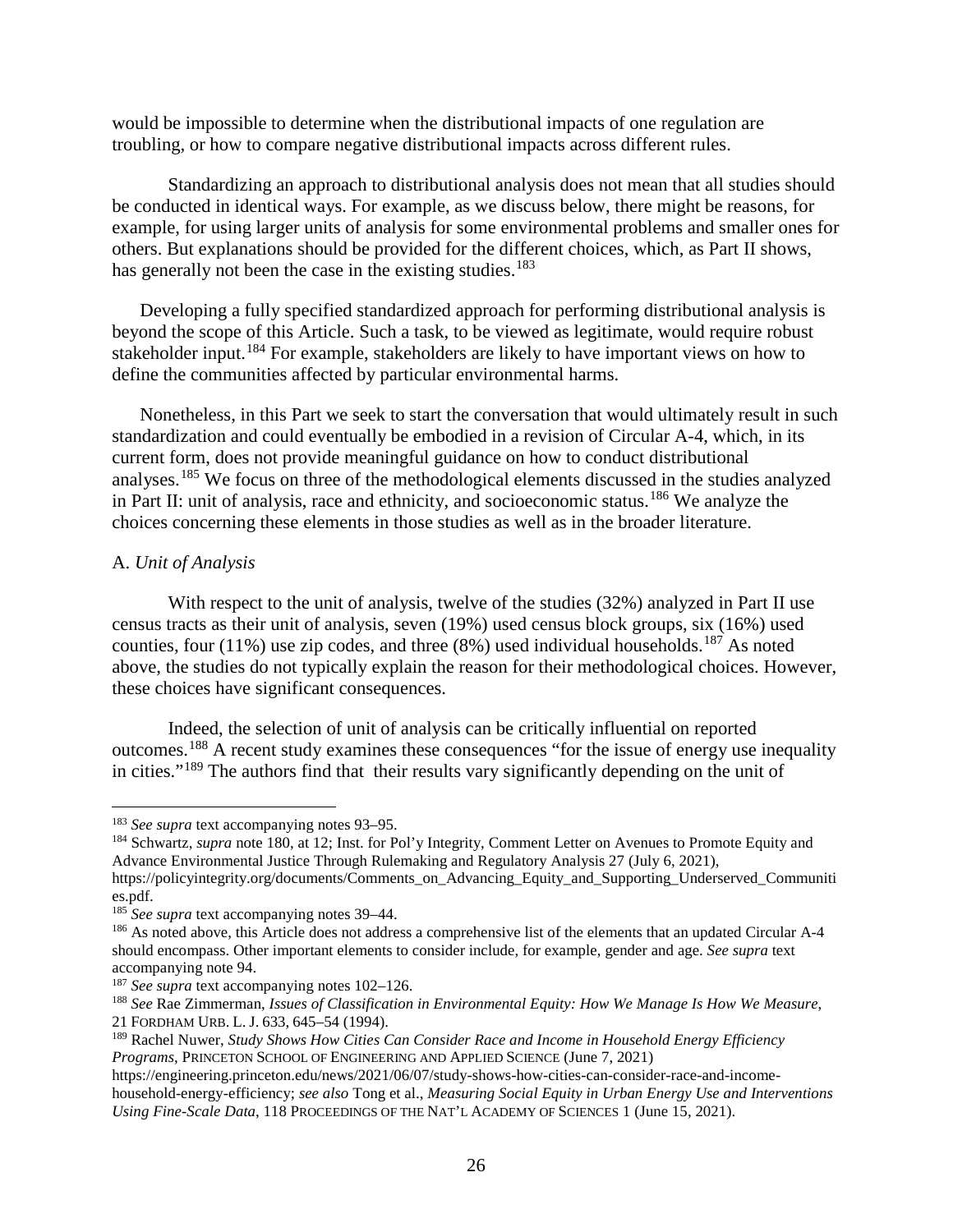analysis applied to measure inequality, like city blocks, census block groups, census tracts and zip codes.<sup>[190](#page-26-1)</sup> Specifically, the authors find that when the data is aggregated, their metric of inequality decreases by up to 50%.[191](#page-26-2) In other words, in larger units of analysis, they are less able find inequality.

<span id="page-26-0"></span>This problem is not new to researchers who study inequality. In 1997, Vicki Been wrote that, "[t]here is a great deal of controversy about whether census tracts, smaller census units like block groups, larger zip code areas, or concentric circles of various radii are the preferred unit of analysis for environmental justice studies."[192](#page-26-3) Been went on to explain her selection of census tracts for the purpose of her study, which employs a longitudinal analysis of waste facility siting in order to determine what caused these facilities to end up in host communities with a disproportionate population of poor and minority residents.<sup>[193](#page-26-4)</sup> Her article set forth four variables as key to the decision on the appropriate level of granularity: cost, consistency over time, comparative use, and how communities self-identify.[194](#page-26-5)

Regarding cost, Been found that census tracts are preferable because federal agencies already collect many demographic and other important data at the tract level. In contrast, the use of concentric circles produced by Geographic Information System (GIS) technology can be prohibitively expensive. Zip codes can create similar barriers if the available data does not exist at that level of granularity. Generally, whenever data is not available at the level of granularity of the chosen unit of analysis, costly procedures would be required to conform the data to such a unit. $195$ 

<span id="page-26-9"></span>As to the second variable, Been noted that ensuring that the unit of analysis is consistent over time is critical for any analysis that seeks to track changes over time. While GIS circles are the most consistent unit over time, they are prohibitively expensive to use for large-scale studies.<sup>[196](#page-26-7)</sup> Been considers census tracts superior to zip codes for consistency because "[t]racts are intended to remain relatively stable over time. When they change, the exact nature of the change is published" whereas "[z]ip code boundaries … frequently are changed for the convenience of the postal service, and no published record is available to document changes."[197](#page-26-8)

Zip codes are problematic from the perspective of the third variable: comparative value. Unlike the census-drawn boundaries including tracts, blocks, and block groups, zip codes

<span id="page-26-1"></span> <sup>190</sup> *See id.*

<span id="page-26-2"></span><sup>191</sup> *See* Tong et al., *supra* not[e 189,](#page-25-8) at 5.

<span id="page-26-3"></span><sup>192</sup> Vicki Been, *Coming to the Nuisance or Going to the Barrios? A Longitudinal Analysis of Environmental Justice Claims*, 24 ECOLOGY L.Q. 1, 10 (1997).

<span id="page-26-4"></span><sup>193</sup> *See id.* at 7–8.

<span id="page-26-5"></span><sup>194</sup> Baden & Coursey, *supra* note [103,](#page-14-8) at 59, refer to this element as "local descriptive power."

<span id="page-26-6"></span><sup>195</sup> *See* Been, *supra* note [192,](#page-26-0) at 11 ("converting census data into GIS units involves making various assumptions about how the population within a census tract bisected by a GIS circle is distributed, and those assumptions are controversial").

<span id="page-26-7"></span><sup>196</sup> *Id.* at 11.

<span id="page-26-8"></span><sup>197</sup> *Id*.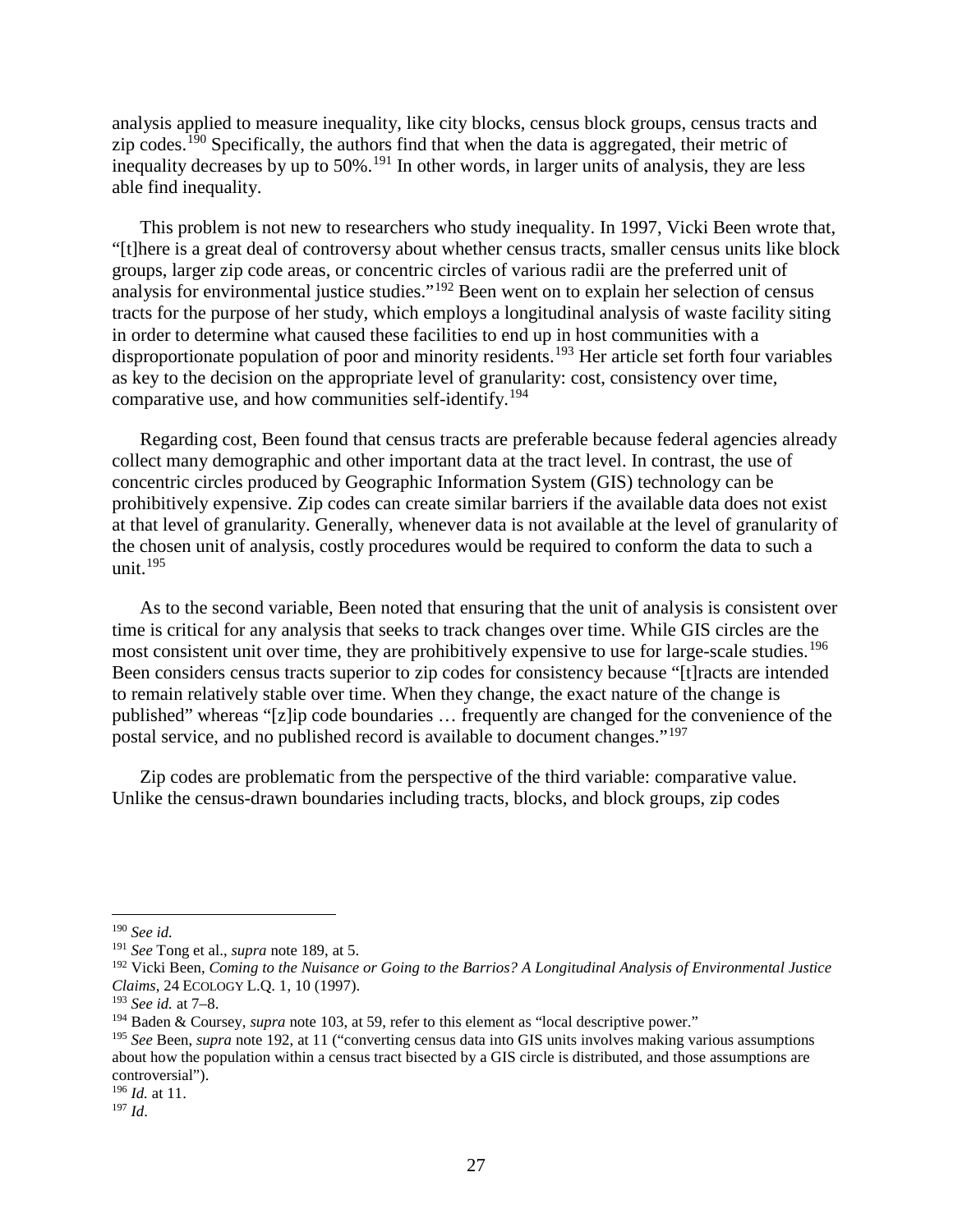"contain widely different numbers of people, and cover vastly different land areas."[198](#page-27-1) Similarly, GIS circles,**[199](#page-27-2)** although uniform in size and shape, can vary in population and type of land.

<span id="page-27-12"></span>With respect to the fourth variable, a community's perception of itself, Been argued that census tracts are superior because they are "set by local committees charged with reflecting exactly the kind of community sentiments and practices" a unit of analysis should capture.<sup>[200](#page-27-3)</sup> Similarly, Paul Mohai noted that a community's view of its boundaries, including "areas whose needs leaders feel they are addressing and which have a self-identity and common stake" can be important in identifying units based on how future ameliorative action will proceed.<sup>[201](#page-27-4)</sup>

<span id="page-27-14"></span><span id="page-27-13"></span><span id="page-27-0"></span>For all empirical studies of the distributional consequences of pollution, a significant challenge is how best to match the unit of analysis to the physical nature of the problem.<sup>[202](#page-27-5)</sup> Selecting a unit that is too large can lead to conclusions that do not remain valid in analyses of smaller, sub-units.<sup>[203](#page-27-6)</sup> The same is true in reverse: drilling down to units that are too small can allow analysts to miss important patterns across a broader community.[204](#page-27-7) For example, if the negative impacts of a hazardous waste site are confined to a 1000-foot radius, using a mile radius as the unit of analysis might mix together a small number of affected individuals with a large number who are not affected, thereby diluting the negative impact attributed to the hazardous waste site. Indeed, in this hypothetical scenario, it is quite likely that a statistically disproportionate impact found within a 1000-foot radius would be so diluted within a mile radius as to no longer be statistically significant. As a result, in comments submitted to the Office of Management and Budget (OMB) on its Request for Information on Methods and Leading Practices for Advancing Equity and Support for Underserved Communities Through Government, the Institute for Policy Integrity argues for granularity in selection of unit of analysis.[205](#page-27-8) It observes that "group averages often mask disparate effects across communities and fail to accurately capture total regulatory impacts," and that, to address this problem, "regulators should measure effects as granularly as possible."<sup>[206](#page-27-9)</sup>

<span id="page-27-17"></span><span id="page-27-16"></span><span id="page-27-15"></span>But conversely, if the effects are felt for a mile, using a 1000-foot radius might result in a sample that is so small that it would fail to reveal a statistically disproportionate impact.<sup>[207](#page-27-10)</sup> The key, therefore, is to ensure that the unit of analysis is related to the physical nature of the problem and to how pollution causes damage. $208$ 

<span id="page-27-1"></span> <sup>198</sup> *Id.* at 12*; see also* Brooks, *supra* note [120,](#page-16-9) at 240.

<span id="page-27-2"></span><sup>199</sup> For an example of a distance-based study, see Paul Mohai & Robin Saha, *Which Came First, People or Pollution? Assessing the Disparate Siting and Post-Siting Demographic Change Hypotheses of Environmental Justice*, 10 ENV'T RSCH. LETTERS 1, 2 (2015).

<span id="page-27-3"></span><sup>200</sup> *See* Been, *supra* note [192,](#page-26-0) at 11–12; *see also* Baden & Coursey, *supra* note [103,](#page-14-8) at 59 (noting the "local descriptive power" of census tracts).

<span id="page-27-4"></span><sup>201</sup> Mohai, *supra* note [203,](#page-27-0) at 639*; see also id*. at 12.

<span id="page-27-5"></span><sup>202</sup> *See* Zimmerman, *supra* note [188,](#page-25-9) at 645–54.

<span id="page-27-6"></span><sup>203</sup> Paul Mohai, *The Demographics of Dumping Revisited: Examining the Impact of Alternate Methodologies in Environmental Justice Research*, 14 VA. ENV'T. L.J. 615, 619 (1995).

<span id="page-27-7"></span><sup>204</sup> *See* Been, *supra* note [140,](#page-18-12) at 1402 ("Although a facility may have its most immediate impact on the few blocks immediately contiguous to the facility, there is substantial reason to doubt that the impact stops there"). <sup>205</sup> *See* Comment Letter, *supra* note [184.](#page-25-10)

<span id="page-27-9"></span><span id="page-27-8"></span><sup>206</sup> *Id.* at 9.

<span id="page-27-10"></span><sup>207</sup> *See* Ash & Fetter, *supra* note [132,](#page-17-7) at 442.

<span id="page-27-11"></span><sup>208</sup> *See* Been, *supra* note [140,](#page-18-12) at 1402; *see also* Been, *supra* note [192,](#page-26-0) at 11.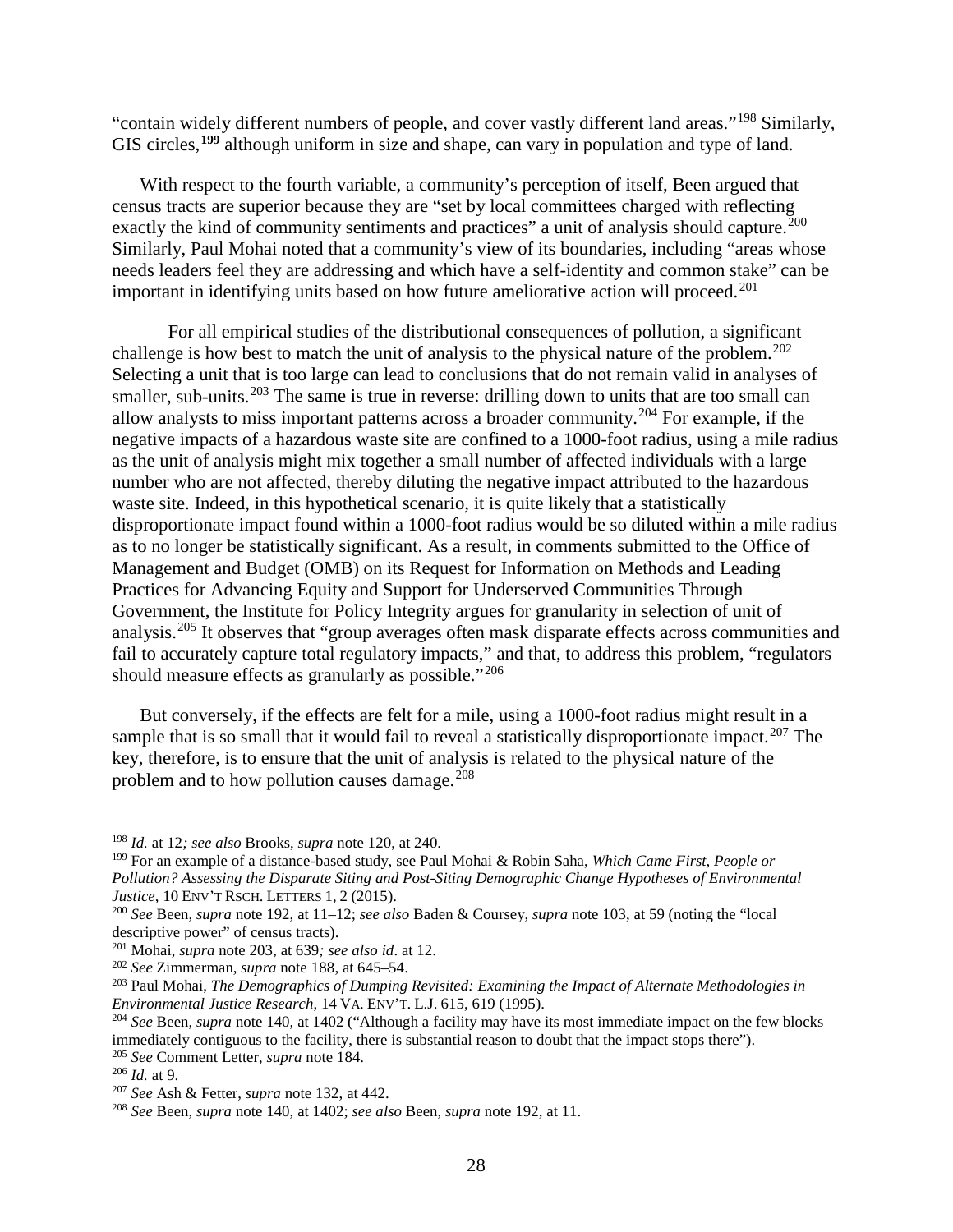In the case of air pollution, the problem is further complicated by the presence of prevailing winds. As a result, areas downwind of a source are the ones that are primarily affected by a plant's emissions, and upwind areas are not subject to similarly serious impacts. The use of a radius around the source would aggregate affected areas with generally unaffected areas.<sup>[209](#page-28-1)</sup> If there were statistically significant distributional impacts in the affected areas, the significance might disappear if unaffected areas are aggregated in the unit of analysis. As a result, the ideal approach to this problem is for the unit of analysis to follow the pollution plume, as it travels downwind from the source, with the negative impacts often felt for hundreds of miles. **[210](#page-28-2)**

Nonetheless, using the unit that best comports with the physical characteristics of the environmental problem might be infeasible because of the lack of available data. For example, data might not be available for very small units. For example, "where a block is so small that the confidentiality of the census survey respondents would be compromised by release of the data, the Census Bureau suppresses the data."[211](#page-28-3) In other cases, the unit of analysis that best comports with the physical consequences of the pollution may not be available because it might not correspond to any of the units—e.g., census blocks, census tracts, counties—for which data is routinely collected.<sup>[212](#page-28-4)</sup> And, while units could be customized, the costs might be too high for this approach to be viable. $213$ 

When revising Circular A-4, OMB should consider these challenges in fashioning its guidance on how agencies should choose a unit of analysis for determining the distributional impacts of environmental policy. This discussion underscores that a one-size-fits-all approach is unlikely to be the answer. But, on the other hand, too much discretion would defeat the goal of making meaningful comparisons across policies and would make the analysis open to manipulation by analysts interested in hiding the negative distributional consequences of government policies. Because one of the important considerations is how a community defines itself, [214](#page-28-6) robust stakeholder engagement is essential.

#### <span id="page-28-0"></span>B. *Race and Ethnicity*

The observed study universe revealed three important choices in the analysis of race and ethnicity: whether to report all racial categories individually, to use a binary White v. Non-White framework, or to aggregate some but not all of the non-White categories, like Black and Native Americans. The studies discussed in Part II use each of these approaches.

<span id="page-28-1"></span> <sup>209</sup> *See* Chakraborty & Armstrong, *supra* not[e 100,](#page-14-9) at 146–47.

<span id="page-28-2"></span><sup>210</sup> *See* Davenport, *supra* note [65](#page-9-2) (93% of the air pollution in parts of Connecticut originated in upwind states). <sup>211</sup> *Id.*

<span id="page-28-4"></span><span id="page-28-3"></span><sup>&</sup>lt;sup>212</sup> Despite his admission that county-level analysis causes a number of issues, Konisky justifies his use of counties for a study of state enforcement by reference to "constraints posed by the available EPA enforcement data." David M. Konisky, *Inequities in Enforcement? Environmental Justice and Government Performance*, 28 J. POL'Y ANALYSIS & MGMT. 102, 106 (2009).

<span id="page-28-5"></span><sup>213</sup> *See supra* text accompanying note [195.](#page-26-9)

<span id="page-28-6"></span><sup>214</sup> *See supra* text accompanying notes [200–](#page-27-12)[201.](#page-27-13)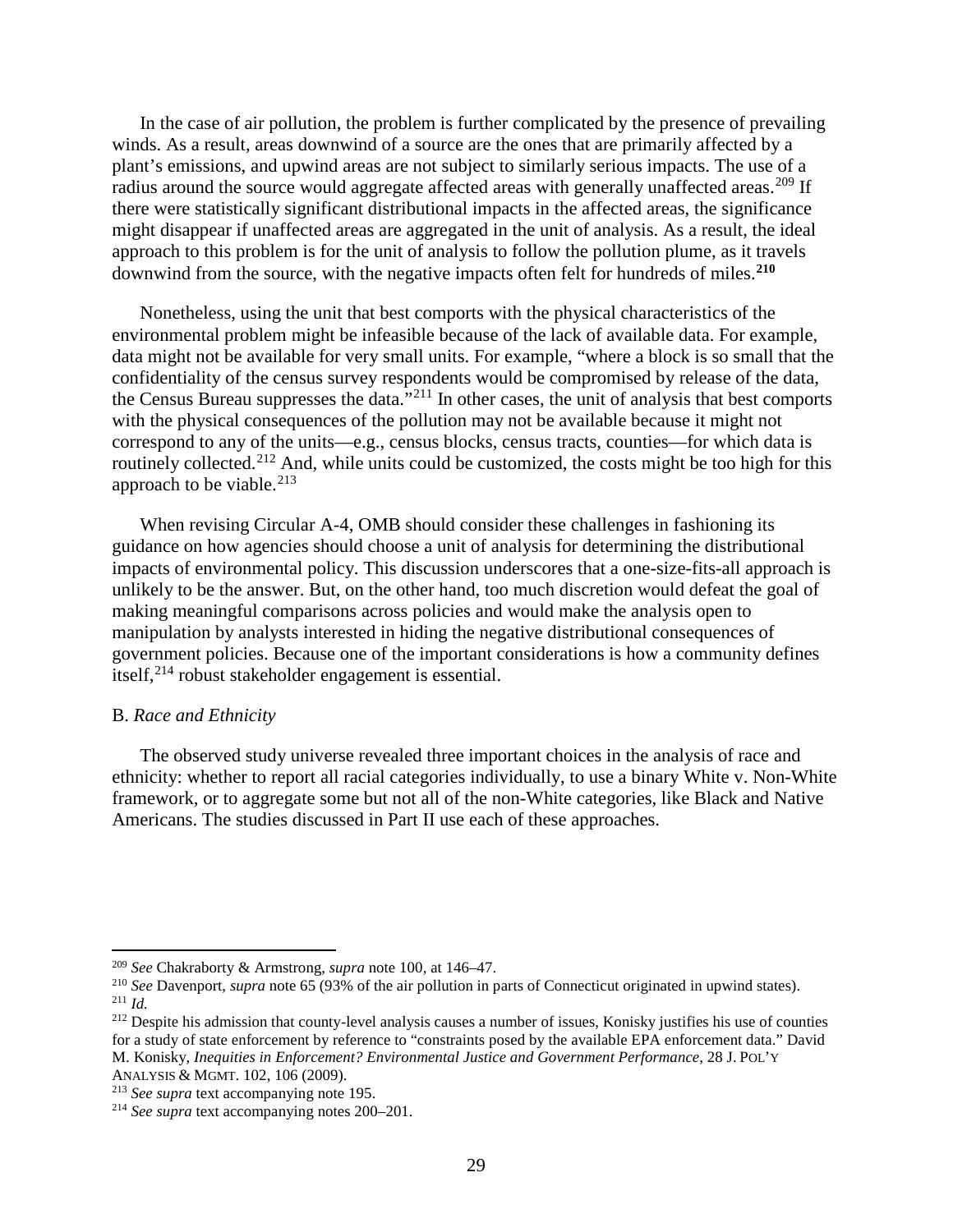<span id="page-29-0"></span>The race and ethnicity categorizations in the study universe are almost all based upon census data.<sup>[215](#page-29-1)</sup> The U.S. Census Bureau uses racial classifications pursuant to an OMB directive,<sup>[216](#page-29-2)</sup> which outlines the standards for the collection and presentation of race data across the federal government.<sup>[217](#page-29-3)</sup> Specifically, OMB requires the Bureau and other federal agencies to use a minimum of five racial categories: White, Black or African American, American Indian or Alaska Native, Asian, and Native Hawaiian or Other Pacific Islander.<sup>[218](#page-29-4)</sup> The Census Bureau also includes a sixth category on its surveys: Some Other Race.<sup>[219](#page-29-5)</sup> The data is collected based on selfreporting, and are thus meant to reflect *social* categories rather than "explicitly biological and/or genetic contexts."[220](#page-29-6)

In addition to defining racial categories,  $^{221}$  $^{221}$  $^{221}$  an important challenge in the analysis of race is to determine whether, and if so how to aggregate data. Ash and Fetter point out that studies often group together racial and ethnic minority populations in analysis.[222](#page-29-8) As with a unit of analysis that is too small or too large, aggregating racial minority groups can lead to results that mask underlying inequality. For example, Ash and Fetter find that analyzing racial categories separately allow them to identify important nuance, including that across all U.S. cities, neighborhoods with more Black residents experienced higher air pollution than neighborhoods that are predominantly White *or* predominantly Hispanic.<sup>[223](#page-29-9)</sup>

In this connection, consider a hypothetical study that, like Ash and Fetter, collects data for Whites, Blacks, and Hispanics. A disaggregated approach would find, as they did, that the Black residents are disproportionately affected as compared to *both* White and Hispanic residents. But if Blacks and Hispanics were aggregated into a non-White category, the lack of disproportionate impact on Hispanics might counteract the disproportionate impact on Blacks, thereby making the

<span id="page-29-1"></span><sup>&</sup>lt;sup>215</sup> Twenty-eight of the thirty-one studies that analyzed race directly attributed their demographic data to the U.S. Census Bureau. One of the three that does not is Jenkins et al., which relied upon the United Church of Christ Commission for Racial Justice study, which itself attributes its demographic data to the U.S. Census Bureau. *See*  Robert D. Bullard et al., *Toxic Wastes and Race at Twenty 1987–2007*, UNITED CHURCH OF CHRIST (2007).

<span id="page-29-2"></span><sup>216</sup> *See* Revisions to the Standards for the Classification of Federal Data on Race and Ethnicity, *supra* note . <sup>217</sup> *Race*, U.S. Census Bureau (last visited July 14, 2021)

<span id="page-29-3"></span>https://www.census.gov/quickfacts/fact/note/US/RHI625219#:~:text=OMB%20requires%20that%20race%20data,re port%20more%20than%20one%20race.

<span id="page-29-4"></span><sup>218</sup> *About Race*, U.S. CENSUS BUREAU (last updated Oct. 16, 2020)

https://www.census.gov/topics/population/race/about.html.

<span id="page-29-5"></span><sup>219</sup> *See* Race, *supra* not[e 217.](#page-29-0)

<span id="page-29-6"></span><sup>220</sup> Jonathan Kahn, *Harmonizing Race: Competing Regulatory Paradigms of Racial Categorization in International Drug Development*, 5 SANTA CLARA J. INT'L L. 34, 47 (2006).

<span id="page-29-7"></span><sup>&</sup>lt;sup>221</sup> There are significant consequences to using inconsistent classifications. For example, one study found that significant instances of inconsistent classifications of Native Americans resulted in as much as a 68% difference in measures of Native American injury rates in Oregon. *See* Zimmerman, *supra*, note [188,](#page-25-9) at 641–42. Even if researchers uniformly use the data collected by the Census Bureau, the federal race categories are not uncontroversial. *See* Kori Hale, *Being Undercounted in the U.S. Census Costs Minority Communities Millions of Dollars*, FORBES (Mar. 24, 2020) (arguing that minority groups are undercounted),

https://www.forbes.com/sites/korihale/2020/03/24/being-undercounted-in-the-us-census-costs-minoritycommunities-millions-of-dollars/?sh=18b02f5a3aa0. In this connection, OMB should consider reviewing the standards for collection of race data, which have not been updated since 1997. *See* Revisions to the Standards for the Classification of Federal Data on Race and Ethnicity, Revisions to the Standards for the Classification of Federal Data on Race and Ethnicity, 62 Fed. Reg. 58,782 (Oct. 30, 1997).

<span id="page-29-8"></span><sup>222</sup> *See* Ash & Fetter, *supra* note [132,](#page-17-7) at 442.

<span id="page-29-9"></span><sup>223</sup> *See id.*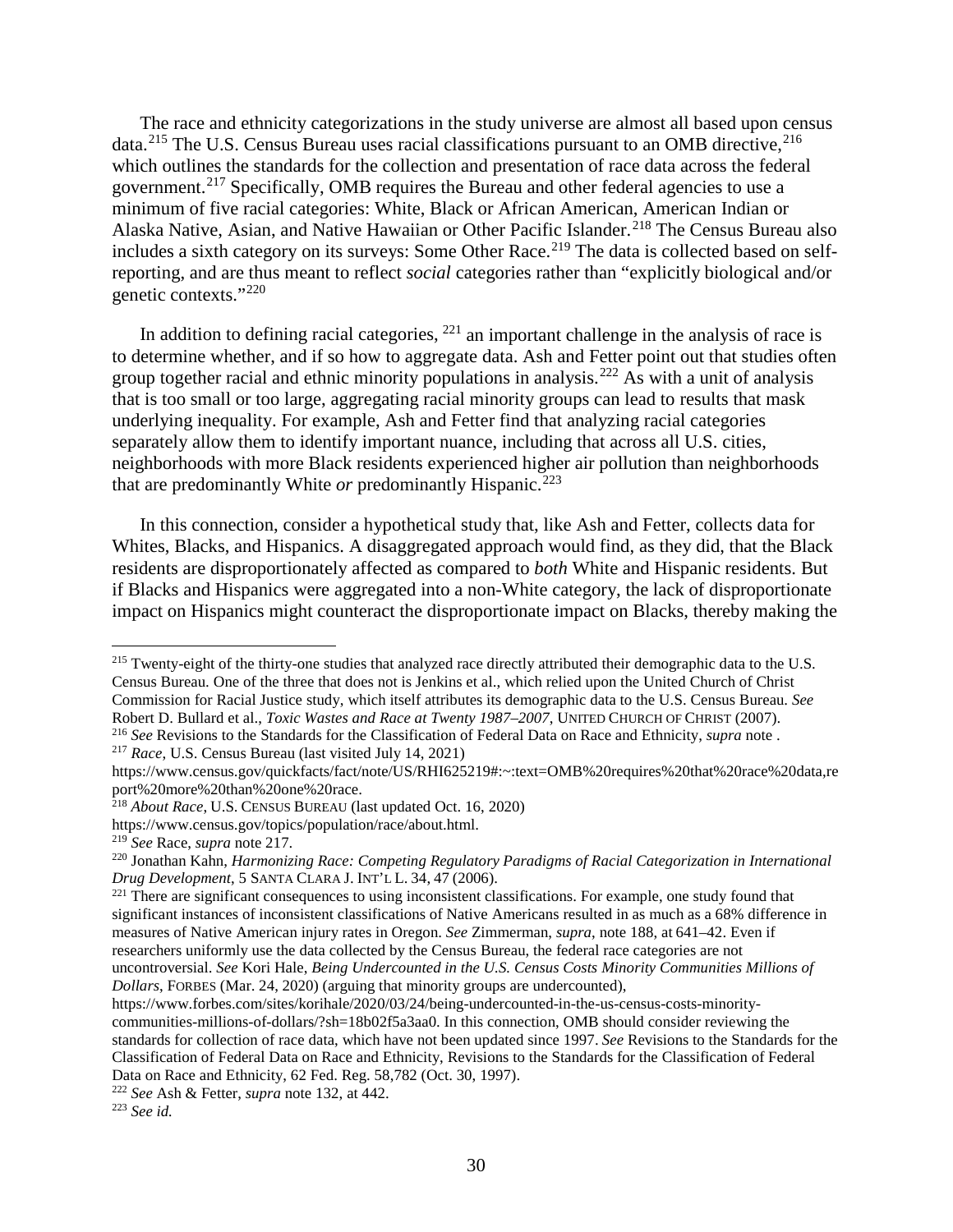White and non-White categories statistically indistinguishable. This discussion suggests that a disaggregated rather than binary approach to racial categories is superior.

But, as discussed for the choice of unit of analysis,  $224$  slicing the data too thinly might be problematic as well. It could be, for example, that disproportionate impacts on certain non-White groups might not be statistically significant when looked at from the perspective of individual groups, but might become statistically significant, as a result of the larger sample size, when the non-White groups are aggregated. As a result, a desirable protocol might suggest that when impacts of this sort are observed, the groups for which the impacts are disproportionate but not statistically significant should be aggregated to determine whether the aggregation leads to statistically significant results.

Moreover, this discussion underscores why distributional results should be carefully scrutinized. For example, advocates of a policy with bad distributional consequences could either aggregate or disaggregate different race and ethnicity categories to mask negative distributional consequences.

## <span id="page-30-0"></span>C. *Socioeconomic Status*

The universe of studies discussed in Part II take a variety of approaches to defining socioeconomic status, with the most common being use of some measure of poverty, household income, or a combination of the two. [225](#page-30-2) However, some studies integrate other information beyond simply measures of income, including level of education, form of housing, and employment. [226](#page-30-3)

Socioeconomic status is the one element of distributional analysis for which the federal government has a precedent to rely upon because tax regulations as well as tax legislation are subject to distributional analysis, although the analysis typically does not involve characteristics beyond income.[227](#page-30-4) The Joint Committee on Taxation, the Internal Revenue Service's Statistics of Income Division, the Treasury Department's Office of Tax Analysis, and the Congressional Budget Office all perform distributional analyses based upon a measure of pretax income, typically dividing taxpayers into income-band ranges such as deciles or quintiles.<sup>[228](#page-30-5)</sup> This type of analysis allows agencies to observe how the tax burden is distributed across income groups in the population. The Treasury Department's Office of Tax Analysis uses income deciles.<sup>[229](#page-30-6)</sup> As compared to quintiles, deciles allow for the analysis of more disaggregated information, which, as discussed above,  $230$  is generally desirable. Given the precedent, it seems desirable for distributional analysis of regulations to use deciles when it relies on income as the measure of socioeconomic status.

<span id="page-30-1"></span> <sup>224</sup> *See supra* text accompanying notes [202–](#page-27-14)[208.](#page-27-15)

<span id="page-30-2"></span><sup>225</sup> *See supra* text accompanying notes [147–](#page-20-11)[155.](#page-21-10)

<span id="page-30-3"></span><sup>226</sup> *See supra* text accompanying notes [152–](#page-20-12)[154.](#page-20-13)

<span id="page-30-4"></span><sup>227</sup> *See* Wallace, *supra* note [8,](#page-2-9) at 501.

<span id="page-30-5"></span><sup>228</sup> *See id.*

<span id="page-30-6"></span><sup>229</sup> *See* Office of Tax Analysis, U.S. Dep't of the Treasury, Distribution of Families, Cash Income, and Federal Taxes Under 2019 Current Law (2018).

<span id="page-30-7"></span><sup>230</sup> *See supra* text accompanying notes [205–](#page-27-16)[206.](#page-27-17)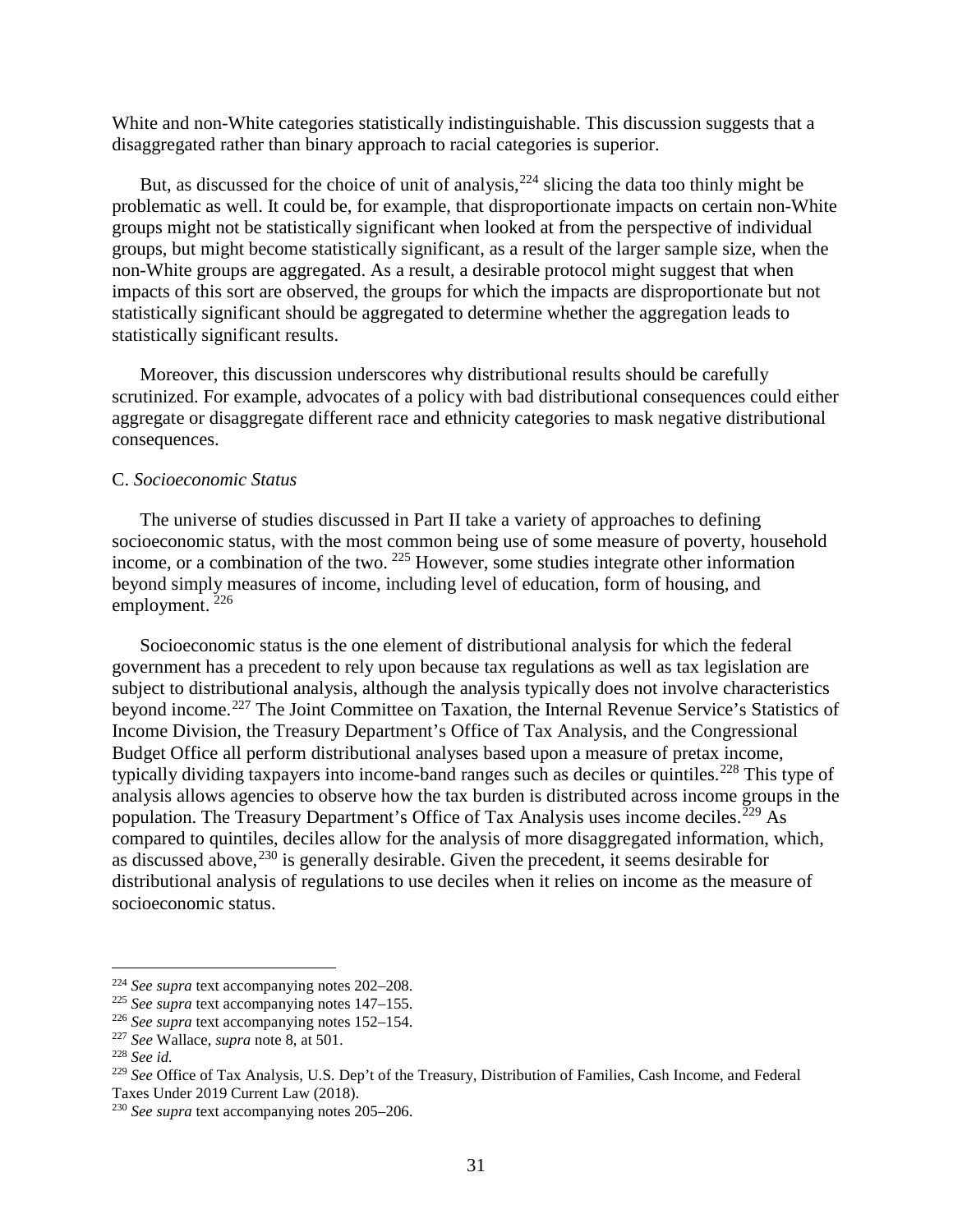But variables beyond income, particularly education and wealth, are relevant measures of socioeconomic status. Several of the studies discussed in Part II use education at least as a partial determinant of such status, for example incorporating "low educational attainment," or the percent of adults age 25 years or older without a completed high-school education, into their measure for socioeconomic status.<sup>[231](#page-31-0)</sup> Education is also viewed as a key metric for socioeconomic status, as it is not simply reflective of past opportunities, but may also limit or expand economic opportunities in an individual's future.[232](#page-31-1) But there is no consensus on the appropriate way to determine educational attainment, or more importantly on how to aggregate it, if at all, with income or other measures of socioeconomic status.

While wealth has not played a significant role in the distributional studies discussed in Part II, there is an extensive literature suggesting that it is a significant measure of inequality. For example, Linda Sugin argues that wealth is a more relevant measure than income for analyzing the fairness of government policies.<sup>[233](#page-31-2)</sup> Moreover, there is a more dramatic, unequal distribution of wealth than of income in the U.S.<sup>[234](#page-31-3)</sup> As of 2012, the top 0.1 percent of Americans owned as much wealth as did the bottom 90%.<sup>[235](#page-31-4)</sup> However, wealth metrics may be more difficult to employ, given that wealth data "is hard to come by and is available only in irregular waves over a number of years."[236](#page-31-5)

In summary, while it is likely that distributional analysis of socioeconomic status could use income deciles to determine the distributional impacts of regulatory policies, there is currently no consensus on what additional measures, if any, should be used, or on how they should be aggregated with income to determine the relative socioeconomic status of different groups affected by government policies. Thus, this issue is ripe for engagement by a robust stakeholder group.

More generally, the effects of choosing a unit of analysis, racial aggregation or socioeconomic definition are clear: these methodological choices determine whether regulatory policies should be subjected to additional scrutiny because of their undesirable distributional consequences. A bad choice results not just in a regulatory analysis without the best information, but it also covers up the truth of how families and communities are negatively affected by regulatory action and perpetuates the suffering of these communities.

<span id="page-31-1"></span><sup>232</sup> *See* Ann Owens, *Income Segregation Between School Districts and Inequality in Students' Achievement*, 91 SOCIOLOGY OF EDUCATION 1, 1 (2018) (discussing the much higher average lifetime incomes of college graduates); Miles Corak, *Income Inequality, Equality of Opportunity, and Intergenerational Mobility*, 27 J. ECON. PERSP. 79, 87–88 (2013) (stating that a U.S. college graduate earned approximately 70% more than a high school graduate as of 2013). *See also* David Autor, *Skills, Education, and the Rise of Earnings Inequality Among the "Other 99 Percent"*, 344 AM. ASS'N ADVANCEMENT SCI. 843, 847 (2014) (concluding that there were large increases in the lifetime earnings of college graduates compared to high school graduates over the previous 30 years).

<span id="page-31-0"></span> <sup>231</sup> *See supra* text accompanying notes [152–](#page-20-12)[154.](#page-20-13)

<span id="page-31-2"></span><sup>233</sup> *See* Linda Sugin, *Tax Expenditures, Reform, and Distributive Justice*, 3 COLUM. TAX L. 1, 27 (2011).

<span id="page-31-3"></span><sup>234</sup> *See* Thomas Piketty, *About "Capital in the Twenty-First Century"*, 105 AM. ECON. REV. 48, 49 (2014) (showing that in the United States the inequality for wealth is much greater than for income).

<span id="page-31-4"></span><sup>235</sup> *See* Berch Berberoglu, *The Nature, Extent and Sources of Wealth and Income Inequality in the United States*, 43 INT'L REV. MOD. SOCIO. 193, 195 (2017).

<span id="page-31-5"></span><sup>236</sup> *Id.* at 194–95.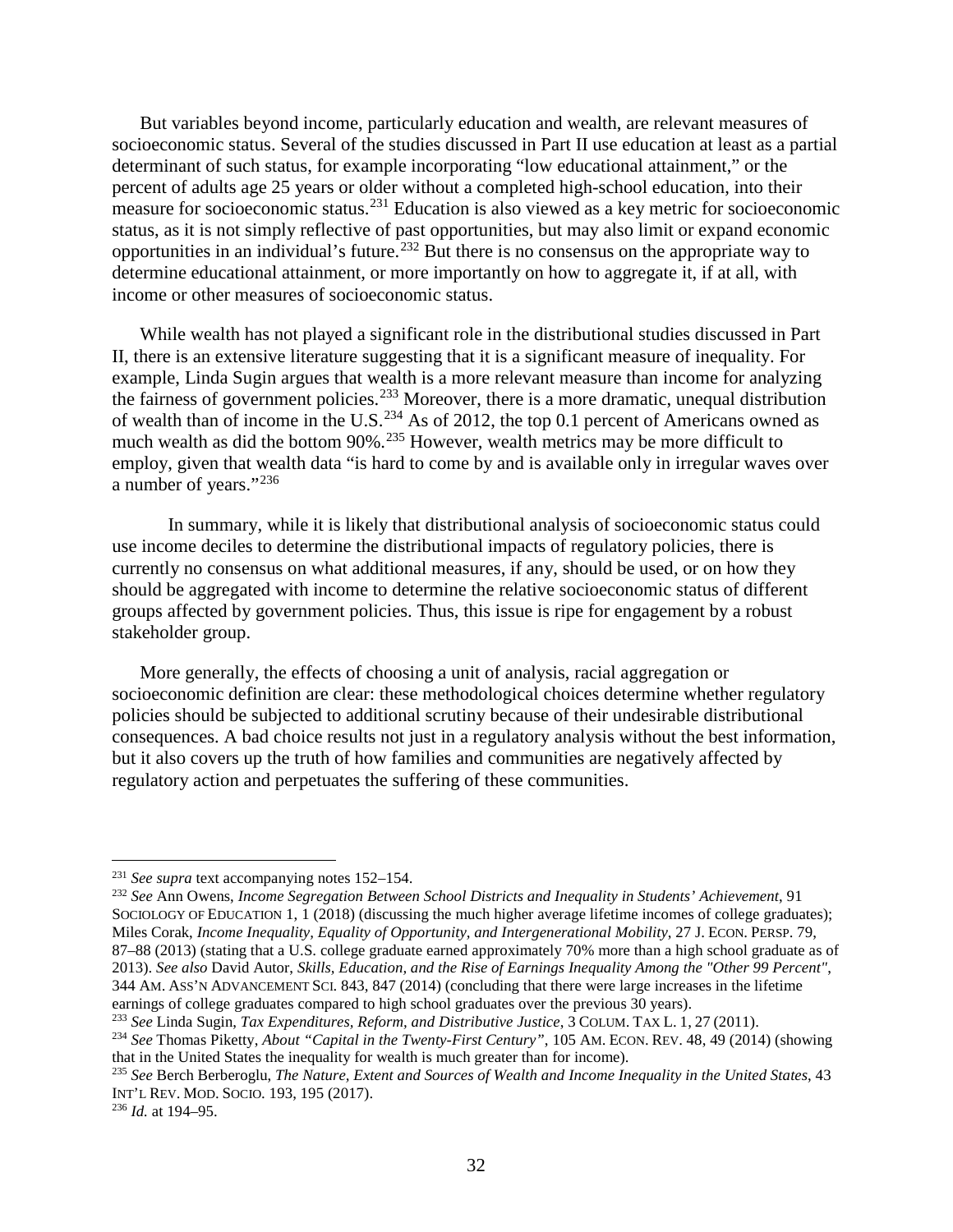#### IV. THE WAY FORWARD

<span id="page-32-0"></span>As the Article has explained, despite the best of intentions, the efforts of the Obama and Clinton administrations to make distributional considerations a serious part of the regulatory review process have not borne fruit. Part of the problem, as discussed in Parts II and III, has been the lack of a standardized methodology for performing distributional analysis. In this Part, we set forth further recommendations on how to move forward in a productive way.

Section A discusses how the consideration of alternatives needs to play a central role in distributional analysis. Section B explains that, to get distributional analysis off the ground relatively quickly, to properly account for distributional consequences unrelated to income, and to protect regulations from judicial reversal, the distributional analysis should proceed alongside the standard cost-benefit analysis performed pursuant to Executive Order 12,866, instead of being incorporated into the cost-benefit analysis, through equity weights or otherwise. And Section C argues that, following this approach, regulatory analysis will need to contemplate the possibility that rules that maximize net benefits might nonetheless have suboptimal distributional consequences and have a way for resolving that tradeoff. It then explains why the current approach for taking unquantified benefits into account in cost-benefit analyses provides a blueprint on this issue.

### <span id="page-32-1"></span>A. *Consideration of Alternatives*

<span id="page-32-9"></span>The consideration of alternatives plays a central role in Circular A-4's guidance to agencies on how to conduct regulatory impact analyses. It provides that, first, agencies "should consider a range of potentially effective and reasonably feasible regulatory alternatives."<sup>[237](#page-32-4)</sup> Second, they "should identify the potential benefits and costs for each alternative and its timing."[238](#page-32-5)

<span id="page-32-2"></span>The reason why the consideration of alternatives is so important is that Executive Order 12,866 requires not only the benefits of a regulation "justify" its costs,<sup>[239](#page-32-6)</sup> but also that agencies "select those approaches that maximize net benefits,"[240](#page-32-7) which are benefits minus costs. If an agency looked at only one alternative, call it Alternative A, and found, for example, that the yearly benefits were \$100 million and the yearly costs were \$90 million, it would be reasonable for the agency to conclude that the benefits of Alternative A "justify" its costs, since the rule has net benefits of \$10 million. But without considering other alternatives, the agency would not be in a position to know whether Alternative A maximizes net benefits and therefore whether the adoption of this rule is consistent with the executive order. In this connection, Circular A-4 makes clear that "measuring incremental benefits and costs of successively more stringent regulatory alternatives" will allow an agency to "identify the alternative that maximizes net benefits." $^{241}$  $^{241}$  $^{241}$ 

<span id="page-32-4"></span><span id="page-32-3"></span> <sup>237</sup> Office of Info. & Regulatory Affairs, Office of Mgmt. & Budget, *Regulatory Impact Analysis: A Primer* 5 (Aug. 15, 2011), [https://www.reginfo.gov/public/jsp/Utilities/circular-a-4\\_regulatory-impact-analysis-a-primer.pdf](https://www.reginfo.gov/public/jsp/Utilities/circular-a-4_regulatory-impact-analysis-a-primer.pdf)

<sup>[</sup>hereinafter Regulatory Impact Analysis]*; see also* Circular A-4, *supra* not[e 12,](#page-3-2) at 7. <sup>238</sup> *Id.*

<span id="page-32-6"></span><span id="page-32-5"></span><sup>239</sup> Exec. Order No. 12,866, *supra* note [3,](#page-1-6) § 1(b)(6).

<span id="page-32-7"></span> $^{240}$  *Id.*  $\frac{8}{1}$  1(a).

<span id="page-32-8"></span><sup>241</sup> Circular A-4, *supra* note [12,](#page-3-2) at 10.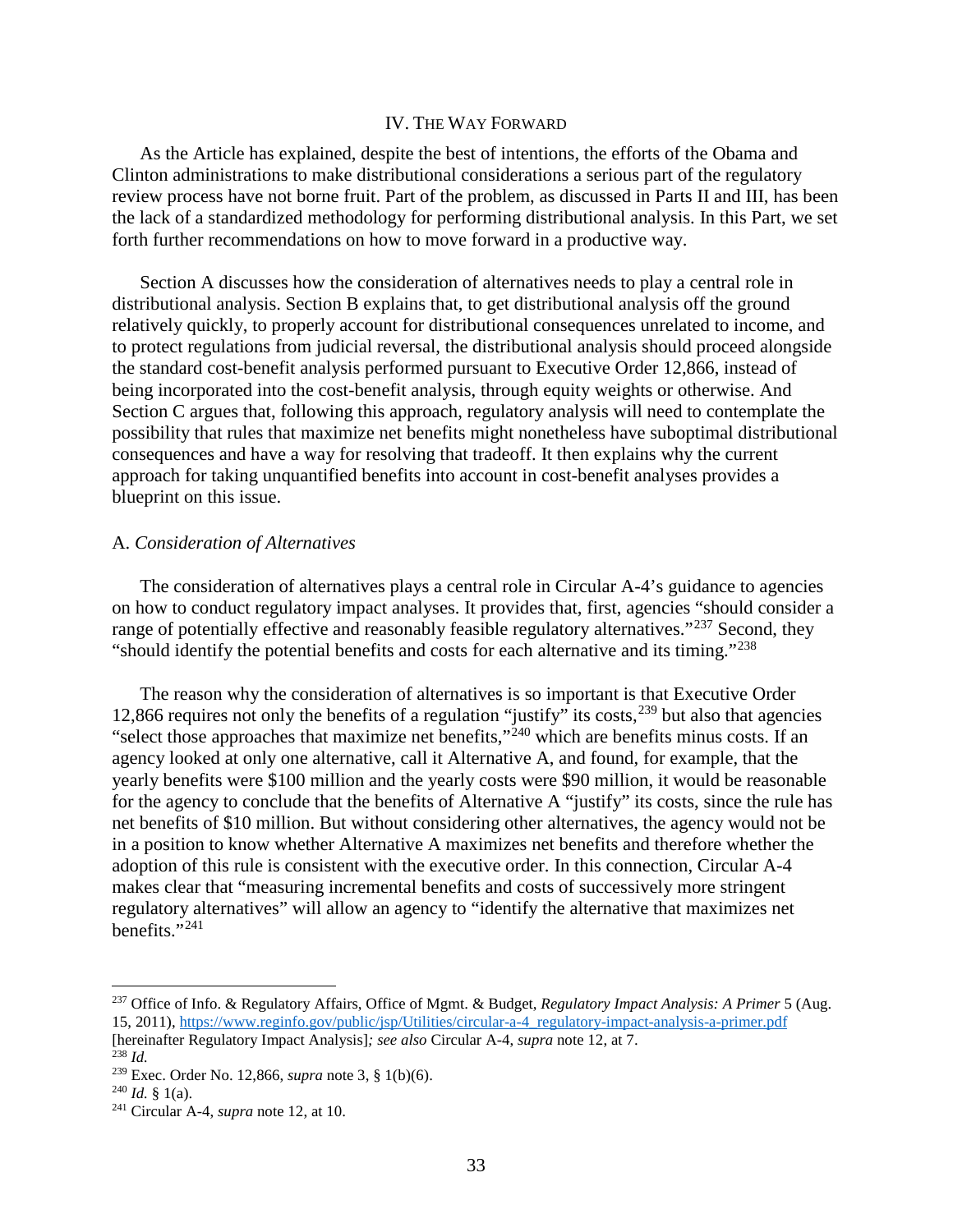For example, Alternative B, which is less stringent, might have benefits of only \$80 million but costs of \$60 million. The net benefits of this rule would therefore be \$20 million, which is greater than those of Alternative A. The executive order would therefore counsel the choice of Alternative B over Alternative A. Even though Alternative A is more protective, choosing it over Alternative B would involve the expenditure of an additional \$30 million in costs to produce only \$20 million in additional benefits. As a result, the choice of Alternative A over Alternative B would be a decision with \$10 million in net costs, which would not withstand the scrutiny of cost-benefit analysis.

But that should not be the end of the inquiry either. For example, there might be another, more stringent alternative, Alternative C, that might have \$130 million in benefits and \$105 million in costs. Its net benefits of \$25 million are higher than those of either Alternative A and Alternative B. The executive order would therefore counsel the selection of Alternative C. Without looking at multiple alternatives, the agency might stop its analysis when it finds one possible regulation for which the benefits exceed the costs and overlook the fact that another approach—either a more stringent or less stringent one—might have higher net benefits.

To satisfy the requirements of Circular A-4, an agency does not need to consider an infinite number of alternatives, in search of one that might higher net benefits than the others. But it is customary, in cost benefit analysis, for an agency to at least consider an alternative that is more stringent and one that is less stringent than the alternative selected.<sup>[242](#page-33-0)</sup>

As shown in Part I, while EPA considered alternatives for the purposes of the cost-benefit analysis of significant rules promulgated by the Obama administration, it did not do so for the distributional analysis.<sup>[243](#page-33-1)</sup> But the consideration of alternatives is no less relevant in this context. In fact, Circular A-4 already says as much, in a command honored only in the breach. The accompanying primer makes clear that the analysis of alternatives is not relevant only to cost benefit analyses, unequivocally stating that "[t]he analysis of these alternatives may also consider, where relevant and appropriate, values such as equity, human dignity, fairness, potential distributive impacts, privacy, and personal freedom."[244](#page-33-2) And, more specifically, the circular adds that "[w]here distributive effects are thought to be important, the effects of various regulatory alternatives should be described quantitatively to the extent possible, including the magnitude, likelihood, and severity of impacts on particular groups."[245](#page-33-3)

The consideration of alternatives is no less important for distributional analysis than it is for cost-benefit analysis. In the example above, reconsider Alternative C, which had the highest net benefits. Compared to Alternative A, it produces \$30 million in additional benefits for only \$15 million in additional costs. But might the conclusion about the most desirable policy be different if it turned out that the additional costs were all borne by the poorest 1% of the U.S. population and the \$30 million in additional benefits were enjoyed by the wealthiest 1%? If Alternative C, the one with the largest net benefits, significantly improves the health outcomes and life

<span id="page-33-0"></span> <sup>242</sup> *See* Michael A. Livermore & Richard L. Revesz, *Rethinking Health-Based Environmental Standards*, 89 N.Y.U. L. Rev. 1184, 1239–46 (2014).

<span id="page-33-1"></span><sup>243</sup> *See supra* text accompanying notes [73,](#page-10-0) [79,](#page-11-0) [91.](#page-12-1)

<span id="page-33-2"></span><sup>244</sup> Regulatory Impact Analysis, *supra* note [237,](#page-32-9) at 3.

<span id="page-33-3"></span>*<sup>245</sup>* Circular A-4, *supra* note [12,](#page-3-2) at 14.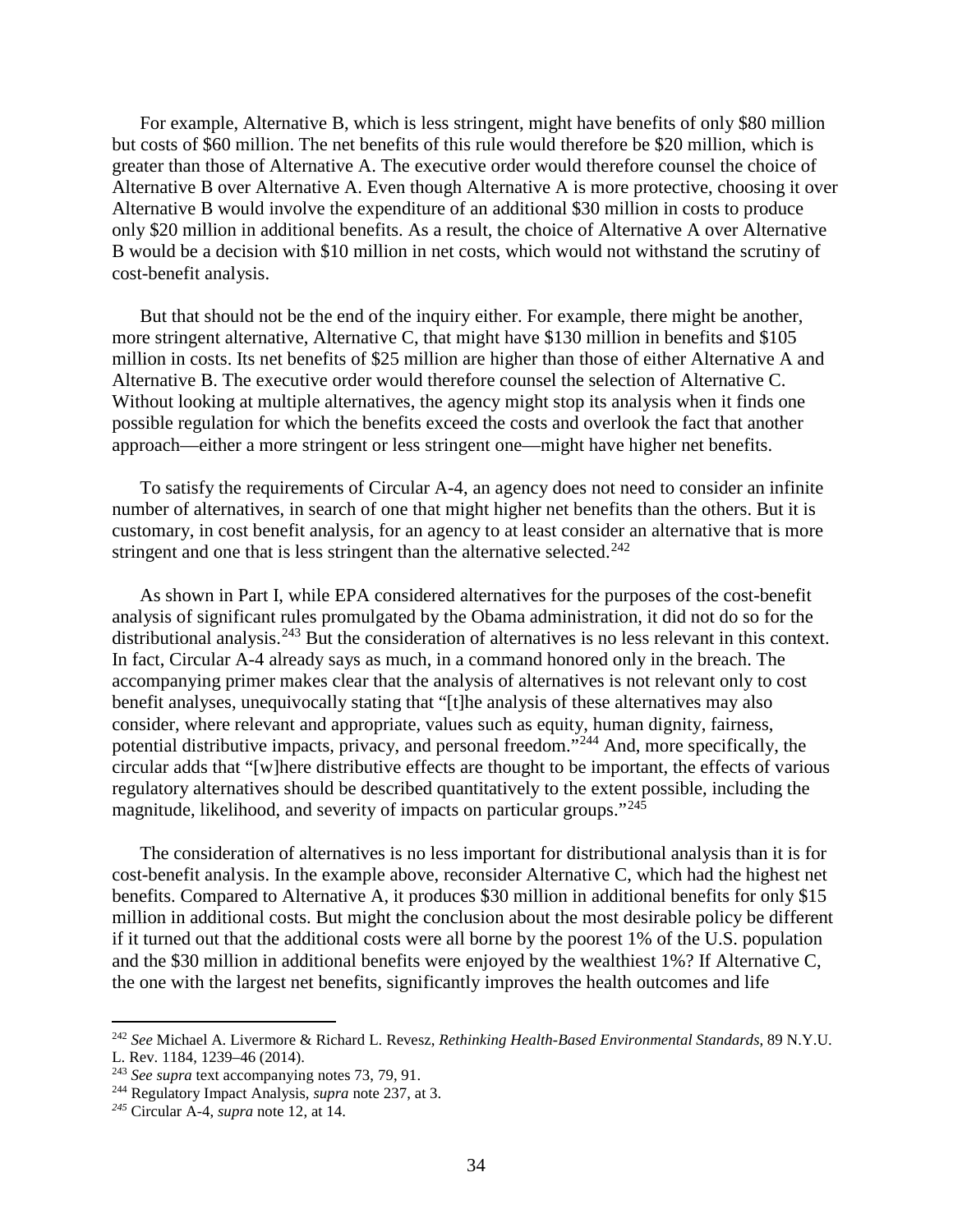expectancy of the most privileged individuals but significantly impairs these attributes for the least privileged, might it ever make sense for net benefits to be left on the table, choosing Alternative A instead because of its better distributional attributes? The answer has to be yes, for at least some configurations of benefits and burdens of this sort. Otherwise, distributional analysis would be rendered a nullity, playing no role in regulatory decisions despite the commands of both the Clinton and Obama executive orders, and of the Biden presidential memorandum. [246](#page-34-1)

Moreover, unless the distributional consequences of various alternatives is analyzed, an agency might satisfy itself that its chosen policy is acceptable on distributional grounds without knowing that another alternative would be a great deal better. Despite this compelling case for considering alternatives in distributional analysis, the entrenched practice across administrations of both parties has been to not do this work, even for the alternatives that the agencies evaluated in connection with the cost-benefit analysis. Additionally, OIRA never required them to do so, despite the clear command of Circular A-4.

As Part I shows, this work was not done in any of the Obama administration's most significant environmental regulations.<sup>[247](#page-34-2)</sup> The failure is particularly striking because in Executive Order 13,563, the Obama administration underscored its commitment to consider "distributive impacts" and "equity" in regulatory analyses and in Executive Order 13,653 it stressed, more generally, the importance of taking environmental justice concerns into account in government  $\arctan s$ <sup>[248](#page-34-3)</sup>

This discussion highlights that for the laudable goals on distributional matters embodied in President Biden memorandum on Modernizing Regulatory Review to become a reality, the consideration of alternatives will need to play a central role. Here, the fault lies not with Circular A-4, but with the decisions of agencies to consistently ignore its command and with OIRA's decision to consistently look the other way when that happened.

#### <span id="page-34-0"></span>B. *Relationship Between Distributional Analysis and Cost-Benefit Analysis*

There are two generally accepted ways for combining the results of distributional analysis with those of cost-benefit analysis.<sup>[249](#page-34-4)</sup> The first considers the results of the distributional analysis alongside those of the cost-benefit analysis. To the extent that the two analyses point in different directions, the agency would need to evaluate the tradeoff and determine which option best satisfies the competing goals.<sup>[250](#page-34-5)</sup> Section C discusses how tradeoffs of this sort might be evaluated.

<span id="page-34-1"></span> <sup>246</sup> *See supra* text accompanying note [45.](#page-7-11)

<span id="page-34-2"></span><sup>247</sup> *See supra* text accompanying notes [63–](#page-9-11)[92.](#page-12-6)

<sup>248</sup> *See supra* text accompanying notes [45–](#page-7-11)[50.](#page-7-12)

<span id="page-34-4"></span><span id="page-34-3"></span><sup>&</sup>lt;sup>249</sup> For discussion of a broader set of approaches, see Institute for Policy Integrity,

Comments on Avenues to Promote Equity and Advance Environmental Justice Through Rulemaking and Regulatory Analysis July 6, 2021 (Docket No. OMB-2021-0005), https://policyintegrity.org/projects/update/comments-to-ombon-advancing-equity-and-supporting-underserved-communities. 250 While this Section largely refers to analyses and procedures for individual regulations, both the Kaldor-Hicks

<span id="page-34-5"></span>focus on maximizing net benefits and the equity concern to avoid outsized burdens placed on disadvantaged groups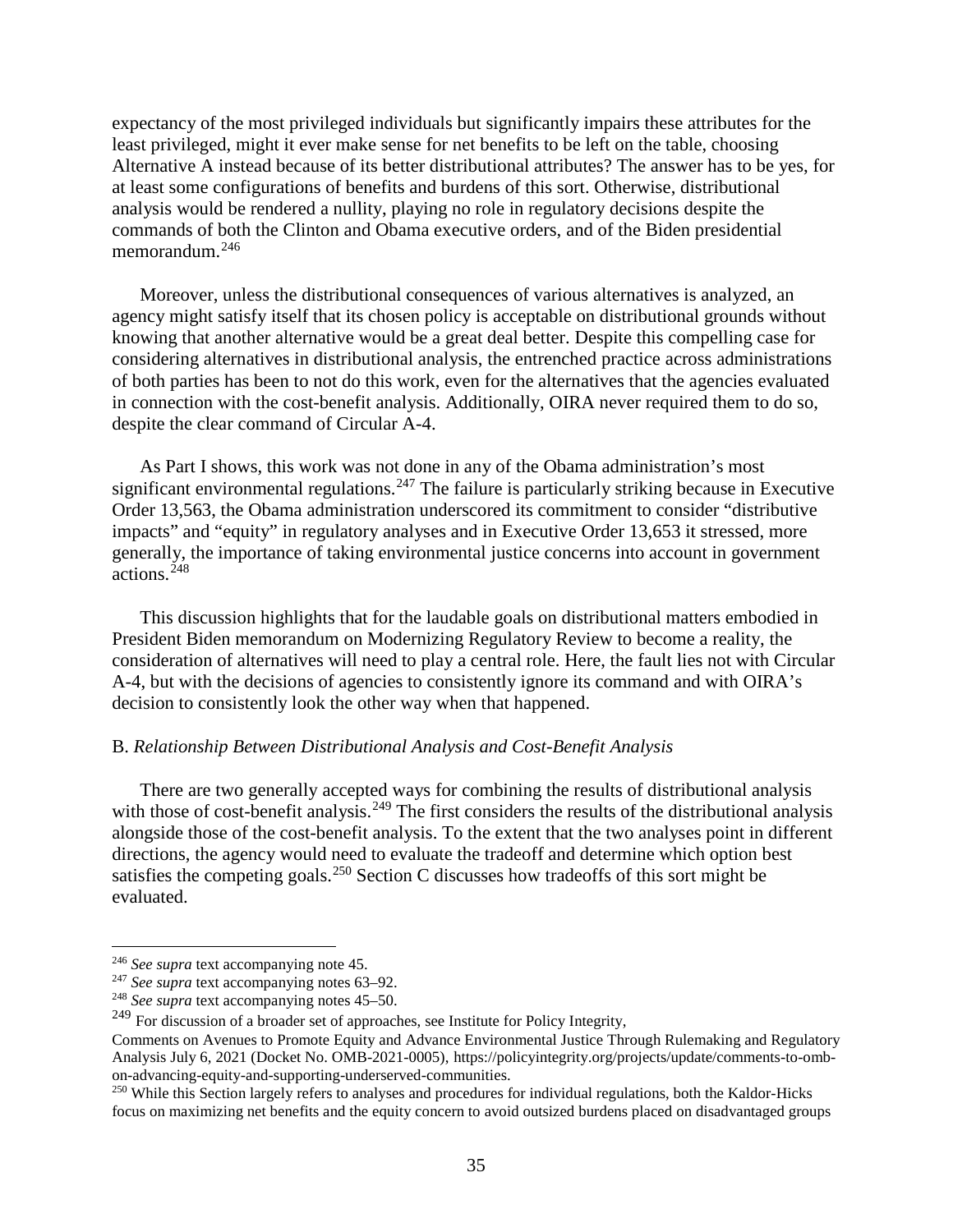In the second approach, in contrast, distributional consequences are taken into account by incorporating them directly into a social welfare function. The social welfare functions typically used for the purposes of distributional analysis are denominated in units of utility and reflect the commonsense and empirically grounded observation that a fixed amount of additional income has a bigger positive impact on the utility of a poorer individual, compared to that of a wealthier individual.[251](#page-35-0) For example, an extra \$1000 dollars in the hands of the destitute person would add significantly to that person's utility. In contrast, that money would add very little, if any, utility to Jeff Bezos, the wealthiest person in the world. As a result, a social welfare function in units of utility would find more desirable a policy that gives the money to the destitute person instead of to Bezos.

Unlike a social welfare function of this sort, traditional cost-benefit analysis values \$1000 equally, regardless of who gets them. The policy that gives the \$1000 to the destitute person could nonetheless be preferred.<sup>[252](#page-35-1)</sup> But that would be a distributional inquiry that is unrelated to the maximization of net benefits.

At least over the short run, revisions to Circular A-4 should embody the former approach, in which a traditional cost-benefit analysis is performed alongside a distributional analysis, without attempting to merge the two into a single social welfare function. There are several compelling reasons for preferring this approach.

First, the assignment of weights in a social welfare function is a controversial endeavor. While there is little doubt that the marginal utility of income, which is the utility of an additional unit of income, decreases as the level of income increases, but there is no accepted methodology in the United States for determining the shape of the function, though there is some experience on this front in other countries, particularly the United Kingdom.<sup>[253](#page-35-2)</sup> As a result, any choice of a social welfare function could prove controversial and be the focus of challenges in court to any rules that were justified by reference to such functions.

Second, whereas there is an academic literature on how to take income differences into account in constructing social welfare functions, there is considerably less experience with respect to other socioeconomic characteristics that might be relevant to distributional concerns, like education and health.<sup>[254](#page-35-3)</sup> As a result, the necessary scientific support for justifying such functions might currently be lacking.

are best served by an approach that measures distribution not just of *one* individual regulation's effects, but of the effects across regulations. *See* Revesz, *supra* note 9, at 1571. This is one reason why standardization is important: so that agency and OIRA staff can compare distributional analyses across rules.

<span id="page-35-0"></span><sup>251</sup> *See* MATTHEW D. ADLER, MEASURING SOCIAL WELFARE: AN INTRODUCTION 16 (2019); Matthew D. Adler, *Factoring Equity into Benefit-Cost Analysis*, REG. REV. (Apr. 26, 2021),

<span id="page-35-1"></span> $\frac{252}{252}$  Daniel Hemel perceptively points out that the distribution of costs is just as important as the distribution of benefits and should be included in distributional analysis. *See Regulation and Redistribution with Lives in the Balance* 16–17 (U. Chi., P. Law Working Paper No. 767).

<span id="page-35-2"></span><sup>253</sup> Her Majesty's Treasury, The Green Book: Central Government Guidance on Appraisal and Evaluation 97 (2020). <sup>254</sup> For an example of such work, see Maddalena Ferranna et al.*, Addressing the COVID-19 Pandemic: Comparing* 

<span id="page-35-3"></span>*Alternative Value Frameworks* 19 (National Bureau of Economic Research, March 29, 2021), https://doi.org/10.3386/w28601.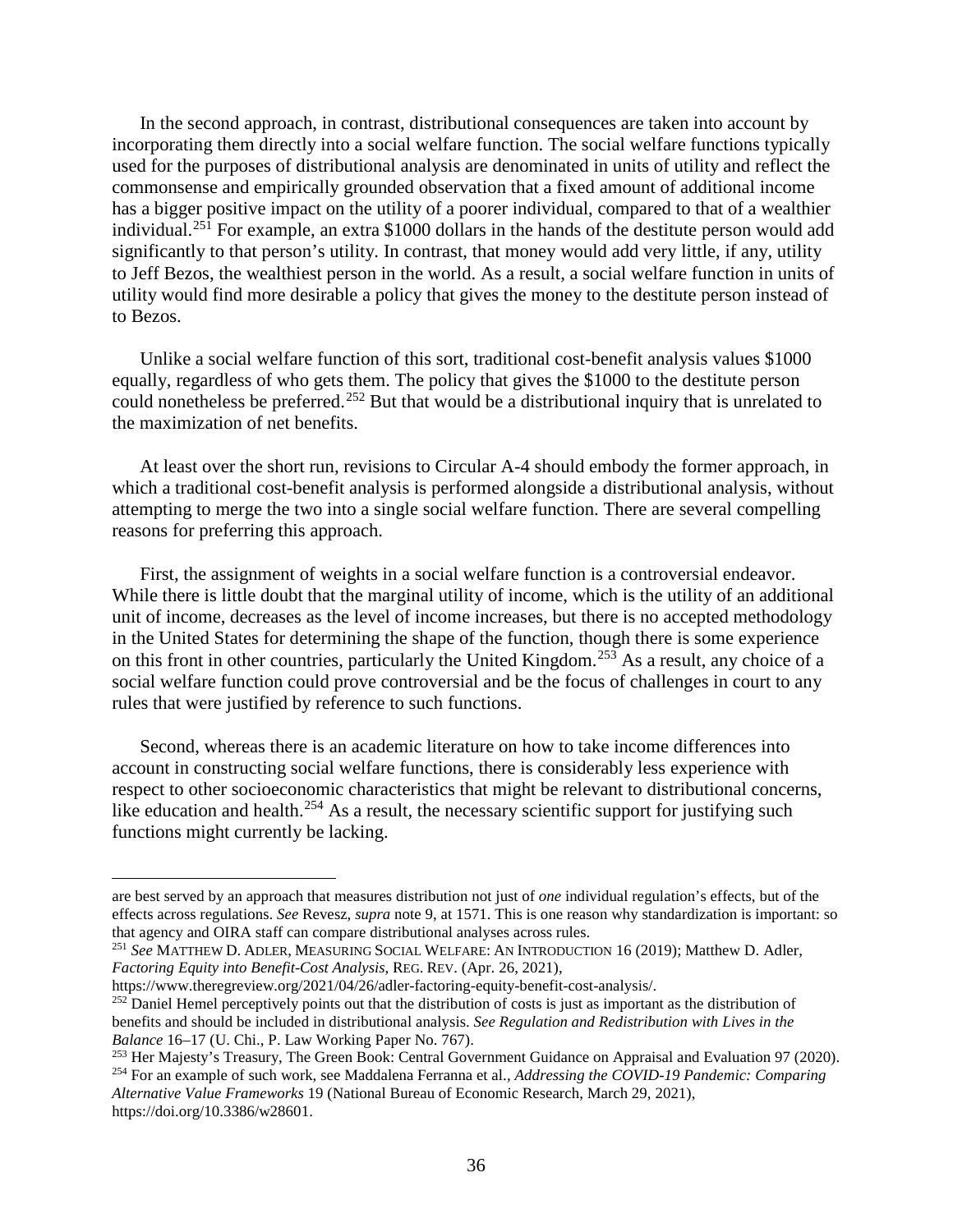Third, and more fundamentally, many government policies have negative impacts on people of color, even when controlling for income. Indeed, that disparity is a central concern of the environmental justice movement.<sup>[255](#page-36-0)</sup> There is simply no accepted methodology for how to add weights in a social welfare function based on racial classifications. And, moreover, doing so would raise thorny constitutional problems. For example, in *Gratz v. Bollinger*, [256](#page-36-1) the Supreme Court struck down preferences granted to racial groups based on a mathematical formula.<sup>[257](#page-36-2)</sup> A full analysis of this constitutional issue is beyond the scope of this Article, but the risk of proceeding down this path is sufficiently high that it should give the Biden administration pause.<sup>[258](#page-36-3)</sup>

Fourth, a number of judicial decisions have called regulations into question if their benefits did outweigh their costs. Most prominently, in *Michigan v. EPA*, [259](#page-36-4) the Supreme Court determined that "[n]o regulation is 'appropriate' if it does significantly more harm than good."<sup>[260](#page-36-5)</sup> In this respect, the courts are familiar with regulatory impact analyses that are performed pursuant to Executive Order 12,866, which involves comparisons of costs and benefits, not of more complex social welfare functions. To socialize distributional analysis into a judicial system that is often skeptical of regulation,<sup>[261](#page-36-6)</sup> it would be preferable to do so in a manner that does not involve a wholesale change to the approach to regulatory analysis with which the courts have become familiar. On this score, considering distributional concerns alongside a traditional costbenefit analysis is precisely the approach already embodied in President Clinton's Executive Order 12,866, President Obama's Executive Order 12,563, and the George W. Bush administration's Circular A-4. Simply implementing a procedure already approved by presidents of both parties and in effect for a quarter century is a far less heavy lift than a wholesale overhaul of the whole regulatory review process.

Fifth, the Biden administration faces the significant challenge of revamping the procedures for conducting regulatory analysis, pursuant to the presidential memorandum on Modernizing Regulatory Review at the same time that it undoes a significant number of Trump administration policies and launches its own ambitions agenda in a variety of areas.<sup>[262](#page-36-7)</sup> Presidential administrations have a large incentive to move as quickly as possible to put in place their regulatory agendas because the longer they wait, the more likely it is that their regulatory

<span id="page-36-0"></span> <sup>255</sup> *See supra* text accompanying notes [32–](#page-5-10)[33.](#page-5-2)

<span id="page-36-1"></span><sup>256</sup> 539 U.S. 244 (2003).

<span id="page-36-2"></span><sup>&</sup>lt;sup>257</sup> See id. at 279 (O'Connor, J., concurring) (concluding that a public university admissions process that allocates points based on race violates the Equal Protection Clause).

<span id="page-36-3"></span><sup>&</sup>lt;sup>258</sup> For decisions striking down Biden administration policies on similar grounds, see Vitolo v. Guzman, No. 21-5517, \_\_ F.3d \_\_, 2021 WL 2172181 (6th Cir. May 27, 2021); Faust v. Vilsack, No. 21-C-548, \_\_ F. Supp. 3d \_\_, 2021 WL 2409729 (E.D. Wis. June 10, 2021) (blocking a loan forgiveness program based on the race of the applicant).

<span id="page-36-4"></span> $259$  576 U.S. 743 (2015).

<span id="page-36-5"></span><sup>260</sup> *Id.* at 752.

<span id="page-36-6"></span><sup>261</sup> *See* Jacob M. Schlesinger, *Biden's Hurdle: Courts Dubious of Rule by Regulation,* WALL ST. J. (Mar. 2, 2021), https://www.wsj.com/articles/bidens-hurdle-courts-dubious-of-rule-by-regulation-11614701629.

<span id="page-36-7"></span><sup>&</sup>lt;sup>262</sup> For the Biden administration's ambition in the climate change and environmental fronts, see Exec. Order No. 14,008, 86 Fed. Reg, 7619 (2021) ("Tackling the Climate Crisis at Home and Abroad"); Exec. Order No. 13,990, 86 Fed. Reg. 7037 (2021) ("Protecting Public Health and the Environment and Restoring Science to Tackle the Climate Crisis").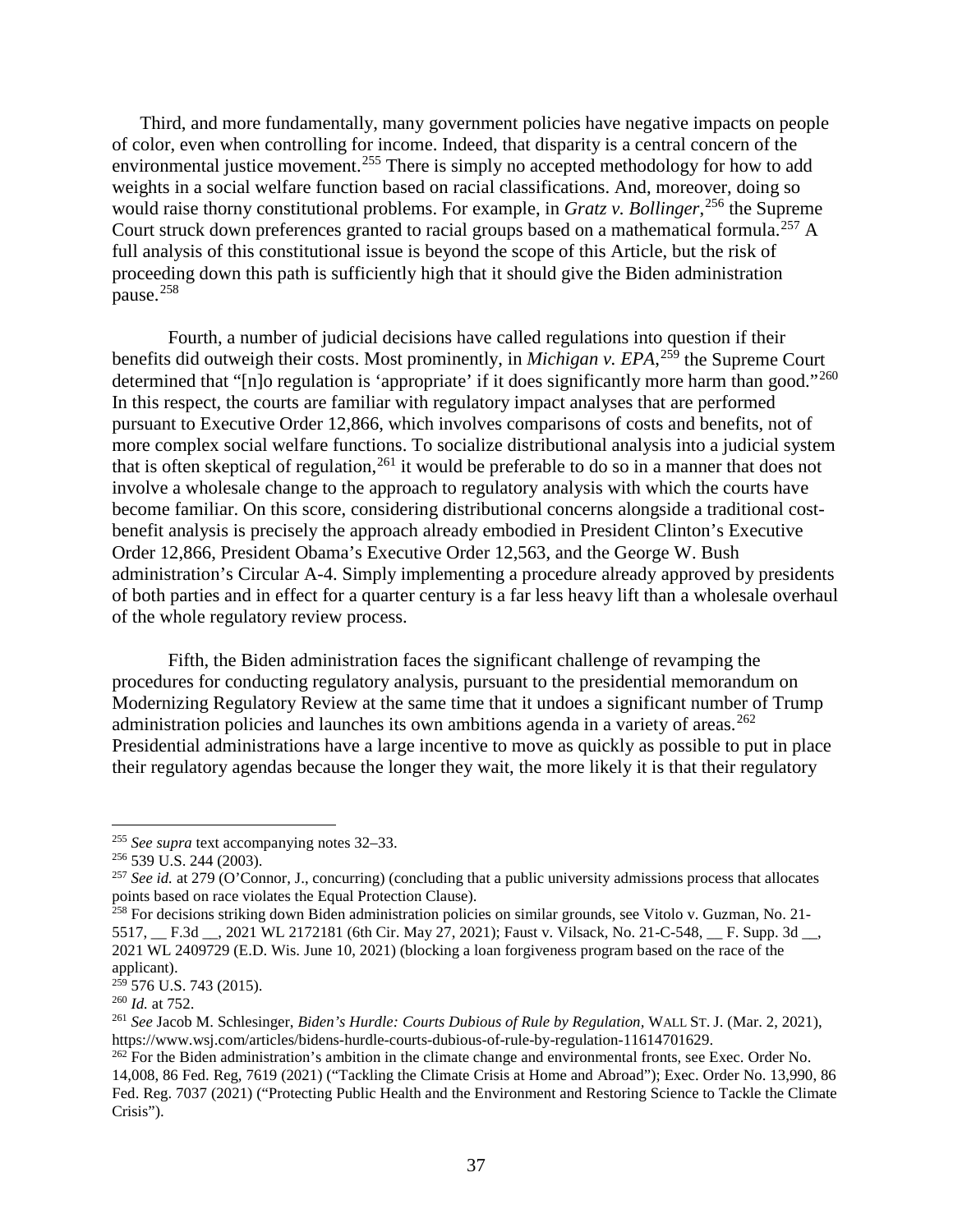output will be undone by a subsequent administration of the opposite party.[263](#page-37-1) As a result, it is preferable to incorporate distributional analysis in a way that does not involve a complete overhauling of the whole process of regulatory impact analysis, which would be an enormously complex and time consuming venture.

### <span id="page-37-0"></span>C. *Preferable Distributional Consequences as an Unquantified Benefit*

If, as this Article strongly urges, the Biden administration chooses to have distributional analysis proceed alongside traditional cost-benefit analysis, instead of being incorporated into a social welfare function, how should tradeoffs between net benefits and distributional outcomes be evaluated? Specifically, consider an alternative that has higher net benefits but less desirable distributional outcomes because fewer of these benefits accrue to disadvantaged populations. It must be the case that in some cases, net benefits should be left on the table to promote distributional goals. Otherwise, distribution considerations would play absolutely no role in regulatory decisionmaking, and the Biden administration would not accomplish a core objective embodied in its presidential memorandum on Modernizing Regulatory Review.

But what amount of net benefits should compromised in order to achieve the more attractive distributional outcome? The amount has to be bounded or else cost-benefit analysis would become the nullity. So, the right amount should not be zero and should not be infinite, but something in between. But how much?

While this question might appear intractable at first glance, it in fact is not. Quite to the contrary, it has a well-accepted regulatory analogy in the treatment of unquantified benefits. While cost-benefit analysis prefers the quantification of costs and benefits, it contemplates the possibility that it sometimes might not be possible to do so because of the lack of accepted techniques.<sup>[264](#page-37-2)</sup> Unquantified benefits, however, have a place in cost-benefit analyses and decisionmakers are required to take them into account. Executive Order 12,866 requires agencies to assess "qualitative measures of costs and benefits that are difficult to quantify, but nevertheless essential to consider."[265](#page-37-3) And Circular A-4 underscores the relevance of unquantified benefits in regulatory analysis: "For cases in which the unquantified benefits or costs affect a policy choice, [agencies] should provide a clear explanation of the rationale behind the choice."[266](#page-37-4) Not only have the courts upheld the reliance on unquantified benefits but they have struck down agency decisions, particularly during the Trump administration, for ignoring unquantified benefits.<sup>[267](#page-37-5)</sup>

By analogy, the better distributional consequences of a particular alternative should be regarded as an unquantified benefit. If that alternative has lower quantified net benefits than another alternative, the agency will need to determine whether the better distributional consequences is sufficiently compelling to overcome the loss in quantified net benefits. That is exactly the same inquiry that happens now with respect to other unquantified benefits. And

<span id="page-37-1"></span> <sup>263</sup> *See* Bethany A. Davis Noll & Richard L. Revesz, *Regulation in Transition*, 104 MINN. L. REV. 1, 65–73 (2019). <sup>264</sup> *See* Richard L. Revesz, *Quantifying Regulatory Benefits*, 102 CAL. L. REV. 1423, 1425 (2014). Over time,

<span id="page-37-2"></span>however, as science evolves, previously unquantifiable consequences can be quantified. *See id.* at 1436–50. <sup>265</sup> Exec. Order No. 12,866, *supra* note [3,](#page-1-6) § 1(a).

<span id="page-37-4"></span><span id="page-37-3"></span><sup>266</sup> Circular A-4, *supra* note [12,](#page-3-2) at 27.

<span id="page-37-5"></span><sup>267</sup> *See* Richard L. Revesz, *Destabilizing Environmental Regulation: The Trump Administration Concerted Attack on Regulatory Analysis*, 47 ECOLOGY L.Q. 887, 899–901 (2020).